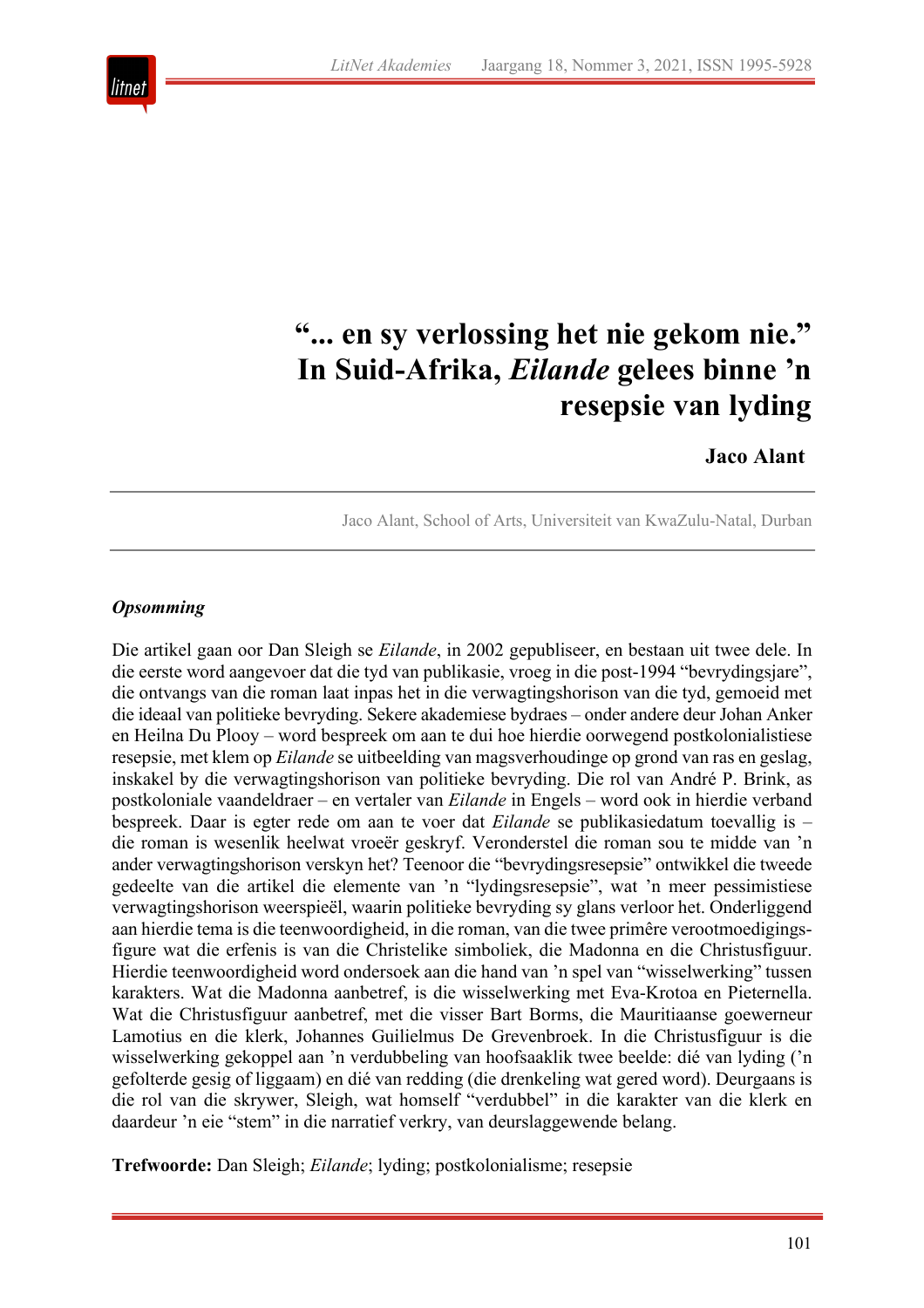

#### *Abstract*

## **"So, in desperation, did he cling to the word hope." In South Africa,** *Islands* **read within a reception of suffering**

The article is about Dan Sleigh's Afrikaans historical novel *Eilande*, published in 2002. For purposes of this summary, including the quotation used in the article's English title, reference is made to Andre P. Brink's translation, published as *Islands* in 2004.

The article consists of two parts. In the first part it is argued that the novel's date of publication, only eight years after the birth of the "non-racial democracy", had the effect of placing the novel within the horizon of expectations (Jauss and Benzinger 1970) of the time, still, in the aftermath of 1994, overwhelmingly under the impression of the achievement of political liberation. Of cardinal importance in this regard is Jauss's concept of the literary work's "social function": The work is seen as "special history in its own unique relationship to general history" (Jauss and Benzinger 1970:31) and is received not only "against the background of other art forms [...] [but] the background of *everyday experiences of life*" (Jauss and Benzinger 1970:34, my italics). The first part of the article analyses the novel's South African reception through what it terms a "reception of liberation", in which two fundamental "impulses" are identified.

The first is André P. Brink. More than any other, it is he who defines the reception of liberation through his enduring status, in literary and academic circles as well as the media, as South Africa's most famous "anti-apartheid" author. Tellingly, he also foresaw that "much of the new [post-apartheid] writing may well have to do with a recovery and a rewriting, a reimagination of history" (Petzold 2016:87) and drew attention to how "the need to revisit history has [...] characterised the literature of most of the great thresholds of change", among which he included the end of apartheid (Petzold 2000:45). *Islands*, greater in scope than any other contemporary historical novel, therefore presents itself as *the* fulfilment of Brink's anticipation, who hails it, on the inside flap of his 2004 English translation, as "The Great novel" South Africa has been waiting for, an accolade repeated in even more illustrious terms on the back cover of the Afrikaans edition (Sleigh 2005): "A country that can produce a kaleidoscope like this novel, with its sheer dazzling beauty and deep understanding of humanity, has most triumphantly put its colonial adolescence behind it." *Islands*, then, is received by Brink as the quintessential novel illustrating South Africa's overcoming of its colonial past – in other words, its liberation. This status – hence, the novel's reception of liberation – would gain even further confirmation (see Twidle 2013:144) through Brink's highly visible role as the novel's English translator.

The second impulse is postcolonialism. Here the focus is primarily on the academic reception of Sleigh's novel. Just as Brink was able to situate *Islands* within the "recovery of history" that would mark the period of liberation, Louise Viljoen, in her overview of Afrikaans literature written for the *Cambridge history of South African literature*, relates the novel to a "return to the archive [...] in the light of events like the transition to democratic rule in 1994, the Truth and Reconciliation Commission and the centenary of the Anglo-Boer War from 1999 to 2002" (Viljoen 2012:463). She furthermore singles out "a renewed interest in the history and culture of the San and Khoikhoi in Afrikaans literature" (2012:463) – the groups, in other words, who had suffered the strongest forms of historical marginalisation – a theme she sees reflected in *Islands*.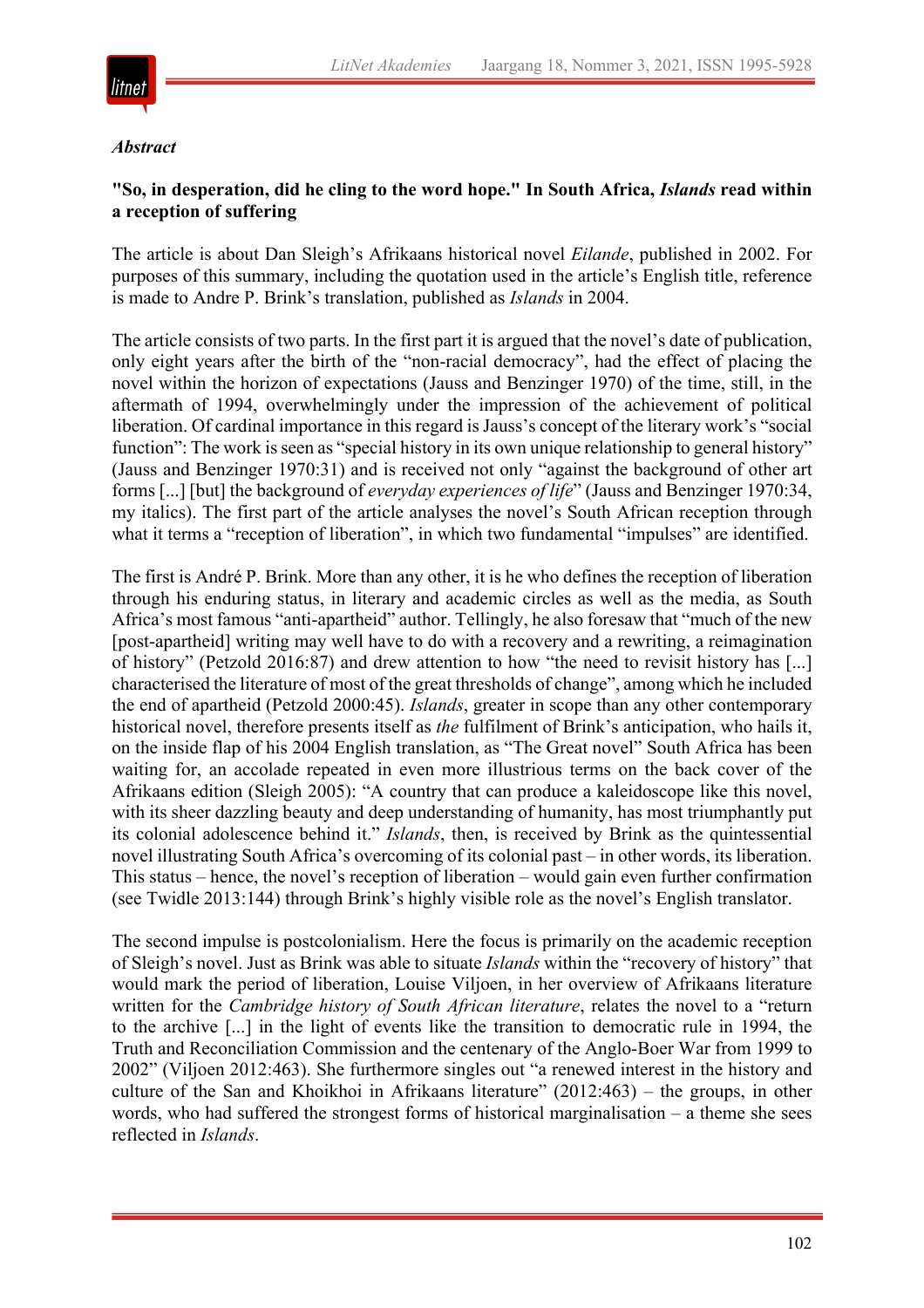

This postcolonial concern with the inclusion of a previously marginalised racial "other" dominates the academic contributions about *Islands* reviewed in the article. Johan Anker (2009) shows how the novel undermines the historical narrative written from the point of view of the powerful. He regards the novel – particularly in the portrayal of the clerk, De Grevenbroek – as illustrative of postcolonialism's preoccupation with the act of writing as engagement and resistance (Anker 2009:42), a writing indeed reminiscent of the anti-apartheid writing of previous decades. Heilna du Plooy (2007) brings to the fore the overlap between race and gender in her study of the "liminal" female protagonists Krotoa and Pieternella, deepening the gender focus on *Islands* already established in a previous study by Dorothea Van Zyl (2003). These examples of the postcolonial academic reception reserved for *Islands* (notwithstanding the recognition by all that the novel is "ultimately" about the universally human, a point, of course, also made in Brink's signalling of its "deep understanding of humanity") can be easily situated within the horizon of expectations of South Africa's era of post-apartheid political emancipation. The article offers the following explanation for the attraction postcolonialism holds for these readers of *Islands*, given the times. At the end of a historical era characterised by a conservative Christian patriarchy and in many ways the product of binary oppositions – black against white, African nationalism against Afrikaner nationalism – postcolonialism with its anti-nationalism and emphasis on hybridity and the "interstitial" offers a theoretical refuge. At the same time it is an ideology, "weaponising" ideas for social interests (Berger and Luckmann 1975:18).

The second part of the article sets out the reception of suffering. This alternative reception is seen in relation to certain changes that have occurred in South Africa in the aftermath of political liberation during which *Islands* was published, resulting, from a social and political point of view, in the altogether more pessimistic horizon of expectations of the present day. The idea of an alternative reception for *Islands* – unrelated to the post-apartheid era of political liberation – is further motivated on the basis that the novel, as has been shown (see Twidle 2013:125), had in any event been written much earlier than its date of publication, as far back as the 1980s. The post-apartheid reception it enjoyed, emphasising postcolonial inclusivity, resistance, even triumph (Brink), was therefore to some extent coincidental.

The theme of suffering is underscored by the more or less subliminal presence in the novel of the two foremost figures of devotion that are the heritage of Christian symbolism, namely the Madonna and the figure of Christ. This presence is explored within a system of intertextual play between various elements in the text, but which also, ultimately, includes the author.

Upon the publication of his final novel, *1795*, in 2016, Sleigh, a career historian and archivist, was at pains to present himself as merely a "visitor" to the world of literature, from which he was now retreating, having completed what he had set out to achieve (see Kotzé-Myburgh 2016). This creates the sense that Sleigh completed a certain *mission*, of which *Islands* is the initial – and, possibly, major – embodiment, and which gives added meaning to the relationship between him and his authorial double in the novel, the clerk De Grevenbroek, who in many instances portrays himself as being on a mission.

The clerk is strongly preoccupied with the Madonna: "Who was she, that poor girl without a trace of cheerfulness on her face" (Sleigh 2004:700). The presence of the Madonna in *Islands* is explored in several instances in the text where her image is evoked, generally through the voice of the clerk, particularly in relation to Pieternella. The article however also considers that the phrase in the prologue "those who carried her in their hearts, from before her birth until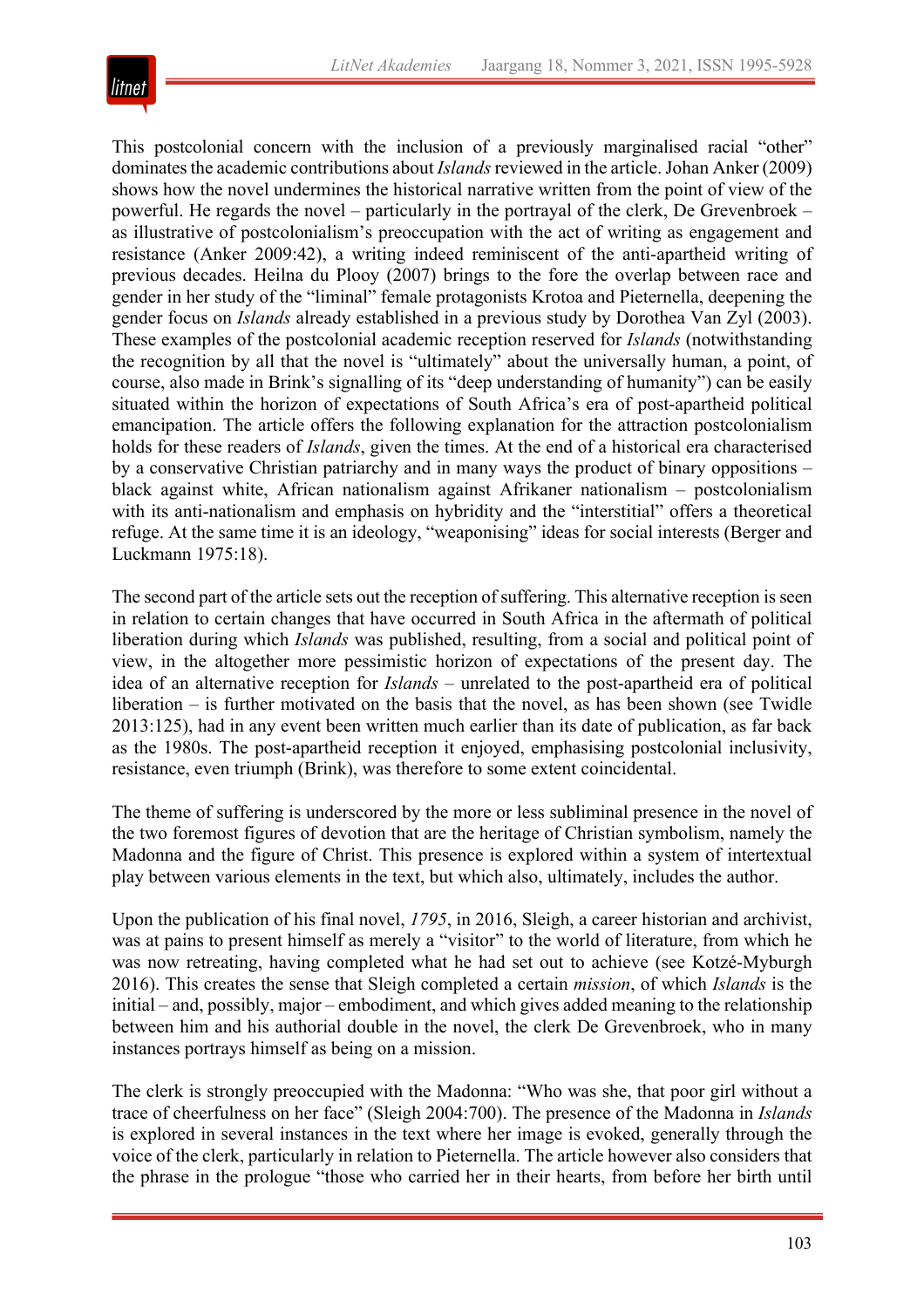

after her end" (Sleigh 2004:2) gives credence to the notion that mother and daughter (Krotoa and Pieternella) should, at least from the point of view of the reception of suffering and as bearers of the image of the Madonna, be thought of as a unified female – and indeed maternal (see Samuelson 2005) – embodiment.

The presence of the figure of Christ is explored through an analysis of primarily two recurring images, that of a suffering, tortured body or face, and that of the man lost at sea who is rescued against all odds, offering some kind of redemption in the face of suffering. The former is explored particularly in the character of Lamotius, the fallen governor of Mauritius, who is progressively disfigured, humiliated and tortured, not just physically, but also morally. Once again, the clerk is an important conduit for these insights: "[H]e tried to find Lamotius's present face in the dark hollow of a monk's cowl" (Sleigh 2004:735). The latter image, of rescue at sea, is explored in the character of "The Fisherman", Bart Borms. Here, too, the clerk manages to assert himself when, "dejectedly", struggling to finalise his text (Sleigh 2004:741), he finally comes to imagine himself as "a drowning man [being lifted] from the sea" (Sleigh 2004:742).

Within a reading amenable to the possible function in the novel of devotional images, the article also considers related symbols, notably the number 12, which occurs with a certain regularity throughout the novel. Two characters, Autshumao, leader of the twelve remaining Goringhaicona (Sleigh 2004:3), and Hans Michiel, who had to escort twelve chained convicts to Amsterdam (Sleigh 2004:294), are reflected on in this regard.

**Keywords:** Dan Sleigh; *Islands*; postcolonialism; reception; suffering

## **1. Inleiding.** *Eilande* **gelees binne 'n veranderende verwagtingshorison**

Reg aan die begin van haar "Writing the Company: From VOC *Daghregister* to Sleigh's *Eilande*", noem Hedley Twidle so terloops dat Dan Sleigh sy historiese roman *Eilande*, in 2002 gepubliseer, reeds in die vroeë 1980's geskryf het (Twidle 2013:125).

Dit is 'n merkwaardige gegewe.

Toegegee, Sleigh sou ná die publikasie van *Eilande* verduidelik hoe hy "die oorspronklike manuskrip [met die aanvanklike titel *Stemme uit die see*] weggesit [het] omdat ek nie geweet het hoe om dit klaar te maak nie". By die lees van Julian Barnes se *A history of the world in 10½ chapters* het hy egter tot die gevolgtrekking gekom dat die afwesigheid van 'n deurlopende, sentrale verteller, wat hom tot op daardie stadium gekniehalter het, onnodig was: "Jy kan alles bloot rondom 'n tema organiseer!" (Terblanche 2017).<sup>1</sup> Barnes se boek, op 'n manier die sleutel tot Sleigh se suksesvolle deurvoering van *Eilande*, is in 1989 gepubliseer. Hierdie besonderhede is egter van mindere belang. Interessant is die feit – of minstens die moontlikheid – dat *Eilande* substantief reeds 'n geruime tyd vóór sy publikasie geskryf is. Die uiteindelike jaar van publikasie, 2002, verkry dus daardeur 'n sekere toevalligheid.

'n Roman se datum van uitgawe bepaal natuurlik wanneer dit leesbaar word vir kritici en die breër publiek. Dit impliseer dat daar 'n verband is tussen die datum waarop 'n roman gepubliseer word en die roman se (aanvanklike) resepsie. Dié soort stelling laat mens dink aan Hans Robert Jauss se resepsieteorie (Jauss en Benzinger 1970). Hierdie artikel het geensins ten doel om 'n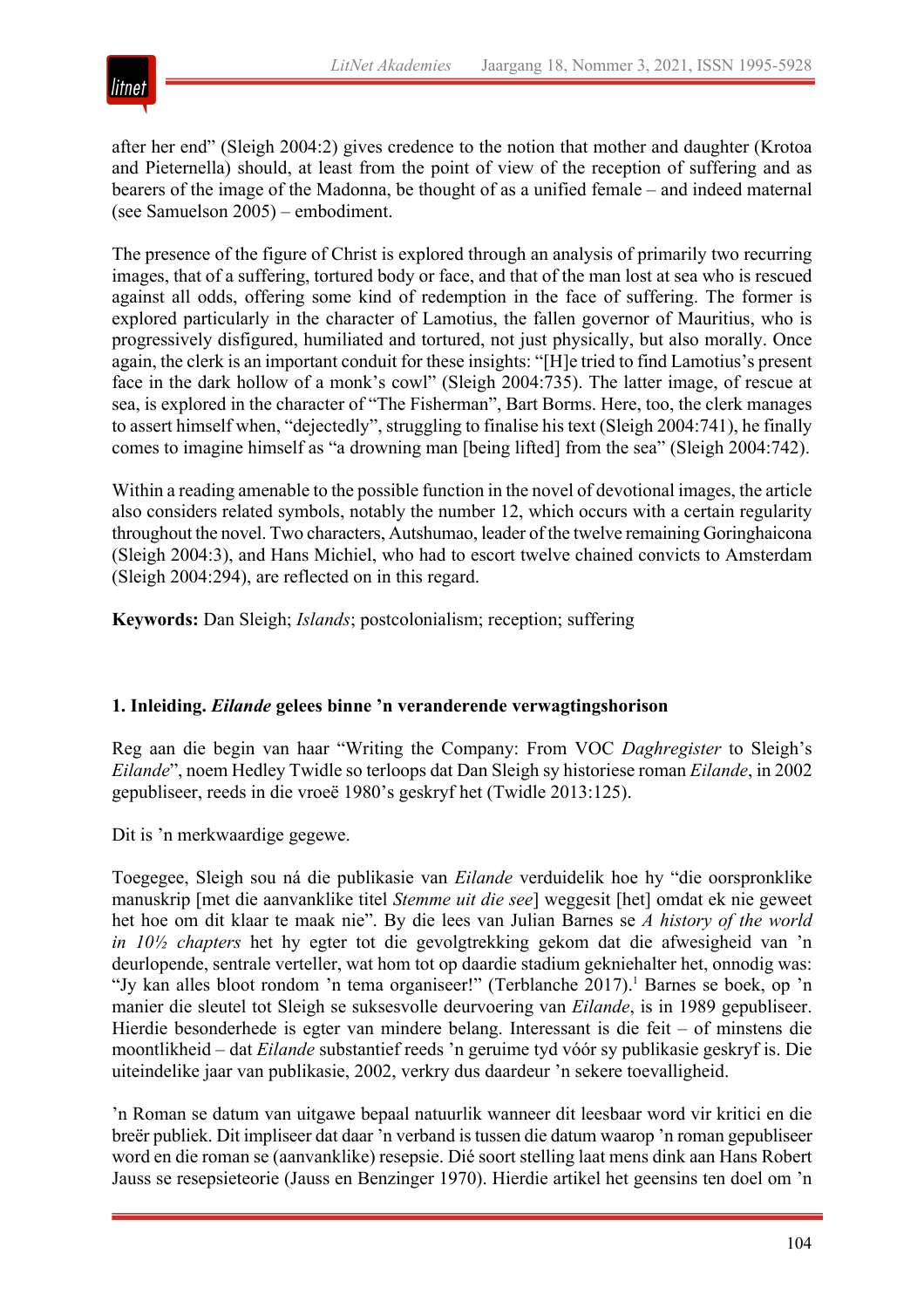

literêr-historiese ontleding van *Eilande* te doen aan die hand van die roman se plasing, op grond van 'n sekere leeservaring of verwagting van sy publiek, binne die sisteem van 'n bepaalde tekstipe of genre nie, sê nou maar die Suid-Afrikaanse – of Afrikaanse – historiese roman. (Twidle se bovermelde studie doen dit in 'n mate wel, sonder om enigsins melding te maak van Jauss of enige spesifieke resepsieteorie.)<sup>2</sup>

Wat egter wel in hierdie artikel van belang is, is Jauss se "context of experience", en hoe dit die teks se "interpretative reception" voorafgaan (Jauss en Benzinger 1970:13). Gevolglik word daar by een van die maniere<sup>3</sup> aangesluit waarop, volgens Jauss, die bepaalde resepsie wat 'n skrywer van sy leser te wagte kan wees homself voltrek, naamlik "the possibility that the reader of a new work has to perceive it not only within the narrow horizon of his literary expectations but also within the wider horizon of his experience of life" (Jauss en Benzinger 1970:14). Hierdie insig lei tot Jauss se bekendste begrip, ontleen aan die sosiologie van Karl Mannheim, naamlik die *verwagtingshorison* (sien Rossouw 2013), waarvolgens "[t]he new literary work is received and judged against the background of other art forms *as well as the background of everyday experiences of life*" (Jauss en Benzinger 1970:34, my kursivering). Deurslaggewend, in hierdie perspektief, is die werk as "*special* history in its own unique relationship to *general* history" – die literêre werk neem 'n sosiale funksie ("social function") aan waardeur "the literary experience of the reader enters the horizon of expectations of his life, forms his interpretation of the world, and thereby has an effect on his social actions" (Jauss en Benzinger 1970:31).

Soos Rossouw (2013) verduidelik, gaan dit hier inderdaad oor twee verwagtinghorisonne wat deur Jauss onderskei word: "dié een wat in die sisteem van die werk self vervat is en die verwagtingshorison van die lewenspraktyk wat deur die leser in die werk ingedra word". Eersgenoemde, "in die sisteem van die werk self vervat", is natuurlik *Eilande* as Suid-Afrikaanse historiese roman. Maar dit is laasgenoemde wat in hierdie artikel aan bod kom: 'n resepsie van *Eilande* deur die lens van die lewenservaring van sy leser, soos beklee deur die sosiale omstandighede van die leser se tyd.

Na hierdie inleiding volg twee hoofgedeeltes. In afdeling 2 val die klem op die aanvanklike resepsie (soos gesien in die lig van die sosiale – politieke, ekonomiese – verwagtingshorison van die tyd) wat *Eilande* te beurt geval het. Dit gaan hier oor ongeveer die eerste vyf jaar na die roman se verskyning, miskien effens langer, wat ontleed word aan die hand van 'n "resepsie van bevryding": Die onderhawige periode, nieteenstaande sekere eerste terugslae, val steeds binne die "wittebroodsjare" van die nuutgestigte Suid-Afrikaanse demokrasie, bevry van "die juk" van kolonialisme en apartheid. Na die dekades van uitsluiting op grond van die pariastatus wat Suid-Afrika tydens apartheid geken het, word hierdie tydperk gekenmerk deur die vryheid om "ten volle deel te wees van die wêreld". Twee fundamentele "impulse" in hierdie bevrydingsresepsie word onderskei: in die eerste plek, die besondere invloed van 'n enkele Suid-Afrikaanse literêre wêreldfiguur, André P. Brink; in die tweede, die postkolonialisme. Beide speel 'n rol, nie net in die breë resepsie van die roman nie, maar ook in literêre kritiek.

In afdeling 3, wat dan ook die titel van die artikel gestand doen, volg 'n argument vir 'n alternatiewe resepsie van *Eilande*, 'n "resepsie van lyding". Hierdie resepsie is nie 'n bestaande of erkende resepsie nie, vanweë die voortdurende invloed en prestige van die bevrydingsresepsie. Dog die lydingsresepsie bestaan as moontlikheid. Natuurlik berus hierdie alternatiewe "verkonkretisering"4 (of realisering) van die roman óók op die verwagtingshorison "wat in die sisteem van die werk self vervat is" (soos hier bo opgemerk), maar dit word in hierdie artikel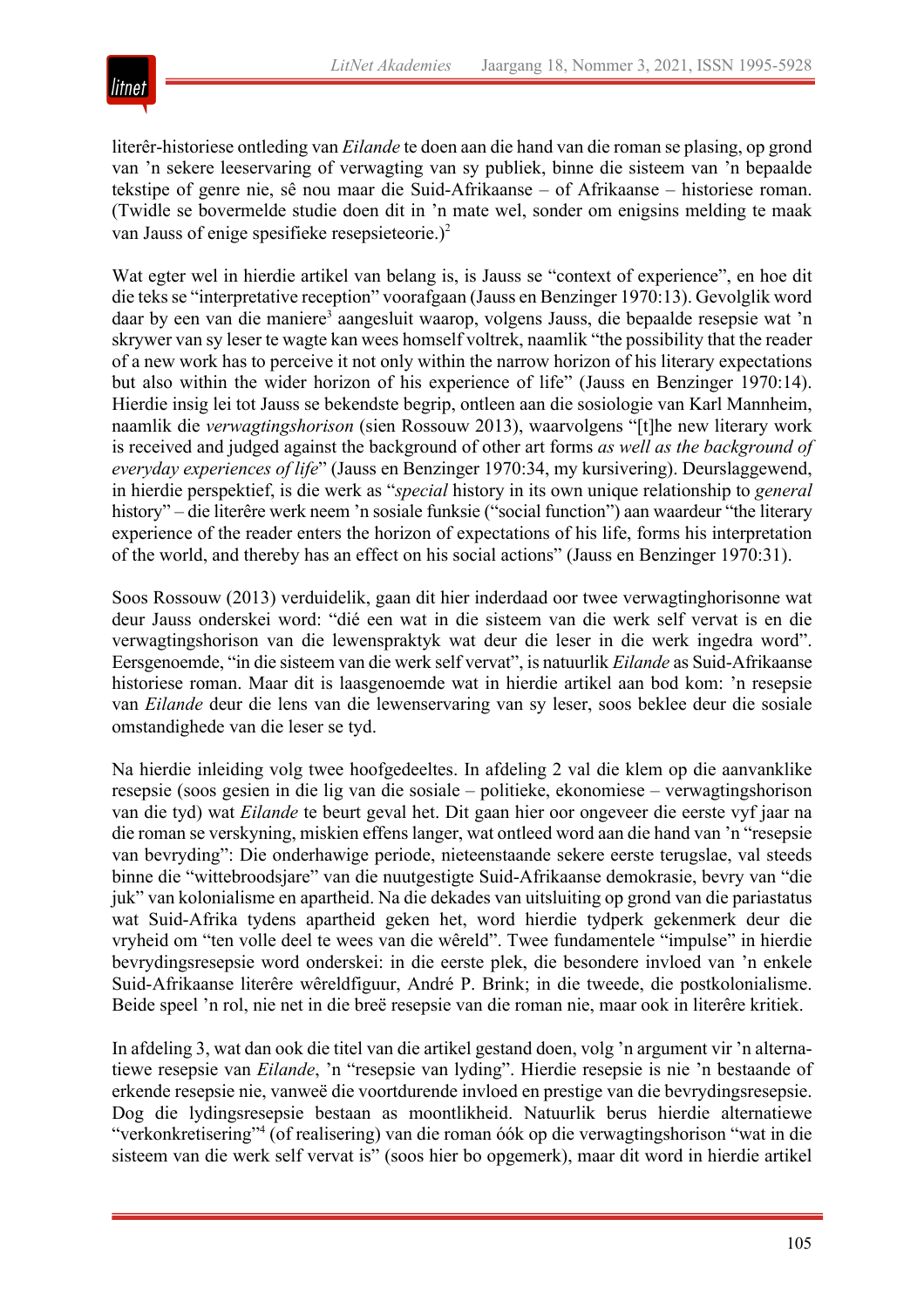

veral benader vanuit die oogpunt van leserservaring, wat nou saamhang met 'n veranderde tydvak waarin *Eilande* gelees sou kon word.

Mens sou hierdie veranderde tydvak kortliks só kon opsom: As 'n land het Suid-Afrika die nuwe vryheid om volledig deel van die wêreld te wees miskien op sy hoogste vlak beleef, ten minste op simboliese vlak, in die euforie van die 2010-Wêreldsokkerbekerfinaal. Eintlik was dit dié Mandela-oomblik (naas die ikoniese oomblik van Mandela in Springboktrui na afloop van die 1995-rugbywêreldbekereindstryd op Ellispark) – en sy wuif vir die juigende skare terwyl hy in 'n oop motor om die speelveld gery word na afloop van die Spanje-Nederlandeindstryd by Soccer City is dan ook Mandela se heel laaste openbare optrede. Tog het die tydperk waarna Cyril Ramaphosa in 2019 tydens 'n besoek aan die VSA as Suid-Afrika se "lost years" verwys het, toe al reeds begin. Mens is vertroud met die gemeenplase van die daaropvolgende jare: feitlik zero ekonomiese groei (nadat groei gemiddeld 5% per jaar was in die "bevrydingsjare"), staatskaping, grootskaalse korrupsie, agteruitgang van staatsdienste en infrastruktuur. Ook op kulturele vlakke was dié agteruitgang duidelik, in 'n algemene verharding van houdings oor rassegrense heen, met verwysings na die "reënboognasie" voortaan grootliks by wyse van ironie. Die afwagting van die bevrydingsjare het uitgeloop, en plek gemaak vir 'n sosiale verwagtingshorison van sinisme en pessimisme.

Dis vanuit dié horison dat die lees van *Eilande* tot sin kom binne 'n resepsie van nie meer bevryding nie, maar lyding. Eerder as dat die roman gelees word in 'n bewussyn gevoed deur die heersende trope van die "bevrydingstyd" – insluiting van gemarginaliseerdes in 'n staat van eenheid, tersydestelling van onderdrukking in 'n staat van gelykheid – word dit nou gelees as 'n meer individueel menslike ervaring. Dié ervaring is in die eerste plek die eensaamheid en lyding van die menslike kondisie. Waar dit wel ook 'n soort redding – "verlossing" – kan behels, het laasgenoemde min gemeen met die bevryding (polities, ekonomies, kultureel) wat gekoppel kan word aan 'n spesifieke "demokratiese" wending in Suid-Afrika se onlangse geskiedenis.

Die lydingsresepsie word belig aan die hand van 'n soort "logika van wisselwerking". Die wisselwerkings neem die vorm aan van reduplikasies, spieëlbeelde en verdubbeling, en daar is verskeie ter sprake, ten aanvang, dié van Sleigh self, ten opsigte van sy eie dualisme as skrywer/ historikus. Hierdie dualisme is welbekend, maar die latere verwagtingshorison – ná die publikasie van Sleigh se *1795* in 2016 – voeg iets by wat van kardinale belang is: Sleigh het sedert die jare van die bevrydingsresepsie, uit eie beweging, *opgehou om te skryf*. Hy het die wêreld van die skrywer besoek, toe weer verlaat.

Verder is daar natuurlik die dualisme van Sleigh wat homself deur die karakter van die klerk, De Grevenbroek, in die verhaal laat verteenwoordig. Die versugting na verlossing in die titel van die artikel is juis dié van De Grevenbroek, maar is dit nie ook die skrywer s'n nie? Die skrywer wat ook "verdubbel" in die leser?

Ten slotte word die resepsie van lyding toegelig aan die hand van enkele wisselwerkings binne die teks self, en wat inderdaad lydingsfigure oproep waarmee Sleigh se gemiddelde Suid-Afrikaanse leser vertroud is: Bybelse figure. Die eerste figuur, dié van die vrou, die Madonna, kom duidelik en by name na vore teen die einde van die roman in die beeld van Pieternella, dogter van Krotoa. Die tweede, dié van 'n man, 'n soort Jesus-figuur, word nie by die naam genoem nie en is binne meer as een karakter verskuil; hy het meer as een gesig. Die volgende karakters word op gefokus: Bart Borms, "die visser", en Lamotius, gevalle goewerneur van Mauritius. En natuurlik die klerk, in wie se besinning dié figure eindelik tot betekenis kom.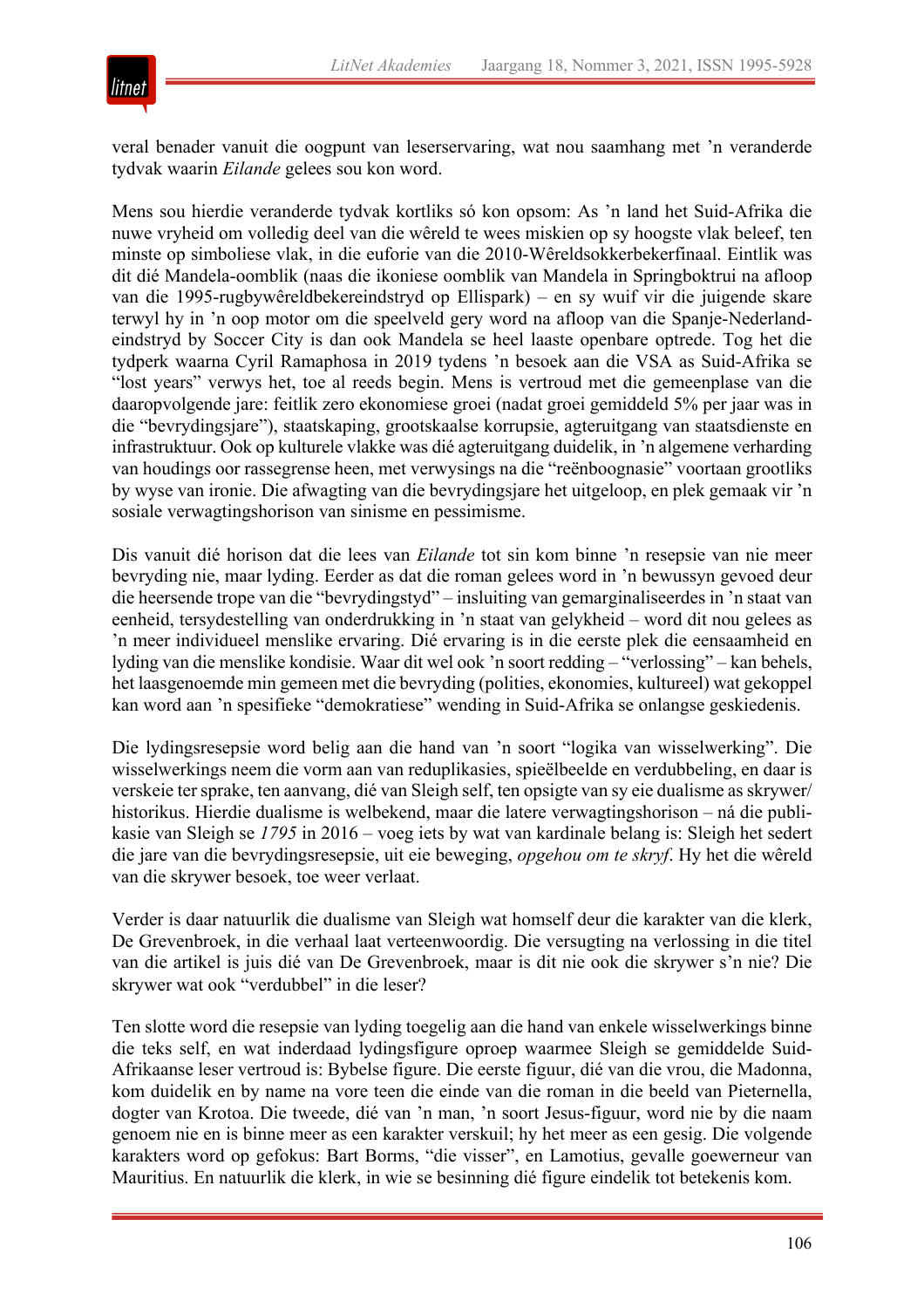

Enkele opmerkings oor die universele simboliek in *Eilande* sal die artikel afrond.

## **2.** *Eilande***: 'n resepsie van bevryding**

#### *2.1 André P. Brink*

A country that can produce a kaleidoscope like this novel, with its sheer dazzling beauty and deep understanding of humanity, has most triumphantly put its colonial adolescence behind it.

Die aanhaling hier bo is sekerlik *Eilande* se bekendste aanprysing, en pryk op die rug van die uitgawe wat vir hierdie ondersoek gebruik is (Tafelberg 2005). Aan die woord is nie die boekeredakteur van 'n koerant, of 'n min of meer bekende akademikus of skrywer nie. Nee, dit is 'n literêre ikoon, André P. Brink, saam met Breyten Breytenbach die Afrikaanse letterkunde se bekendste wêreldburger, skrywer van 'n internasionaal bekende oeuvre van meer as 20 romans, maar wat hom veral onderskei het, ten minstens sedert die publikasie (en verbanning) van *Kennis van die aand* in 1974, as *polities betrokke* skrywer.

Brink sou daarna, in die 1970's, 1980's en 1990's, dié Suid-Afrikaanse vaandeldraer wees vir Jean-Paul Sartre se *intellectuel engagé*. Die vele romans waarin hy die boosheid en tragiek van Suid-Afrika se historiese asook hedendaagse rassevooroordeel uitbeeld – benewens *Kennis van die aand*, *'n Oomblik in die wind*, *Gerugte van reën*, *'n Droë wit seisoen*, *Houd-den-bek* ... – getuig van hierdie betrokkenheid. Daarbenewens is sy openbare optredes by kultuurfeeste, literêre en politieke kongresse opvallend, asook sy vele onderhoude in die media. Soos Diala (2005:1) dit stel: "André Brink's international reputation as a major dissident Afrikaner artist whose fiction was crucial in the cultural struggle against apartheid and in the eventual democratisation process in South Africa is virtually unassailable."

Net minder as 30 jaar ná *Kennis van die aand* word Sleigh se *Eilande* sonder uitsondering deur plaaslike resensente geloof, en verower die roman tussen 2001 en 2004 verskeie literêre pryse: wenner van die Groot Romanwedstryd van Sanlam, *Insig* en *Kwela* (in samewerking met LitNet en RSG), die W.A. Hofmeyr-prys, die RAU-prys, die M-Net-prys, die Helgaard Steynprys (Terblanche 2017). Die omvangrykheid van hierdie pryse getuig van die soort *jubeling*  wat die resepsie van *Eilande* kenmerk, 'n jubeling, so voel mens, wat Brink se opmerking "has most triumphantly put its colonial adolescence behind it" dan ook perfek saamvat.

Sekerlik het Sleigh, in die jare van *Eilande* se publikasie en aanvanklike resepsie, geen leser meer gesaghebbend as Brink gehad nie. En as enigiemand die grootse stelling kon maak van 'n roman wat as't ware die bewys is dat 'n land, Suid-Afrika, nie net die *vermoë* het om sy koloniale verlede te bowe te kom nie, maar dit inderdaad *reggekry* het, is niemand beter daarvoor gekwalifiseer as Brink nie. Dog Brink gaan verder. Nie net is hy *Eilande* se primêre aanpryser nie, hy word ook die boek se vertaler in die wêreld se mees wyd geleeste taal. Van *Eilande* maak hy *Islands*, wat reeds in 2004 by Secker & Warburg verskyn.

Brink se Engelse vertaling van *Eilande* is derhalwe, juis vanweë Brink se posisie, geen gewone vertaling van 'n Afrikaanse roman nie. Die frase "Translated by André Brink" verleen aan Sleigh se historiese roman 'n status *as Suid-Afrikaanse roman* wat daardeur 'n spesiale trefkrag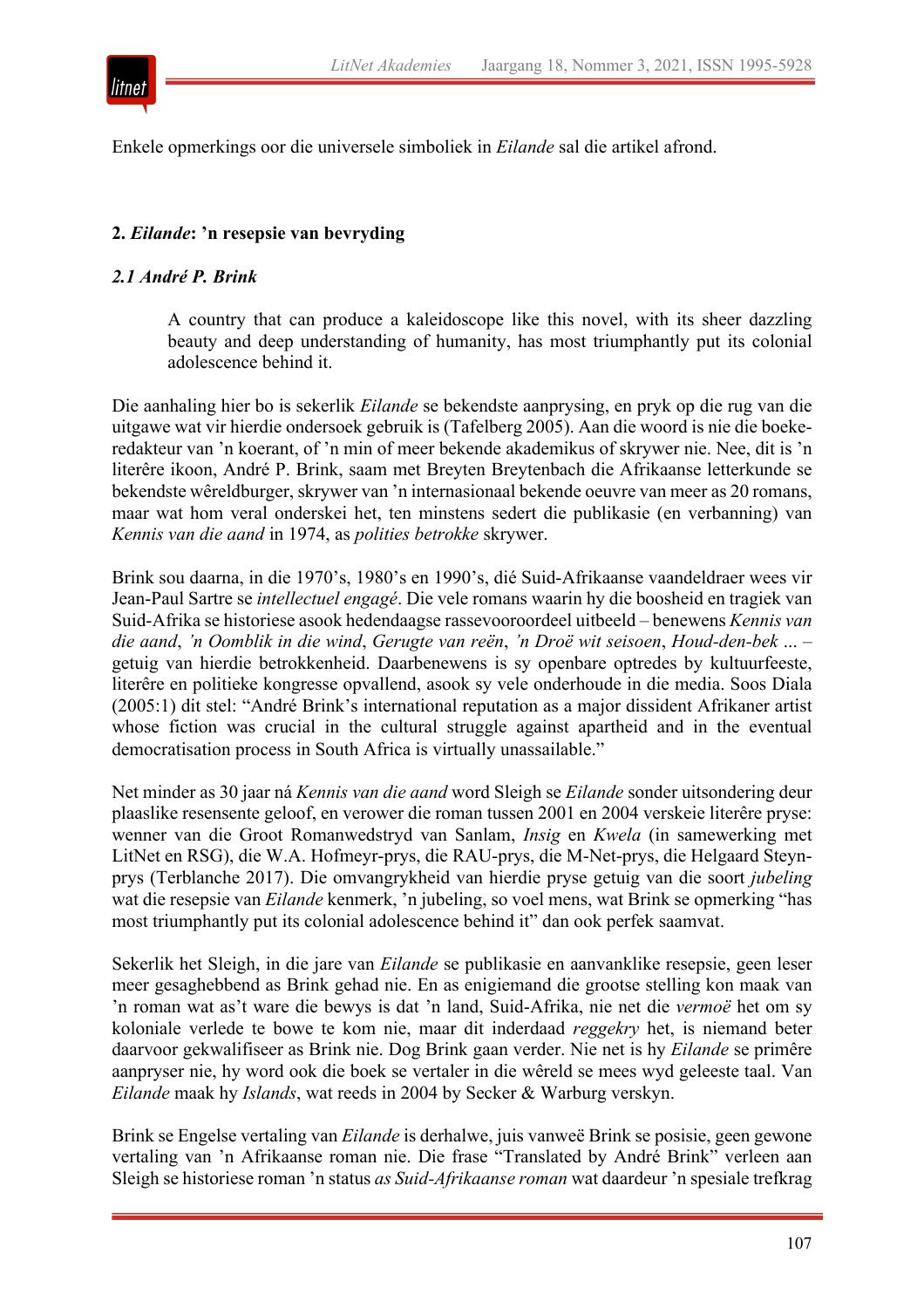

verkry, afgesien van die feit dat die roman uiteraard nou, danksy sy Engelstaligheid, as't ware wêreldbesit word.

In haar ATKV|LitNet-skrywersprofiel oor Sleigh meld Terblanche (2017) hoe Sleigh "nou gemoeid" was met Brink se vertaling, en haal Brink as volg aan oor die vertaalproses: "Die grootste hulp en riem onder die hart was om te weet dat ek, soos 'n akrobaat in die sirkus, 'n veiligheidsnet het. Daardie veiligheidsnet was Dan Sleigh en hy help jou met liefde en begrip."5 Toegegee, hoewel Brink hier uitgesproke, hartlike waardering vir die skrywer se hulp toon, is dit homself, die vertaler, wat hy in die kollig plaas.<sup>6</sup> Twidle (2013:152) merk inderdaad dieselfde rolverdeling tussen skrywer en vertaler op: "Perhaps the English version is best looked on as an unusual and powerful joint work, where Brink's role as a translator of Cape history for a global readership is combined with Sleigh's local respect for the autonomy and distance of the past."

Twidle suggereer hier iets wat van besondere belang is: 'n sekere verskil in Sleigh en Brink se houding teenoor die geskiedenis. Haar erkenning van "Brink's role as a translator of Cape history for a global readership" is inderdaad betreklik teësinnig, ten minste binne die konteks van die aangehaalde studie. In *Eilande* slaag Sleigh volgens Twidle (2013:130–1) merkwaardig daarin "to resist, to an unusual extent, the kind of 'reverse engineering' of history produced by nationalist historiography, but also by the kind of well-meaning (but often reductive) forms of national allegory that are often so strong a feature of writing in a newly postcolonial state". By Sleigh geskiedenis, voorgestel vanuit die oogpunt en binne die gesigsveld van die historiese era, 'n "microhistory" met beklemtoning van "the *longue durée* and the influence of slowmoving, underlying environmental factors like geography, space and climate on human events" (Twidle 2013:131).7 Brink het homself natuurlik ook onderskei as skrywer van historiese romans, en Twidle oorweeg veral *Houd-den-bek* en *Anderkant die stilte* (in hulle onderskeie Engelse vertalings *A chain of voices* en *The other side of silence*). In teenstelling met Sleigh se *Eilande* merk sy (2013:144, my kursivering) egter by Brink "inevitable distortions inherent in the sheer ambition of his undertakings", wat sy – ietwat ironies – toeskryf aan sy "*invaluable* role as prolific author-translator populariser".8

Mens sou Twidle se argument so kon opsom: Waar Sleigh skryf oor die geskiedenis *as* geskiedenis (die "microhistory" van die "*longue durée*"), skryf Brink daaroor in soverre die geskiedenis (sekere geskiedkundige gebeure) as voedingsbron dien vir sy literêre werk. Hierdie onderskeid hou natuurlik verband met 'n verskil in professionele agtergrond – as sodanig, van literêre status – tussen Sleigh en Brink, minstens ten tye van *Eilande* se verskyning. Wanneer Sleigh *Eilande* publiseer, word hy voorgestel as "redakteur in die transkripsie-afdeling van die Kaapse argief" (Sleigh 2005, agterflap); Brink, daarenteen, vertaal *Eilande*, nie soseer as vertaler nie (Brink is wel 'n gerekende vertaler, maar vertaling was nooit 'n sentrale fokus van sy loopbaan nie), maar as 'n wêreldbekende skrywer – wie se werk juis die reputasie het dat dit Suid-Afrika se historiese politieke onregverdigheid aan die kaak gestel het binne die konteks van die stryd teen apartheid. In hierdie sin skep Brink se vertaling van *Eilande* noodwendig 'n sekere resepsie vir Sleigh se roman, wat Brink dan ook verder populariseer (om Twidle se woord te gebruik) in sy welbekende "South Africa has for a long time been waiting for the 'Great Novel' which would – presumably – mark its coming of age. It goes by the name of *Islands*, by Dan Sleigh" (Sleigh 2004, stofomslag).

Ten spyte van haar hoogs gemotiveerde waardering vir *Eilande* distansieer Twidle haarself – en Sleigh by implikasie – in 'n mate van dié lofbetuiging ("Certainly it seems the definitive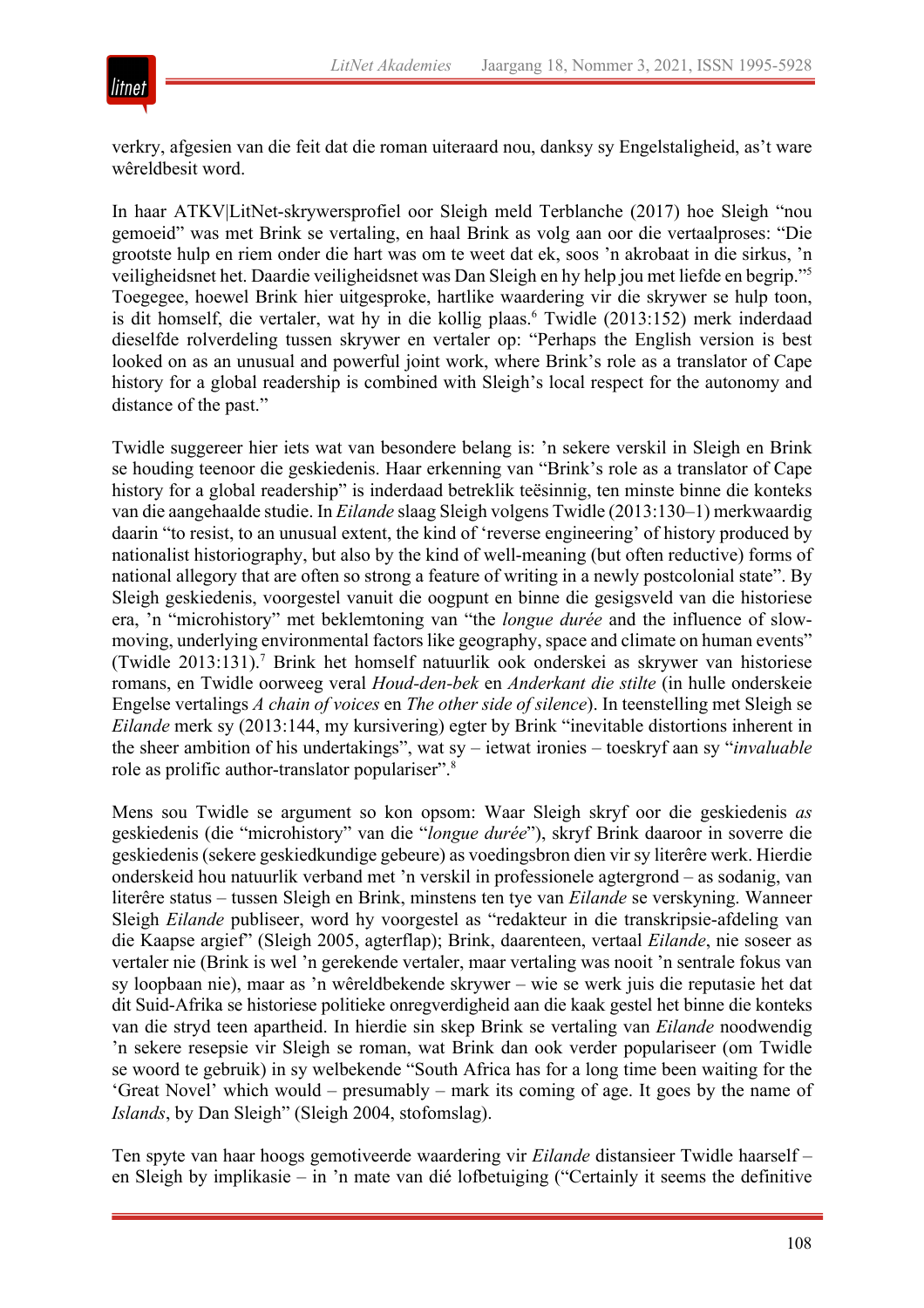

evocation of European arrival in southern Africa", sê sy – Twidle 2013:152), bepaald omdat sy glo dat Sleigh nie self so 'n aanspraak sou maak nie: "A more disciplined reader of the archives than his translator, Sleigh makes no such claims. He has very little to add outside his work" (Twidle 2013:152).

Om *Eilande* as die Groot Suid-Afrikaanse Roman te beskryf, sluit egter perfek aan by Brink se hier bo aangehaalde, eweneens gevleuelde "has most triumphantly put its colonial adolescence behind it". Van Brink se vroeëre uitsprake dui dan ook daarop dat die Groot Suid-Afrikaanse Roman júis 'n historiese roman moes wees. In 'n 1993-artikel waarin hy bespiegel oor die postapartheid literatuur, voorsien Brink dat "much of the new writing may well have to do with a recovery and a rewriting, a reimagination of history" (Petzold 2016:87).<sup>9</sup> Drie jaar later herhaal hy hierdie siening wanneer hy aanvoer dat "the need to revisit history has both accompanied and characterised the literature of most of the great thresholds of change – and the transition from the apartheid system to democracy clearly provides such a 'threshold of change"" (Petzold 2000:45).<sup>10</sup>

Brink se "threshold of change" dui hier op niks anders as 'n verwagtingshorison nie, een waarin die historiese roman tot 'n sekere vervulling moet kom. Hoewel Brink self dié genre reeds vroeër beoefen het (*'n Oomblik in die wind* in 1977, die reeds genoemde *Houd-den-bek* in 1982, *Die eerste lewe van Adamastor* in 1988, *Die kreef raak gewoond daaraan* in 1991), verskyn daar in die periode onmiddellik ná die apartheidsera verskeie romans uit sy pen – *Inteendeel* (1993), *Sandkastele* (1995), *Donkermaan* (1998), *Voor ek vergeet* (2004) – wat, soos Twidle dit stel, "all embody a series of crossings, blurrings and muddyings of the fiction/ non-fiction divide: careful historical scholarship passes into flamboyant novelistic form; archival detail into magical-realist arabesques" (Twidle 2013:128). Die Groot Suid-Afrikaanse Roman? Dis miskien insiggewend dat Brink dié titel aan Sleigh se *Eilande* sou toeken (of, soos Twidle suggereer, aan sy eie Engelse vertaling, *Islands*) kort nadat *Donkermaan* in 2000 met die Hertzogprys vereer is – 'n roman, vergelykbaar met J.M. Coetzee se *Disgrace*, wat "vertel van die verlies van persoonlike ruimte en veiligheid in die eietydse Suid-Afrika" (Van Coller 2017); 'n ontnugtering oor die "nuwe" Suid-Afrika, en wat, by nabetragting, merkwaardig in kontras staan met die "country that [...] has most triumphantly put its colonial adolescence behind it" wat Brink een of twee jaar later in *Eilande* sou lees.

Soos reeds aangetoon, is daar 'n betreklik lukrake verband tussen die periode waartydens Sleigh *Eilande* geskryf het en die roman se publikasie. Sou Brink, op daardie stadium uitgesproke in sy kritiek van die De Klerk-regering se rol met betrekking tot die grootskaalse geweldpleging wat die vroeë 1990's gekenmerk het (sien byvoorbeeld Brink, 1993), dieselfde "jubelende" resepsie vir *Eilande* voorgestel het indien die roman, argumentsonthalwe, in 1992 of 1993 uitgegee is? Sekerlik nie. Om *Eilande* te lees as bewys van 'n sekere "aflegging" ("put its colonial adolescence behind it") van sy land se koloniale verlede, sou een voorwaarde eers nagekom moes word: die beëindiging van apartheid, die instelling van demokrasie. Uiteindelik kan *Eilande* Brink se triomfantelike bereddering van Suid-Afrika se koloniale verlede (of die Groot Suid-Afrikaanse Roman) wees omdat die roman verskyn binne die verwagtingshorison van 'n bepaalde tyd, die eerste dekade van die "bevryde" Suid-Afrika.

## *2.2 Die postkolonialisme*

Wat die akademiese resepsie van *Eilande* in die reeds bespreekte "bevrydingsjare" betref, staan twee studies uit: Heilna du Plooy se "Liminality and liminal figures in *Islands* by Dan Sleigh: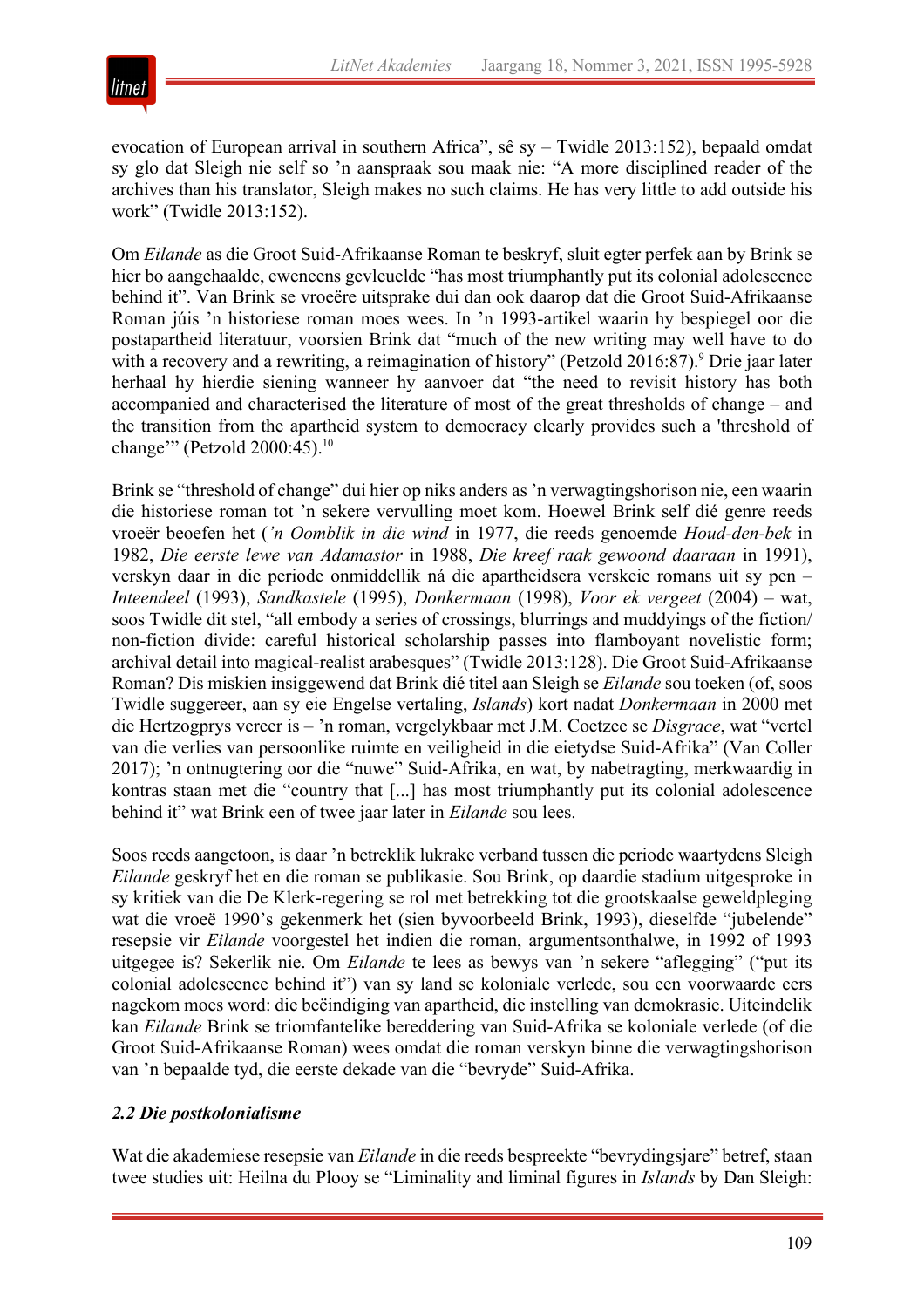

a novel about early Dutch colonial history in South Africa" (2007) en Johan Anker se "Aspekte van postkoloniale verset in *Eilande* deur Dan Sleigh" (2009).

Du Plooy motiveer haar gebruik van die begrip *liminaliteit* soos volg: "Liminality suggests that there is a place or space associated with the limen or the threshold; it is a more supple and freeflowing concept than the 'margin' which implies a binary opposition between centre and margin" (Du Plooy 2007).<sup>11</sup> Deur *Eilande* te lees aan die hand van hierdie begrip – as 'n manier om die aard en gevolge van 'n *spesifieke* koloniale geskiedenis te verstaan – wil Du Plooy (2007) dan ook 'n bydrae maak tot 'n postkoloniale debat waarbinne, soos sy dit stel, "much [...] is still concerned with the relation between the centre and the periphery of (previous) empires, between the centres of power in the metropoles and the attempts to be heard of the colonial voices". Liminaliteit is dus nuttig om 'n sekere teenoormekaarstellende effek van die postkolonialisme te oorbrug, teen 'n (postkoloniale) agtergrond wat juis, soos sy argumenteer, klem lê op die feit dat "colonial communities as such can be described as occupying liminal spaces" in 'n voortdurende opeenvolging van "liminal processes in motion" (Du Plooy 2007) wat deur kolonialisme ontketen is.

Al die karakters in *Eilande* is dus liminaal,<sup>12</sup> soos Du Plooy ook aandui. En soos sy in die laaste gedeelte van haar artikel betoog, geld hierdie "staat van liminaliteit" inderdaad in die huidige, in soverre Suid-Afrika se inwoners steeds genoodsaak is "to establish at least a communal margin or threshold or limen where matters of mutual concern can be negotiated" (Du Plooy 2007). Wat *Eilande* aanbetref, rig sy haar egter spesifiek tot die twee vrouekarakters, Krotoa en haar dogter Pieternella, in wie sy as't ware die beliggaming van liminaliteit sien – ook soos vergestalt binne die struktuur van die roman self: Die perspektief van die vroue word nooit van binne weergegee nie (hulle is nie fokaliseerders nie); "Pieternella is the axis around which the 750-page novel revolves, and yet the story is about her and around her but never of her.13 The same goes for Krotoa" (Du Plooy 2007). Deur hierdie fokus op Krotoa en Pieternella situeer Du Plooy haar lees van *Eilande* binne twee oorvleuelende verwagtingshorisonne van die 1990's en vroeë 2000's, wat beide betrekking het op (die insluiting van) "die ander".

Die eerste verwagtingshorison het te make met ras. In haar hoofstuk in *Cambridge history of South African literature*, onder die hofie "The return to the archive", beskryf Louise Viljoen hierdie moment soos volg:

In what can be described as a "return to the archive", a variety of Afrikaans writers engaged with South African history in the light of events like the transition to democratic rule in 1994, the Truth and Reconciliation Commission and the centenary of the Anglo-Boer War from 1999 to 2002. In their engagement with various phases of South African history, these writers often focused on the injustices done to the indigenous peoples of the country by early colonisers. This, in turn, led to a renewed interest in the history and culture of the San and Khoikhoi in Afrikaans literature. (Viljoen 2012:463)

Enkele reëls verder sluit Viljoen dan ook *Eilande* by hierdie horison in, met die klaarblyklike motivering dat Sleigh se roman "makes use of the narrative perspectives of ordinary people" (diegene wat met ander woorde gely het onder die "injustices" van kolonialisme) terwyl sy byvoeg, tussen hakies, "(amongst which the indigenous Khoi)" (Viljoen 2012:464).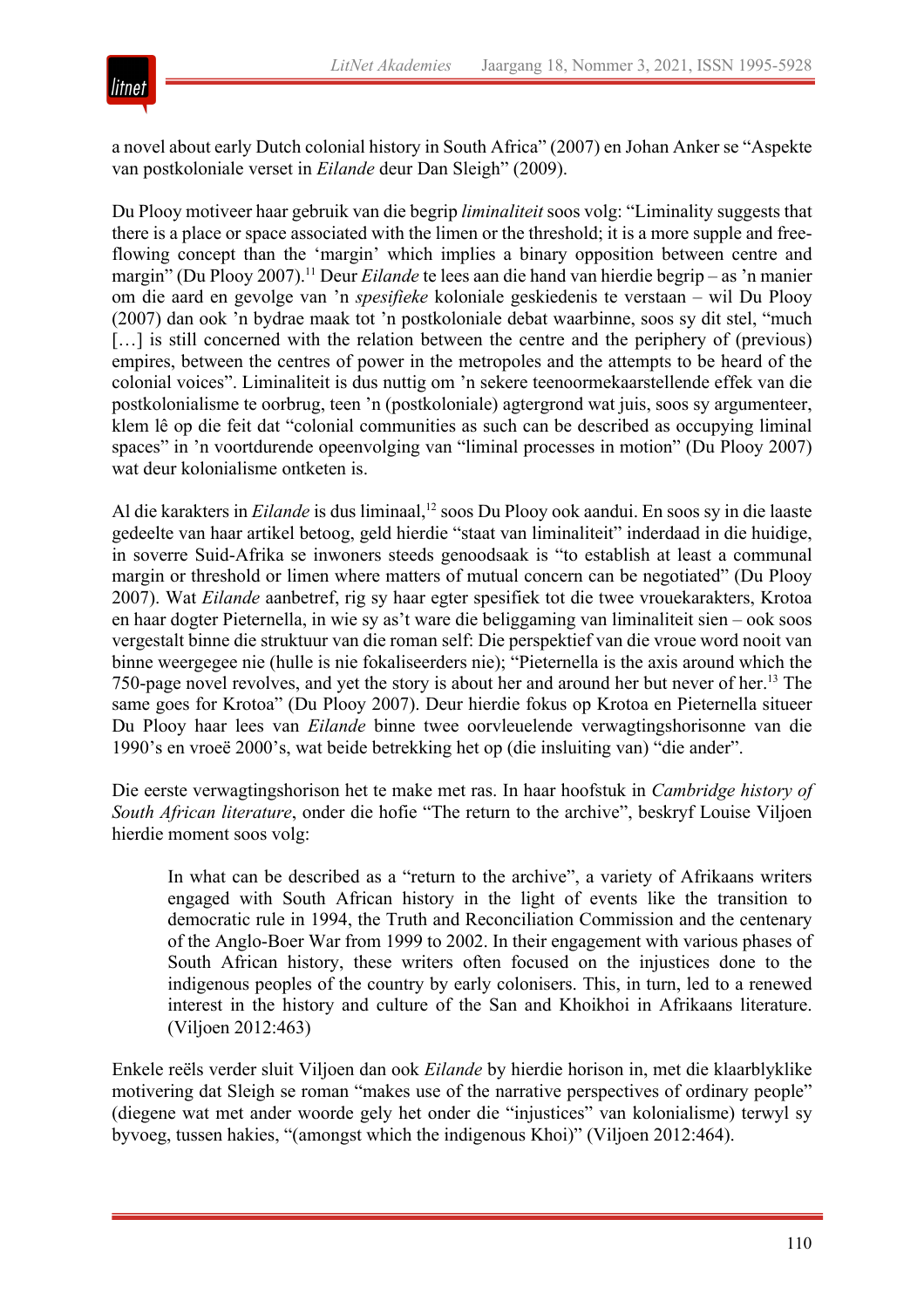

Die tweede verwagtingshorison is dié van geslag, meer bepaald gefokus op die "bruin" (of "swart") vrou. Marlene Van Niekerk se *Agaat* (2004) is sekerlik die vernaamste literêre verwysing in hierdie verband – en Dalene Matthee se *Pieternella van die Kaap*, wat twee jaar voor *Eilande* verskyn en in die subtitel inderdaad aangedui word as 'n "Historiese roman oor Pieternella en Eva-Krotoa" (Matthee 2000, titelblad). Hierby kan ons ook die "sosiale" verwagtingshorison voeg, veral met betrekking tot die jare lange polemiek en gepaardgaande simboliek in die laat 1990's en vroeë 2000's, rakende Saartjie Baartman. Na die aanvanklike twis met die Franse regering oor die teruggawe van haar oorskot, is sy in 2002 in die Oos-Kaap herbegrawe. In die vroeë 2000's is onder andere 'n munisipaliteit en selfs 'n skeepsvaartuig vir omgewingsbewaring na haar vernoem (Sarah Baartman s.j.).

Met haar klem op die oorvleuelende uitsluitings van ras en geslag sluit Du Plooy aan by Dorothea Van Zyl, wat reeds in 2003, met verwysing na sowel *Eilande* as *Pieternella van die Kaap*, 'n "voorlopige verkenning" onderneem het van "die manier waarop die 'ander' gekonstrueer word" (Van Zyl 2003:54). Met betrekking tot Pieternella maak Van Zyl (2003:61) die stelling dat sy "dubbel gemarginaliseer [is] binne die sewentiende eeuse samelewing: eerstens as vrou en tweedens as iemand van gemengde afkoms" – geslag en ras, dus – 'n insig wat sy koppel aan Ashcroft, Griffiths en Tiffen (1989:175) se stelling dat "the history and concerns of feminist theory have strong parallels with post colonial theory".<sup>14</sup>

Binne hierdie verwagtingshorisonne van ras en geslag is Du Plooy se postkoloniale fokus op Sleigh se Krotoa en Pieternella dus verstaanbaar – al sou sy ongetwyfeld presies dieselfde fokus kon gehad het op Matthee se weergawe van die twee vrouekarakters, wat glad nie ter sprake kom nie.<sup>15</sup> (Dis betekenisvol om hier te noem dat Sleigh by minstens een geleentheid, toevallig in dieselfde jaar waarin Du Plooy se artikel verskyn,<sup>16</sup> sy ergernis uitspreek oor hoe dié vrouefigure die resepsie van *Eilande* sou oorheers: "Dit bly by Krotoa, Krotoa, Krotoa met Sarah Baartman as afwisseling. Wanneer gaan dit, byvoorbeeld, uitbrei?" – Twidle 2013:140). En mens het begrip vir Viljoen se pogings – wat 'n mate van spitsvondigheid vereis, soos die "(amongst which the indigenous Khoi)" aandui – om *Eilande* voluit deel te maak van wat sy bestempel as die "terugkeer na die argiewe" in die Afrikaanse letterkunde van die 1990's en 2000's.17 Daar is inderdaad geen beter aanduiding van die bevrydingsverwagtingshorison as die verskynsel, in die 1990's en 2000's, van akademiese boeke wat daarna streef om van 'n *inklusiewe* "South African literary history" 'n werklikheid te maak nie, met die Cambridgekolos waaraan Viljoen meegewerk het verreweg die mees omvattende.<sup>18</sup> Die politieke aktualiteit waarna Viljoen verwys (1994 se demokrasie, die Waarheid-en-versoeningskommissie), het egter hoegenaamd *geen* rol gespeel in die totstandkoming van *Eilande* nie, wat wesenlik reeds vroeër geskryf is. Nog minder het Sleigh, geskiedkundige en argivaris van die *longue durée*, hom – soos byvoorbeeld 'n André Brink of 'n Dalene Matthee – "gewend tot die argiewe". *Eilande* moet egter inpas by 'n akademiese verwagtingshorison wat sterk na vore tree in die tydvak van bevryding: die leser wat "raaklees" vir inklusiwiteit en "uitreik na die ander". Die tydvak vereis niks minder nie.

Waar Du Plooy, soos in 'n mate Van Zyl voor haar, *Eilande* lees vir sy bevrydingswaarde van die (vroulike) ander, verskuif Anker die fokus na verset, oftewel *Eilande* se "ondermyning van die meesternarratiewe". Van hierdie "aspekte van verset" sou sy studie die volgende aanspreek:

die ondermyning van die siening van Europa as die sentrum en die gevolglike aandag aan die periferie, grensposte, hibriditeit en die geskiedenis van die ander en stemloses; die kritiek op die oordrewe gesagsuitoefening en geweld; eerder die uitbeelding van die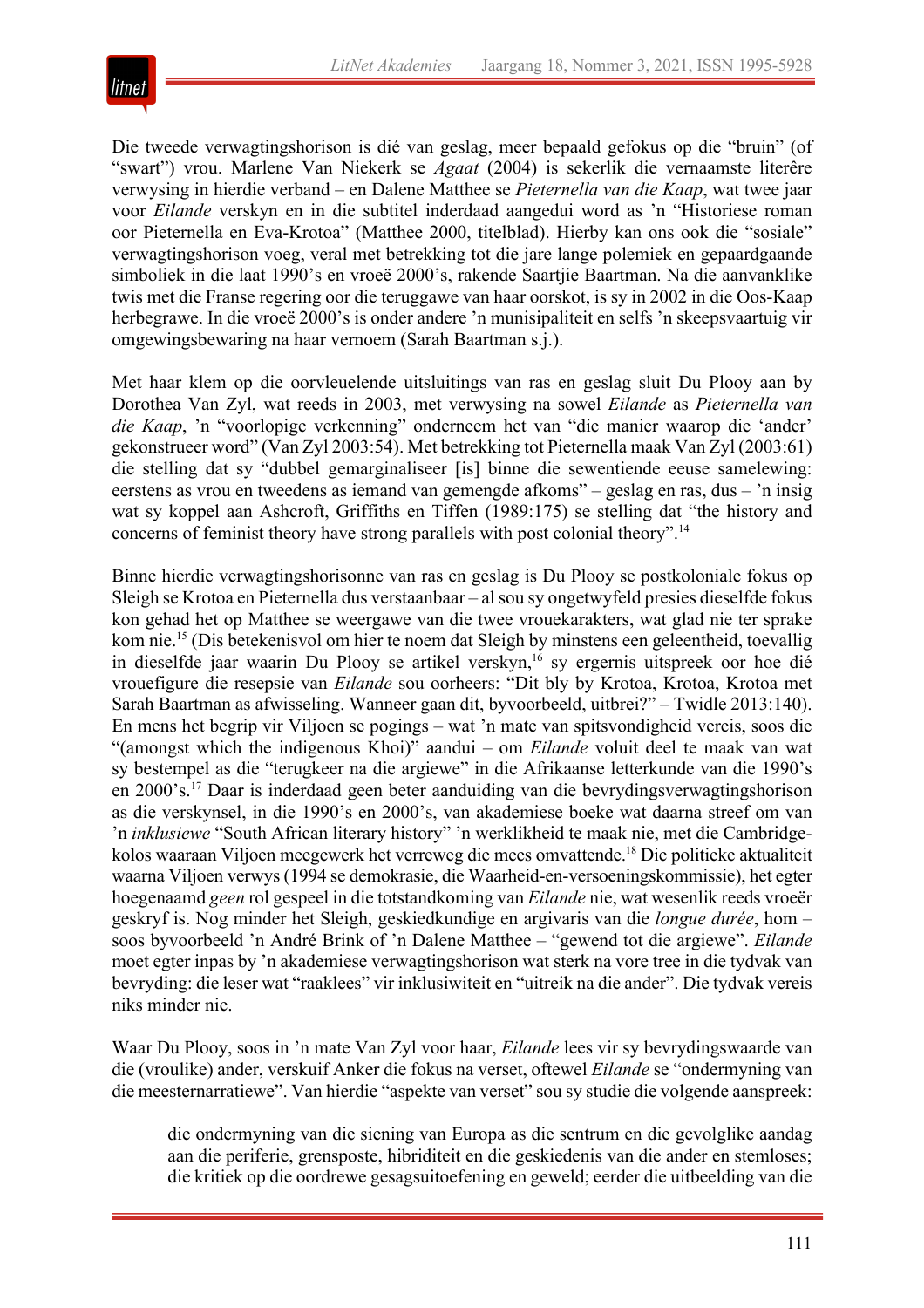

gewoon-menslike ervaring as dié van die heersers; 'n verskeidenheid perspektiewe op die koloniale geskiedenis; en die blootstelling van die leuens oor vrye regspraak, geregtigheid, vryheid en burgerskap, nasieskap en eenheid. (Anker 2009:41)

In navolging van Elleke Boehmer<sup>19</sup> stel hy (2009:38) verset as "'n inherente eienskap van postkoloniale tekste" en spoor dié verset in *Eilande* by uitstek na in die figuur van "die klerk", De Grevenbroek, wat "daarop uit is om 'n ánder weergawe te gee van die koloniale gesag as die amptelike weergawes daarvan". Gevolglik word laasgenoemde 'n illustrasie van die "waarde van die skryfaksie as betrokkenheid en verset" (Anker 2009:42). Hier is die wisselwerking – inderdaad 'n verdubbeling – waarna ek in die inleiding verwys het natuurlik ter sprake, deurdat De Grevenbroek as't ware Sleigh in die teks figureer: "Hy [die klerk] ken die mense en die tydperk van die eerste 50 jaar baie goed (soos Sleigh met *Die buiteposte*) <sup>20</sup> en het ontsaglik baie materiaal om te verwerk" (Anker 2009:36). Die karakter van die klerk bevind hom dus grootliks in presies dieselfde posisie ten opsigte van die historiese data waarmee hy werk as Sleigh drie eeue later. Nie net ten opsigte van historiese data nie, maar inderdaad ten opsigte van verset: "Dit is 'n verteller [die klerk] wat ook binne die sisteem van die VOC werksaam was, deel was van die proses van kolonisering, en tog in verset kom teen daardie sisteem, *soos die wit skrywers binne die apartheidsisteem as skrywers deur hul geskrifte in opstand kon kom teen die sisteem van daardie tyd*" (Anker 2009:40, my kursivering). Die klerk is nie net Sleigh nie; hy is deur sy verset ook – veral? – Sleigh se populariseerder, Brink, emblematies van die "wit skrywers binne die apartheidsisteem" wat hulle deur hul werk verset het teen apartheid.

Anker voer hierdie gedagtegang verder wanneer hy vir Sue Kossew aanhaal: "Who takes up the position of power, pen in hand?" (Anker 2009:42). Die aanhaling kom uit Kossew se boek *Pen and power. A post-colonial reading of J.M. Coetzee and André P. Brink* (1996). Dit is vir ons doeleindes insiggewend. Coetzee en Brink is hoogs gerekende en inderdaad wêreldberoemde postkoloniale skrywers, oorwegend bekend vir hulle fiksie, wat wel, in sekere gevalle – veral by Brink – inspirasie put uit geskiedkundige gebeure. Daarteenoor word Sleigh, soos reeds genoem, op die omslag van *Eilande* soos volg voorgestel: "Dr. D. Sleigh werk as redakteur in die transkripsie-afdeling van die Kaapse Argief. Hy spesialiseer in die Nederlandse koloniale tydperk. Verskeie geskiedkundige publikasies het reeds van hom verskyn, o.m. *Die buiteposte – VOC-buiteposte onder Kaapse bestuur, 1652–1795*" (Sleigh 2005, binnevou). Dieselfde nederigheid aangaande Sleigh se skrywerstatus is te lese op die agterblad van *Islands*: "Dan Sleigh works as a researcher in the National Archives in Cape Town. *Islands* is his first novel<sup>"21</sup> (Sleigh 2004, agterblad). Die lens van postkoloniale verset laat Anker egter toe om die beginner-skrywer Sleigh – volgens sy roman se parateks eerder 'n historikus en argivaris – sonder meer in Brink en Coetzee se gevierde postkoloniale dampkring in te skryf. Anker (2009:56) sien Sleigh se "herskrywing van sy historiese *Die buiteposte* tot 'n roman [*Eilande*] waarin hy die stiltes en stilles in die geskiedenis stem gegee het" dan ook as 'n illustrasie van – wie anders? – Brink se idee van die historikus se "rewriting and reimagining"<sup>22</sup> van die geskiedenis. Sleigh se herskrywing van 'n vroeë geskiedenis (die 17de-eeuse Kaap) word dan reeds vroeg in die artikel in verband gebring met niks minder nie as die *skryf* van 'n postkoloniale Suid-Afrika, waarby *Eilande* se publikasiedatum – soos reeds aangetoon is, grotendeels 'n toevalligheid – hoogs tersaaklik is: "Waar *Eilande* gepubliseer word in 2002, pas na die geboorte van die Nuwe Suid-Afrika, word dit 'n verdere dubbele visie en dubbele implikasie vir 'n blanke skrywer om oor die geboorte van die nuwe land te skryf: dié van 1652 *en 1994*" (Anker 2009:40, my kursivering). Weer eens hoor mens Brink se eggo: Sleigh skryf oor 'n land wat sy koloniale jeugdigheid te bowe gekom het.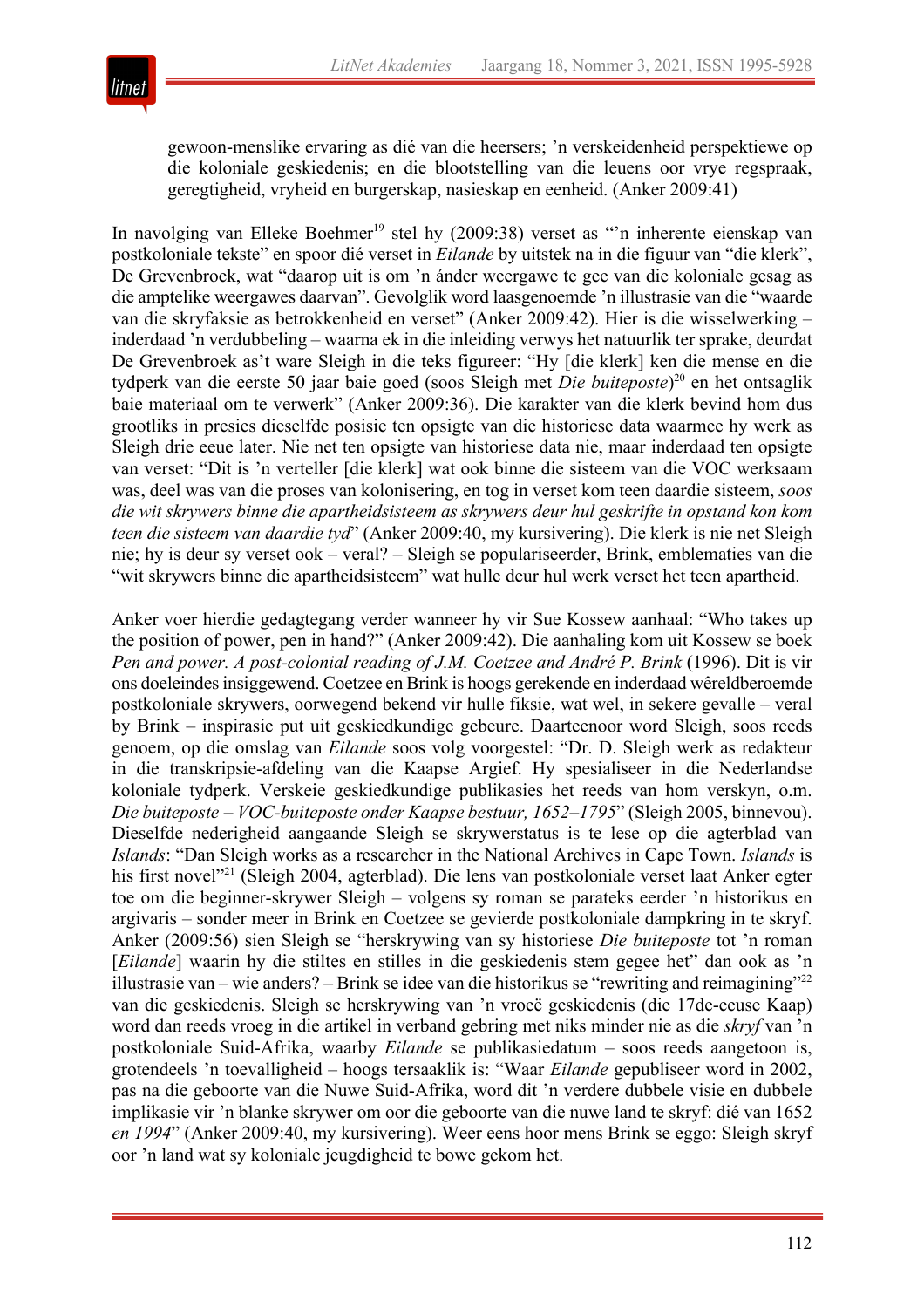

Net soos die geval was by Viljoen en Du Plooy, word Sleigh nogmaals deur Anker "ingelees" binne die bevrydingsprerogatiewe (bevryding van kolonialisme, bevryding van apartheid, bevryding van diskriminasie gegrond op geslag) van die draai van die eeu. *Eilande*, by uitstek 'n historiese roman (niemand bevraagteken dié status nie), word wesenlik 'n reaksie op die postkoloniale vraagstukke en ingesteldhede van die nuwe Suid-Afrika. Dié is sekerlik die oorheersende resepsie van die roman, alhoewel die studies waarna ek hier verwys het, asook die talle resensies en uitsprake, sonder uitsondering melding maak van *Eilande* se "uiteindelike" universaliteit: "'n universele menslike verset teen 'n ewige onsekere bestaan" (Anker 2009:56); "it is part of the human condition to be unable to ever fully exit the limen or the threshold" (Du Plooy 2007).

Die eindelose spel van die see, "die groen vrugwater waarin ons dryf, en gedryf het" (Sleigh 2005:2; hierna verwys 'n alleenstaande bladsynommer na hierdie bron) asook die "eilande" van die titel is hier die uitstaande simbole. Viljoen (2002) stel dit miskien die mooiste:

Enersyds is die lewens van die karakters verbind met letterlike eilande soos Robbeneiland wat reeds in daardie jare die rol van gevangenis en strafeiland begin speel het, die eilande in Saldanhabaai en ook Mauritius. Andersyds is die eiland egter ook beeld van die manier waarop mense deur die noodlot gestroop kan word totdat hulle heeltemal alleen staan.

Volledigheidshalwe kan mens hier ook die aandag vestig op enkele insigte wat nie noodwendig strook met die bevrydingsresepsie nie, en waarna reeds in 'n mate verwys is. So stel Van Zyl (2003:64) dit dat Matthee se hantering van Pieternella inderdaad "[sterker inspeel] op die eie tyd" as Sleigh s'n, deurdat Pieternella in Matthee se weergawe "'n verteenwoordiger [is] van 'n bepaalde groepering in die samelewing om wie se identiteit dit gaan", waar *Eilande* "daarteenoor eerder te doen [het] met die identiteit van die mens, met die menslike kondisie". En Twidle (2013:130), natuurlik, wat, soos reeds gesien is in haar vergelyking tussen Sleigh en Brink in hulle benadering tot die geskiedenis, Sleigh juis daarvoor loof dat *Eilande* te onderskei is van die "many recent literary re-imaginings of the colonial Cape [which] project to a disconcerting degree 'the anxieties and concerns of their contingent political present(s) onto the past'".23 *Eilande* is volgens haar juis nié daarop uit om tot die huidige postkoloniale tyd te spreek nie.

Ironies genoeg is die eerste dekade van die 21ste eeu jare van groot intellektuele onmin in die geledere van die "postkoloniale teorie", 'n "krisis" waaraan 'n menigte kongresse en artikels in die VSA en Europa dan ook gewy word (sien byvoorbeeld Gyssels 2007:151–3; Brians 2006). Hierdie "krisis" is oënskynlik van weinige belang vir *Eilande* se postkoloniale Suid-Afrikaanse resepsie. Dié gaan, uiteindelik, oor die sosiale bevrydingsverwagtingshorison van die tyd, ten minste wat Suid-Afrika betref. Aan die einde van 'n era wat die produk was van 'n lang teëkanting tussen twee nasionalismes, Afrikaner teenoor "African", die teenoormekaarstelling van "wit" teenoor "swart" tydens apartheid, van 'n Christelike nasionalisme met sy geykte patriargie, bied postkolonialisme met sy antinasionalisme en klem op die hibriede, die "tussen-in", 'n teoretiese toevlug. Terselfdertyd is postkolonialisme 'n ideologie: "ideas serving as weapons for social interests" (Berger en Luckmann 1975:18). In die ewige spanning tussen die elemente van skewe magsverhoudinge stel postkolonialisme jou in staat om *kant te kies* vir die verontregtes, die onderdruktes, die gemarginaliseerdes. Soos Brians (2006) dit stel: "Practitioners [van postkoloniale teorie] generally consider themselves politically engaged and committed to some variety or other of liberation process." In dié sin is die lees van *Eilande* as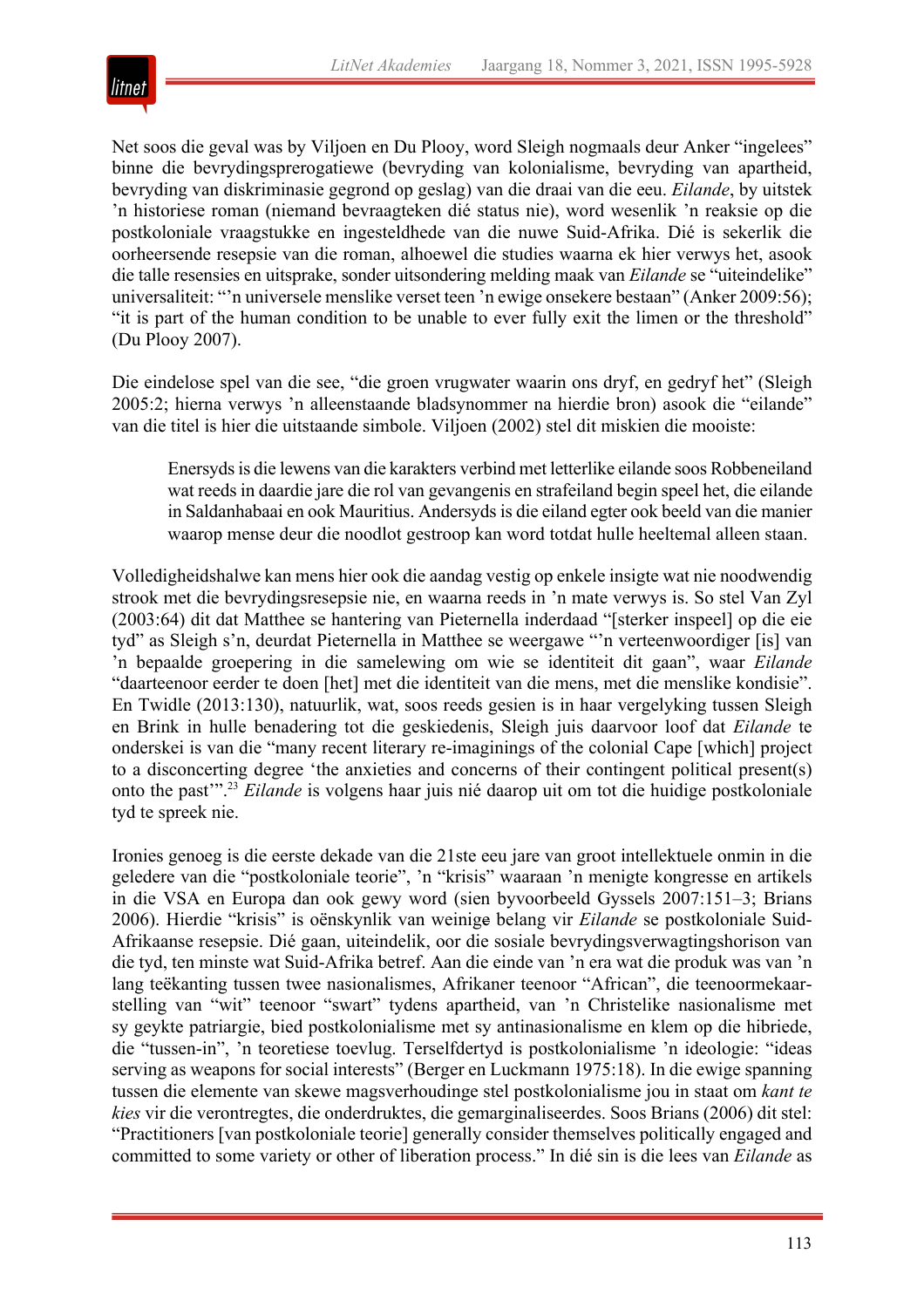

postkoloniale teks ook 'n manier vir kritici om hulle eie bevryding te laat geld, te meer in die konteks van die ingrypende politieke veranderinge van die 1990's en vroeë 2000's.

## **3.** *Eilande***: 'n resepsie van lyding**

## *3.1 Die logika van wisselwerking of verdubbeling*

Soos in die inleiding genoem, word die resepsie van lyding ondersoek aan die hand van 'n "logika" of meganisme van wisselwerking, wat in sekere gevalle ook 'n verdubbeling is.

Die idee van 'n wisselwerking dui op 'n soort skakel – tussen tekstuele elemente in *Eilande* onderling, maar ook tussen tekstuele elemente en buitetekstuele elemente. Die begrip *intertekstualiteit* is hier gepas in soverre die begrip van toepassing gemaak word in die onderlinge spel van die verskillende "stemme" wat aan *Eilande* gestalte gee, en wat inderdaad elk as 'n afsonderlike verhaal gelees kan word.<sup>24</sup> Intertekstualiteit, verder, in die "breë" sin. Soos Bassnett (2007:138) dit stel: "Writers draw their inspiration from all kinds of sources, some conscious, some unconscious, some acknowledged, some vehemently denied. All that we, as readers, can do is to see parallels, connections, affinities ..." Die leser, as soeker van skakels, speel in hierdie opsig net so 'n vername rol as die skrywer: "The role of the reader is, of course, vitally important, for the web of connections woven by a writer will be enhanced by the web woven by a reader ..." (Bassnett 2007:145). Hierdie soeke na skakels ("connections") vloei juis voort uit die leser se verwagtingshorison (Bassnett 2007:143).

Wat sou, vanuit 'n lydingsperspektief, die mees voor die hand liggende interteks vir 'n historiese, "stigtings"-roman wees? In Suid-Afrika die Bybel. Dit gaan egter nie in *Eilande* oor die soeke na tekstuele raakpunte of oorvleuelings met die Bybelse teks nie; veel eerder gaan dit oor die lees van Sleigh se roman teen die agtergrond van die breë vertroudheid wat sy gemiddelde Suid-Afrikaanse leser van die Bybel sou hê, spesifiek met die Nuwe Testament se figure van verootmoediging. Die Bybel, dus, as 'n sekere kulturele en uiteindelik ook spirituele bron waarby enkele elemente, enkele beelde, van Sleigh se teks aansluiting kan vind.

Om 'n volledige beskrywing van die lydingsresepsie te gee, is dit nodig om die logika van wisselwerking op twee vlakke te behandel: dié van die skrywer (Dan Sleigh) en dié van die verhaal (die spel van gebeure en karakters). Dit is slegs laasgenoemde vlak wat, streng gesproke, deel van die *lees* van die roman is. Die skrywersvlak hou egter sterk verband met die leesproses en is uiteindelik onmoontlik om daarvan te skei.

## *3.2 Skrywerlike verdubbelings*

#### *3.2.1 Dan Sleigh: loopbaan-historikus / skrywer-op-'n-sending*

"I think of myself as a serious professor who, during the weekend, writes novels." Aan die woord is Umberto Eco, internasionaal beroemde Italiaanse semiotikus wat in 2016 oorlede is (Eco s.j.). Sy grootste roem sedert die 1980's val hom egter te beurt as skrywer – by uitstek van die historiese roman *Il nome della rosa* (1980), ses jaar later deur Jean-Jacques Annaud verfilm as *The name of the rose*, met Sean Connery in die hoofrol.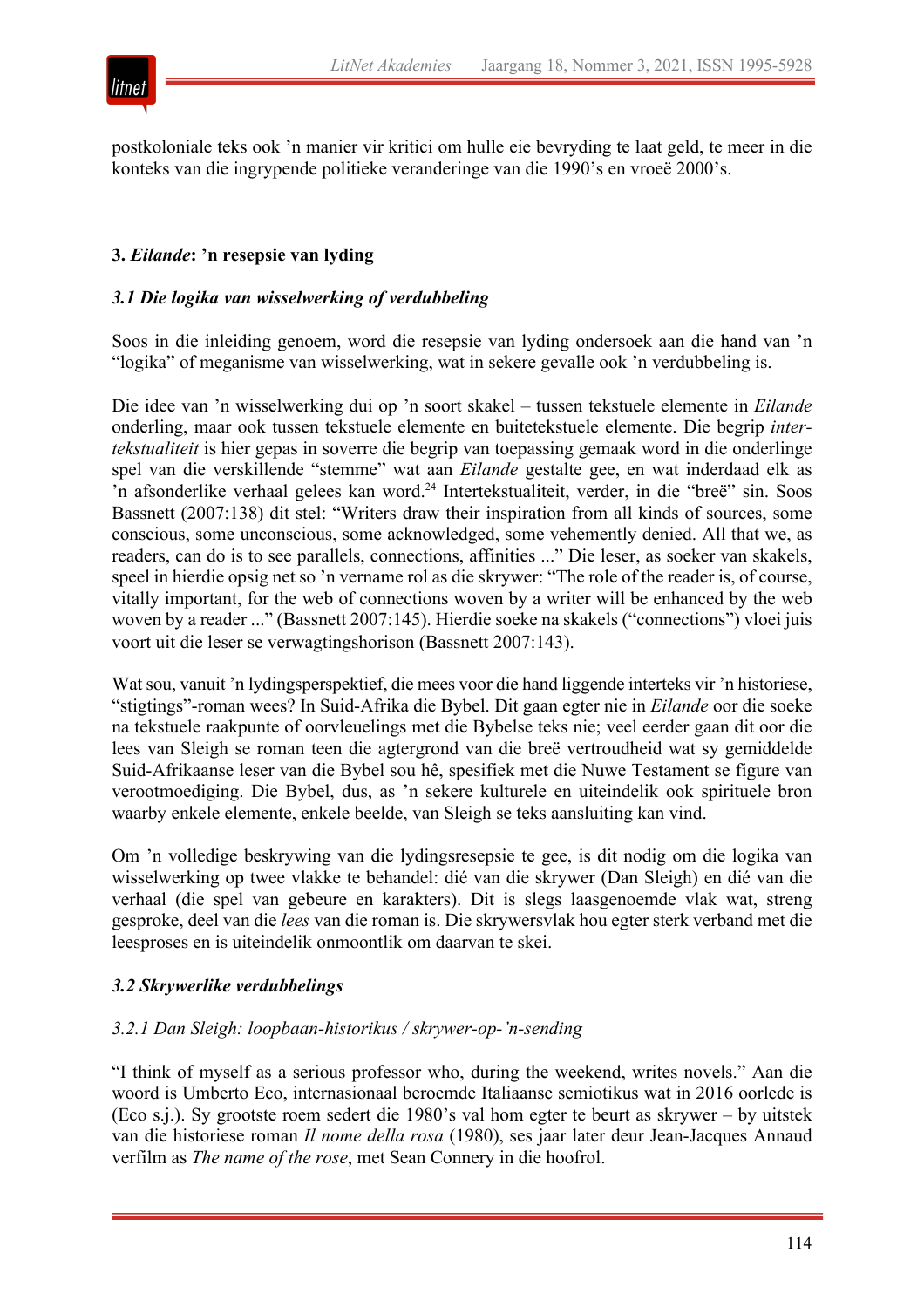

Dan Sleigh sou 'n soortgelyke stelling kon maak. 'n Onderhoud met Suzette Kotze-Myburgh op RSG se *Skrywers en boeke* in Augustus 2016 is hier insiggewend. Die tyd van die onderhoud is ook van belang, naamlik etlike jare ná die bloeityd van die bevrydingsresepsie waaroor in afdeling 2 verslag gedoen is. In die 14 jaar sedert die publikasie van *Eilande* het Sleigh met 'n hoogs indrukwekkende literêre oeuvre vorendag gekom: eers die gedeeltelik historiese *Wals met Matilda* (2009)<sup>25</sup>, gevolg deur twee besonder gedugte<sup>26</sup> historiese romans, *Afstande* (2010)27 en *1795* (2016).28 Gesamentlik voeg dié romans 'n verdere agt literêre toekennings by die vyf van *Eilande* (Terblanche 2017) en maak van Sleigh een van die mees produktiewe Afrikaanse (Suid-Afrikaanse) skrywers van die eerste dekades van die 21ste eeu. Tog laat Sleigh geen twyfel daaraan dat hy homself as 'n historikus beskou nie. Hoewel die skryf van romans vir hom "lekker" is, is hy, glorie ten spyt, "maar 'n besoeker aan die wêreld van die letterkunde" (Kotzé-Myburgh 2016).

Sleigh se teruggetrokkenheid oor sy skrywerstatus was natuurlik alreeds duidelik in die agterbladnota "*Islands* is his first novel" waarna in afdeling 2 verwys is, en waardeur die feit verswyg word dat Sleigh in die 1970's soveel as agt jeugromans en 'n digbundel die lig laat sien het, afgesien van enkele historiese publikasies in die jare daarna (Terblanche 2017). Sleigh mag self hierdie tekste slegs as "goeie oefening" beskryf (Salzwedel 2017), maar hy was nietemin allesbehalwe die groentjie wat Seger en Warburg voorgee om aan die wêreld bekend te stel. Maar is dit Sleigh wat homself so wou voorstel?

Dié voorstelling van Sleigh as "nuut", as "maar net 'n besoeker" aan die wêreld van die skrywer – Sleigh, die teësinnige skrywer, want in werklikheid is hy iets anders; hy's 'n historikus – word ook 'n voorstelling van 'n skrywer wat op 'n sending is, wat 'n sekere taak het om te volvoer. Hierdie insig is weer eens tydsgebonde – as't ware by nabetragting, ná die bevrydingsresepsie – en kom duidelik na vore in Sleigh se onderhoud met Ilze Salzwedel (2017) na afloop van die verskyning van *1795*. Alhoewel Sleigh reeds 'n jaar vantevore te kenne gegee het dat *1795* sy laaste roman sou wees (sien Kotzé-Myburgh 2016), is dit veral in hierdie onderhoud dat hy inhoud gee aan die *einde* van sy skrywerskap.

Wat na vore kom in Sleigh se siening van skryf – "om met woorde, frases, sinne en paragrawe 'n verhaal uit eie kennis en verbeelding te bou" (Salzwedel 2017) – is dat skryf 'n soort sending is, 'n sending met nougesetheid en dissipline as die wagwoorde, en wat nou verby is. Hy wys daarop hoe moeilik dit is om lesers se reaksie te peil, en betreur in dié verband die "globale veronnoseling" wat hy met aardverwarming vergelyk (Salzwedel 2017). En waar Brink so triomfantelik die weg aangedui het by Sleigh se toetrede, via *Eilande*/*Islands*, tot die wêreld van die roman, is hy, ironies genoeg, ook daar aan die einde:

By die Woordfees verlede jaar vra RSG aan 'n verbyganger: "André Brink is pas oorlede. Wat beteken dit vir die Afrikaanse letterkunde?" Die antwoord was: "Wie? Ek het nog nooit van hom gehoor nie." Hierdie ontnugtering sou 'n groot rol speel in Sleigh se besluit<sup>29</sup> om sy skrywerskap vaarwel toe te roep: "Ek is klaar. Ek gaan nie vir 'n wiel vol hamsters skryf nie." (Salzwedel 2017)

Terblanche (2017) gee 'n verdere, besliste, aanduiding van 'n skrywer begeester deur 'n selfopgelegde taak. Sleigh wei uit oor hoe hy "drie jaar lank, nag en dag" aan sy laaste roman, *1795*, gewerk het; 'n werksywer wat noodsaaklik was, want "[e]k kan nie my mense, hul wêreld en al hul omstandighede verlaat voordat hul verhaal gereed was vir publikasie nie."30 Sleigh het, danksy sy skryfwerk, as't ware *gekom* na die wêreld van sy mense en "hul omstandighede"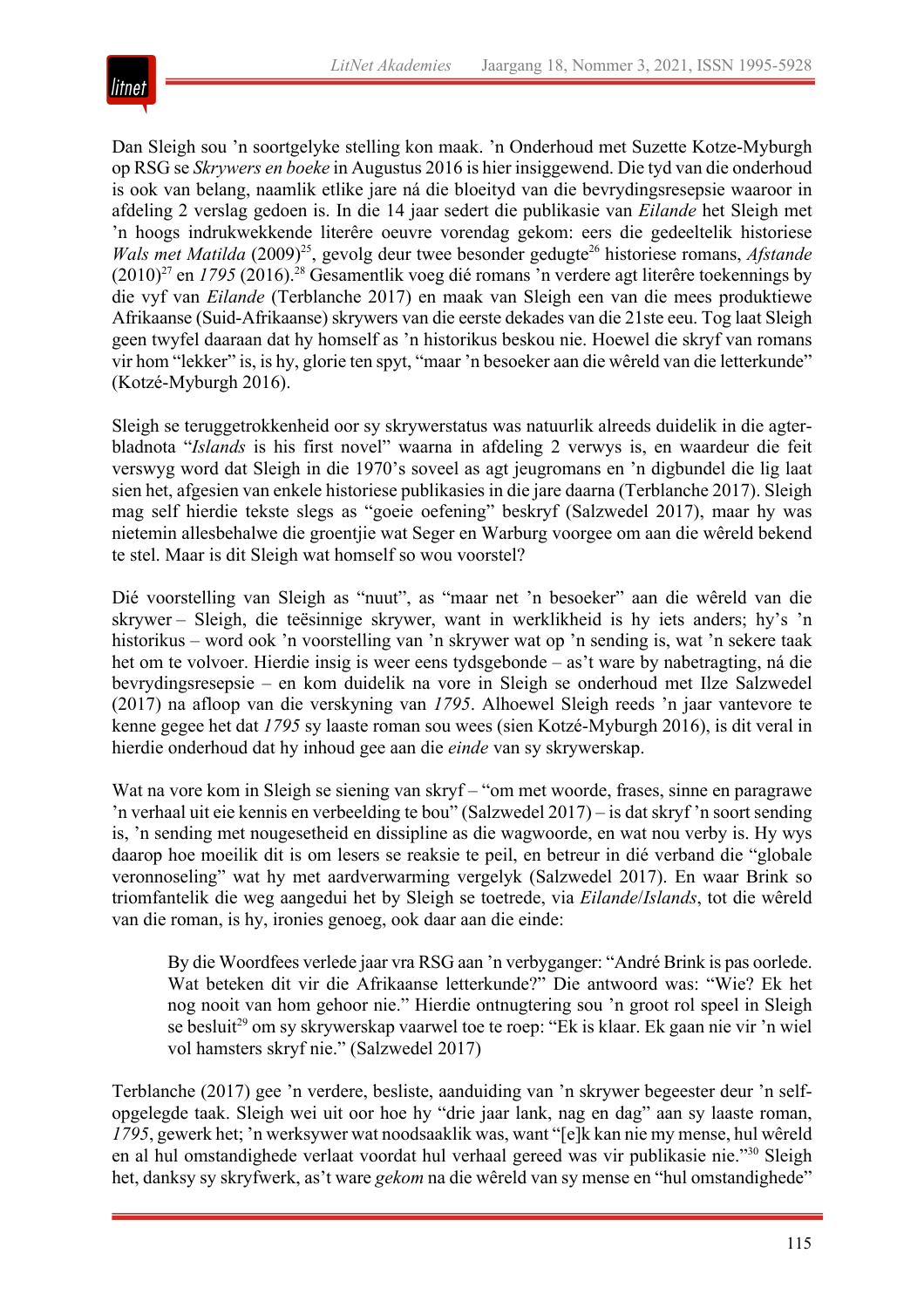

ten einde hulle verhaal te vertel; iets wat hy klaarblyklik *moes* doen. Sleigh, die Openbaarmaker. Dié sending hou egter ook sterk verband met Afrikaans, die feit dat Sleigh in Afrikaans skryf binne 'n hedendaagse konteks van verengelsing,<sup>31</sup> helaas nie te verskillend van dié wat hy beskryf in die bladsye van *1795* nie (La Vita 2016), en waar sy skrywersending tot 'n einde kom.

*Eilande* merk onomwonde die begin van hierdie sending.

## *3.2.2 Die historikus en skrywer Sleigh / die botanikus en historikus De Grevenbroek*

In die bovermelde RSG-onderhoud stem Sleigh met Kotzé-Myburgh (2016) saam dat die teenwoordigheid van 'n skrywersfiguur 'n kenmerk is van al vier sy romans sedert *Eilande*, en dat sodanige karakter hom "tot 'n mate" in die teks verteenwoordig.<sup>32</sup>

"Die klerk", by name Johannes Guilielmus De Grevenbroek, die laaste van die sewe fokaliseerders (sien Anker 2009), stel homself uiteindelik in besonderheid voor aan die begin van die laaste hoofstuk. Dit is die moeite werd om hierdie bekendstelling breedvoerig aan te haal, want mens herken geredelik sekere elemente daarin van die skrywer, Sleigh, wat in 2016 besluit om die pen neer te lê: 'n sekere afstandelikheid ("Ek was maar net 'n besoeker"), 'n sekere ontnugtering, selfs teleurstelling ("Ek gaan nie vir 'n wiel vol hamsters skryf nie"):

Mense vermy hom, vermoedelik omdat hy oud, lelik en geleerd is. Hulle lig die hoed, buig in sy rigting, laat hom verbygaan. Hy vermy mense omdat hulle hom verveel, hy beskou die meerderheid Kapenaars as boers, onopgevoed. Hy het hulle in 'n geskrif genoem "Afrikaanse gedrogte", en sal dit weer doen; hy gee nie om wat enigeen daarvan dink nie. Hy het sy tydgenote oorleef, en hy is sonder illusies oor die lewe, die geskiedenis of sy eie kennis. (686)

Nes Sleigh, het die klerk 'n leeftyd gewy aan die bestudering van historiese dokumente. Geskiedskrywing blyk egter nie die klerk se oorspronklike projek te gewees het nie, en ook in hierdie opsig is daar 'n ooreenkoms met Sleigh (Sleigh as historikus-skrywer), deurdat daar 'n verwisseling is tussen twee vorme van skryf. Onder die aanmoediging van Hoë Kommissaris Van Reede, voormalige goewerneur van Malabar wat die Malabaarse plantegroei in sy reusagtige, dog ewig onvoltooide *Hortus Malabaricus* beskryf het (sien 704–5), begin De Grevenbroek met sy aanvanklike projek, wat soos volg beskryf word: "Hy wou die *Hortus Capensis* begin, en sy studie van die Kompanjie se eerste vyftig jaar aan die Kaap, met besondere verwysing na die Wes-Kaapse Koina. Sy plan, oor die Hottentotte, was al lank aan groei in hom. Hy sou vra om op 'n landreis te gaan om die inboorlinge te besoek, en plante te versamel" (713). By die herlees van 'n besonder liriese paragraaf in die "voorlopige raamwerk vir die *Hortus Capensis*"33 kom hy egter tot die besef dat wat hy besig is om te skryf nie, soos hy gedink het, plantkunde is nie, maar iets anders. "Miskien het hy nie die wetenskaplike gawe nie. Hy het begin om homself te ken. Sy gawe was taal" (714).

Taal, dus, die besondere gawe en instrument van die skrywer, en wat De Grevenbroek nou aanwend vir 'n taak wat onmiskenbaar klink soos *Eilande* – of dan ten minste die gedeelte van *Buiteposte* (1993) wat Sleigh, soos Anker dit stel, in *Eilande* "herskryf" het. "Die taak waaraan hy nou werk, is om inligting wat hy gedurende sy loopbaan in Jan Kompanjie [Sleigh: die Kaapse Argiewe] se diens en daarna versamel het, te orden en uit te bou tot 'n geskiedenis van die Kaapse nedersetting se eerste vyftig jaar" (687), met die uiteindelike doel om 'n *Beeld van*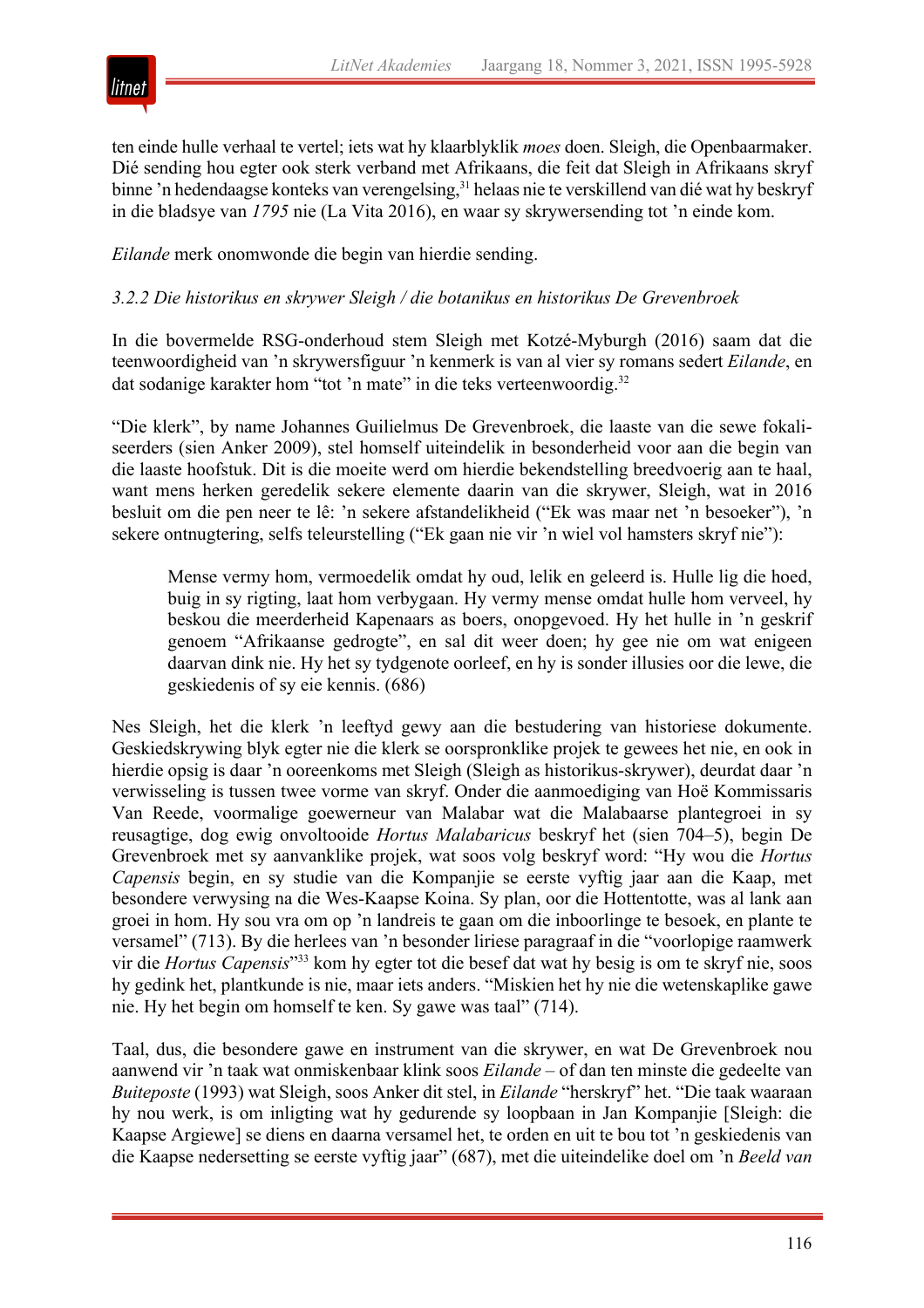

*die Kaap, die eerste halfeeu* te skryf (687, 690). Taal wat geroepe is *om iets te doen*, want die skrywer is op 'n sending, soos treffend verwoord in 'n passasie wat al meermale aangehaal is:

Die skraapsels papier waarop hy inligting aangeteken het, meesal haastig neergekrap uit notules, briewe en attestate wat hy as sekretaris amptelik moes gebruik, en wat hy oor 'n tydperk van tien jaar in sy toga se mou huis toe gedra het, het soos gehoorsame soldate voor hom aangetree op die groot donker tafel, wapens gepresenteer vir inspeksie, gewillig om vir 'n opmars en die aanval afgerig te word. Dit was sy doel met hulle: hulle moes 'n vyand vernietig. Nadat hy sy notas op sy tafel en, soos hulle vermeerder, later op sy kamer se vloer gesorteer het volgens krag en gewig, en namate elke manskap sy plek en funksie leer ken het en begin optree, het sy storie vorm gekry. (691)

Voorts vertel die klerk hoe sy verhaal, namate dit vorm aangeneem het, ook sou verander. Van 'n aanvanklike fokus op twee korrupte magsfigure, die opeenvolgende Van der Stelgoewerneurs Simon en Willem-Adriaan, die "skurke van die verhaal" deur wie hy "gegrief" is (691), word laasgenoemdes "weggekrimp op die rol van spelers, tot onder die bediendes en voetsoldate" en word die verhaal dié van nie slegs die Kaap nie, maar van die Kaap "[as] die geverfde toneel agter 'n verhoog waarop 'n bittere komedie gespeel is", die verhaal van 'n handvol VOC-ondergeskiktes van die buiteposte, 'n verhaal oor die lot van die gewones – 'n verhaal wat *Eilande* word.

Dis ook 'n verhaal waarin die klerk sy eie wroeging te lese bied, naby die einde. Soos Twidle (2013:141) opmerk, kan mens hier Sleigh as't ware sien sukkel, soos ons weet vir so lank die geval was, "with the problem of an ending, of how to draw together the disparate lives that have gone before ...": "Dit is 'n verskriklike spanning om 'n onvoltooide manuskrip lank op jou tafel te hê. Jy dryf in 'n storm, sonder hulp. Jy skryf nog elke dag verder, verander aan die manuskrip in klein opsigte. Jy moet vorder, jy trap water, jy weet jy moet jou red, en jy weet met tyd word jy swakker.<sup>34</sup> Niemand kan help nie, want niemand weet hoe nie. Jou hand skryf in water. Niks bly daarvan oor nie"35 (738). 'n Entjie verder, steeds al skrywend by sy tafel, "tel [die klerk] op 'n keer mismoedig die stapel folio's in sy kas. Daar is meer as sewehonderd" (738). *Eilande* beslaan uiteindelik 759 bladsye.

Die verhouding tussen Sleigh en die klerk word ook gesuggereer in die dubbelsinnige aard van die ek-figuur wat aan die woord kom in 'n kort proloog van een en 'n halwe bladsy, "Stemme uit die see" (1), en 'n naskrif, "Erkenning", van 'n halwe bladsy (757), met ander woorde weerskante van die sewe lang hoofstukke (novelle) wat elk in die derde persoon geskryf is.

In die "Erkenning" doen Sleigh 'n bedanking "aan Helena Scheffler, kultuurhistorikus, talassofiel en vriend", en erken die tweeledige aard van die boek as letterkunde – "Waar ek [...] feitelike gegewens verander het, was dit ter wille van die leser" – en geskiedenis. Hier is die interessantheid egter dat hy die heel laaste besinning wat flussies, op die vorige bladsy, aan die klerk (se perspektief) toegedig kon word – "So herhaal die geskiedenis hom: die eerste keer as tragedie, die tweede keer as klug" (756) – opnuut ophaal ten einde 'n sekere intellektuele konteks daaraan te gee: "Dat die geskiedenis homself herhaal, die eerste keer as tragedie en die tweede keer as klug, is 'n geestige aanpassing deur Marx, meer as 'n eeu gelede, aan 'n stelling van Hegel, nog 'n eeu vroeër" (757). Tog is die slotbesinning van die hedendaagse skrywer wesentlik dieselfde<sup>36</sup> as dié van die historiese karakter. Heel aan die einde van die De Grevenbroek-hoofstuk ("Die klerk") lees mens: "Een sirkel word die volgende, niemand merk dit op nie. Die groot see stroom voort en verander nie. 'n Mens word 'n skip, skepe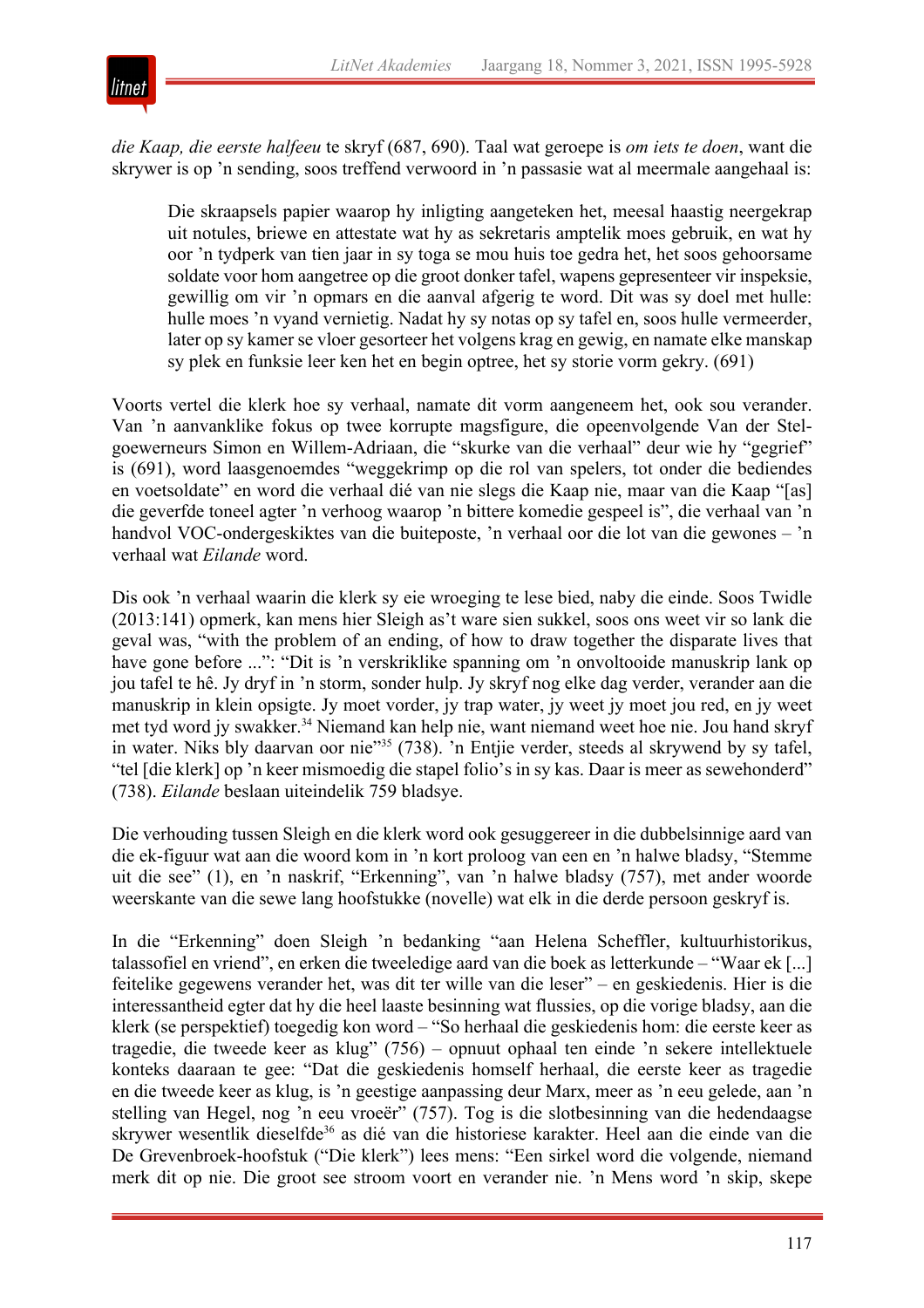

word mense. 'n Mens word 'n eiland, eilande word mense. 'n Mens word 'n ark, 'n toevlug in die wye ruim" (756). Onmiddellik hierna, Sleigh in die Erkenning: "Die waarheid is veel ouer [as die geskiedenis]. Daar is geen geskiedenis nie, anders as die ontleding en vertolking van dokumente, 'n soektog na oorlewendes in eindelose ruimte" (757).

Die ek-figuur aan die begin is egter nie Sleigh nie, maar die klerk, die laaste van die sewe "stemme uit die see" (fokaliseerders) wat homself soos volg identifiseer: "Sewe van ons, of minstens sewe, het van voor haar geboorte tot na haar dood dieselfde vrou in die hart gedra"; "Ons was soldate, 'n beeswagter, matrose, 'n klerk [...]". Enkele reëls verder sal hy homself pertinent onderskei: "En ek, die klerk [...]" (1). 'n Verdere aanduiding van die verskil tussen die "ek" van die historiese klerk en dié van die hedendaagse historikus-skrywer is die feit dat die "sewe" waarna hier verwys word, nie by die een en ander heeltemal dieselfde is nie. Die "sewe wat ek ken" na wie die klerk verwys, word voorgestel as "haar pa, Peter Havgard", "Hans Michiel, die soldaat voor wie sy grootgeword het", "Bart, die visser", "advokaat Deneyn", "die kuiper Daniel Zaaijman wat haar getrou het tot die dood", en dan "Jan Vos, soos 'n slaaf oor arbeid geboë, en moontlik Sven Telleson, laag gebore en deur drank verwoes" (1). Laasgenoemde twee figure is, alhoewel hulle in verskeie hoofstukke op die toneel verskyn, egter nie onder die "sewe" wat logieserwys as fokaliseerders dien vir die sewe hoofstukke van Sleigh se roman nie, waarvan die eerste hoofstuk inderdaad "Chief Harry", oftewel Autshumao, leier van die Goringhaicona, as fokaliseerder aanbied (en na wie daar slegs 'n skramse verwysing is heel aan die einde van die proloog: "Ook Autshumao roep uit die see"). Hierdie verskille in die ek-perspektief nieteenstaande, is die klerk se filosofiese besinning aan die einde van die proloog – "Eindelik die see, die groen vrugwater waarin ons dryf" (2) – geredelik terug te vind in Sleigh se "eindelose ruimte" in die Erkenning.

Die klerk se deelname aan die skrywerstaak kom egter die beste na vore in die verskeie geleenthede waar hy inbreuk maak in die narratief in die vorm van tweedepersoontussenwerpsels oënskynlik aan die leser gerig. Twidle (2013:137) verwys hierna as 'n "ghostly, scholarly presence", wat as't ware by nabetragting, wanneer die leser die fokaliseerder in hoofstuk 7 met die ek-figuur in die proloog in verband gebring het, dui op die klerk De Grevenbroek.37 Hierdie narratiewe *stem* kom hier en daar, onegalig, in die teks voor. Dit tree op as 'n soort begeleiding tot wat vertel word, soos 'n voordraggewer wat spontaan van sy voorbereide teks afwyk deur middel van 'n persoonlike inset om sy gehoor daaraan te herinner – en so hulle aandag te verskerp – dat hy een of ander spesiale insig het wat nie noodwendig in die voorbereide teks is nie.

Die jy/julle-toetredings neem hoofsaaklik twee vorme aan.<sup>38</sup> Mens onderskei die toetreding in informele gesprekstaal wat klaarblyklik daarop staatmaak dat die verteller en die leser (hoorder) as't ware in mekaar se teenwoordigheid is; daardeur verkry dit 'n sekere oorredingswaarde:

- Dit is bekend, *hoor*, dat nie net die diere uit grafte gevreet het nie. (288, my kursivering)
- *Kom hou 'n groepie kaartspelers dop* in die kaserne van die Fort de Goede Hoop, in die jaar van genade 1672. (381, my kursivering)
- *So staan dit daar*, in sy [Deneyn se] skrif. (397, my kursivering)

Daarbenewens is daar ingrepe, gewoonlik steeds in 'n orale register, wat een of ander insig – histories, meer bepaald ironies, sarkasties of sinies – aan die leser bied: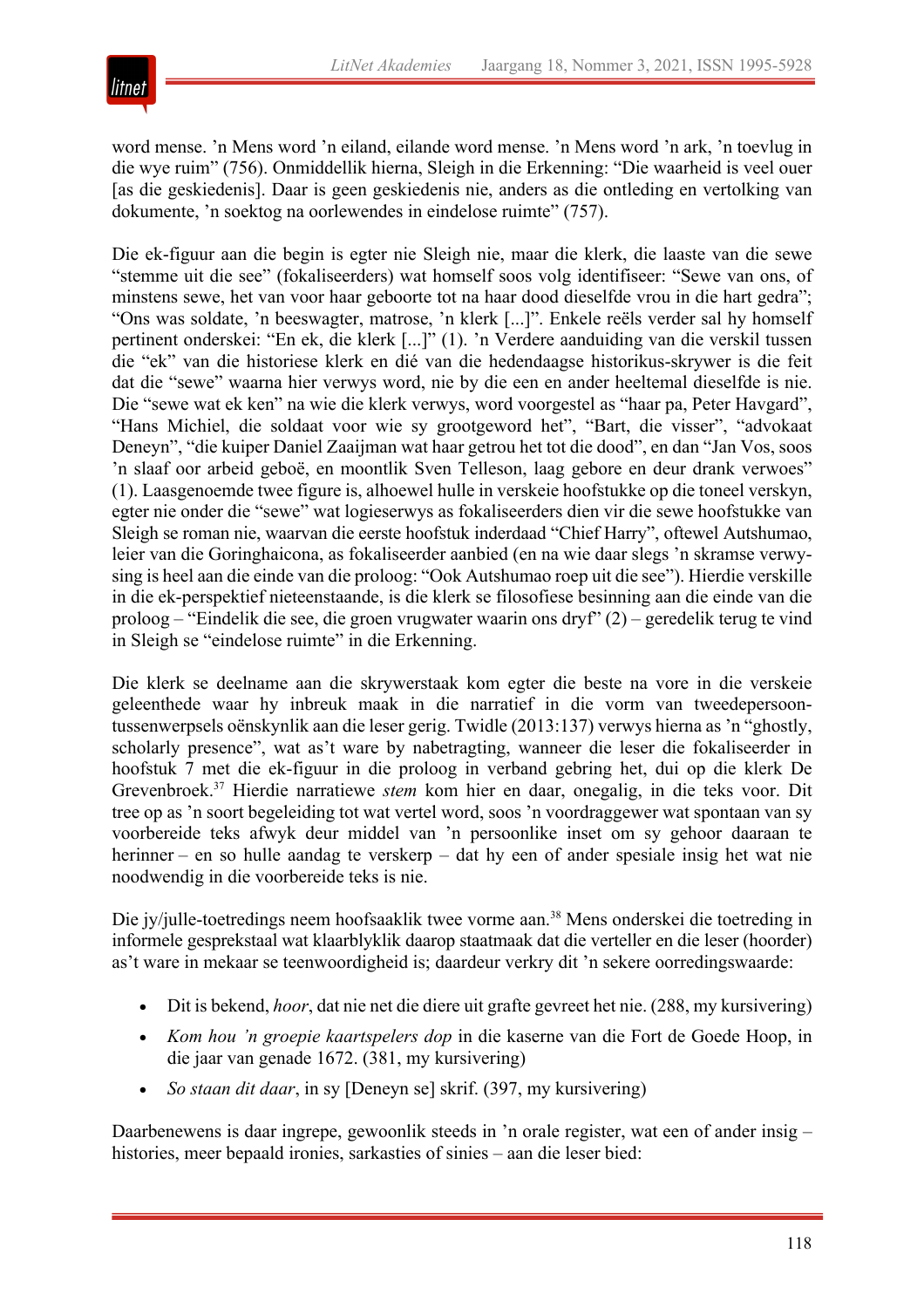

- Dit was die egte Hans, tot die bitter einde 'n belowende man na Hans "[e]k belowe, my heer" antwoord. (292)
- Die kwaliteit van die raadsekretarisse en *laat dit hiermee openbaar word* van kommandeurs en goewerneurs van die tyd, blyk daaruit [die feit dat die dokumente van die Kaapse Politieke Raad vol foute was!]. (306–7, my kursivering)
- Sy [Mary, die dogter van die korrupte goewerneur van Mauritius, Hubert Hugo] skryf die naam [van Philipe Col, haar beminde] Fieleep. *So gaan dogters skool*. (462, my kursivering)
- "Ag hemel, hoe kom die mens [Philipe Col] so laag verneder?" nadat hy sy brief aan Deneyn eindig met "Uw slaaf". (458).

Hierdie voorbeelde illustreer natuurlik in 'n mate De Grevenbroek se eksistensiële ontnugtering, wat reeds hier bo opgemerk is. Partykeer is daar egter ander aksente ook. Die klerk se persoonlike ingrepe in die teks is veral waarneembaar in die vyfde hoofstuk, "Rooidag", wat sentreer rondom die omstrede – en uiteindelik besonder wrede – advokaat met bloed aan sy hande, Deneyn. Ten minste waar dit oor Deneyn handel, neem die tweedepersoon-toetredings 'n meer kritiese (satiriese) aard aan, deurdat die kommentaar amper dié van 'n soort hofnar is wat deurgaans met die verwaande en selfbehepte Deneyn die spot dryf. Ek volstaan met 'n enkele voorbeeld:

Waarom die see vir Deneyn hier uitgespoel het, is geen geheim nie. Dit was oor die noodlottige ongeluk aan die dienaar wat vóór hom fiskaal was [Cornelis de Cretser van Culemborg, wat land-uit moes vlug nadat hy 'n skipper in 'n tweegeveg doodgesteek het]. (382)

Die idee van "die Kaap [...] [as] die geverfde toneel agter 'n verhoog waarop 'n bittere komedie gespeel is" wat ons vantevore opgemerk het, kom ook gereeld in Deneyn se "teatrale" uitbeelding na vore:

- En hier stap advokaat Deneyn op die verhoog, met sy rottang onder die arm, word ons vertel. (382)
- Agter alles, soos die toneeldoek agter 'n verhoog, staan Tafelberg. (385)

Al hierdie ingrepe van die verteller, krities, maar ook deurspek met ironiese beterweterigheid, dui op die fyn wisselwerking tussen die ontnugterde, enigsins siniese, geskiedenisskrywer De Grevenbroek, en die hedendaagse historiese navorser en skrywer Sleigh. Maar dit bly nie net by ironie nie. In die volgende gedeelte word daar aangetoon hoe hierdie tweedepersoontoetredings ook 'n belangrike rol speel wat die lydensfiguur Pieternella aanbetref.

## *3.3 Tekstuele verdubbelings*

## *3.3.1 Eva / Pieternella / die Madonna*

Van die twee "liminale" vrouekarakters in *Eilande* is dit die dogtersfiguur Pieternella (ook Pieternel) wie se lewe op die mees deurlopende manier behandel word. Na haar geboorte, wat plaasvind in die hoofstuk wat handel oor haar pa, "Peter Havgard" (152), is daar enkele verwysings na haar kinderjare in die hoofstukke oor Bart Borms ("Die visser") en Hans Michiel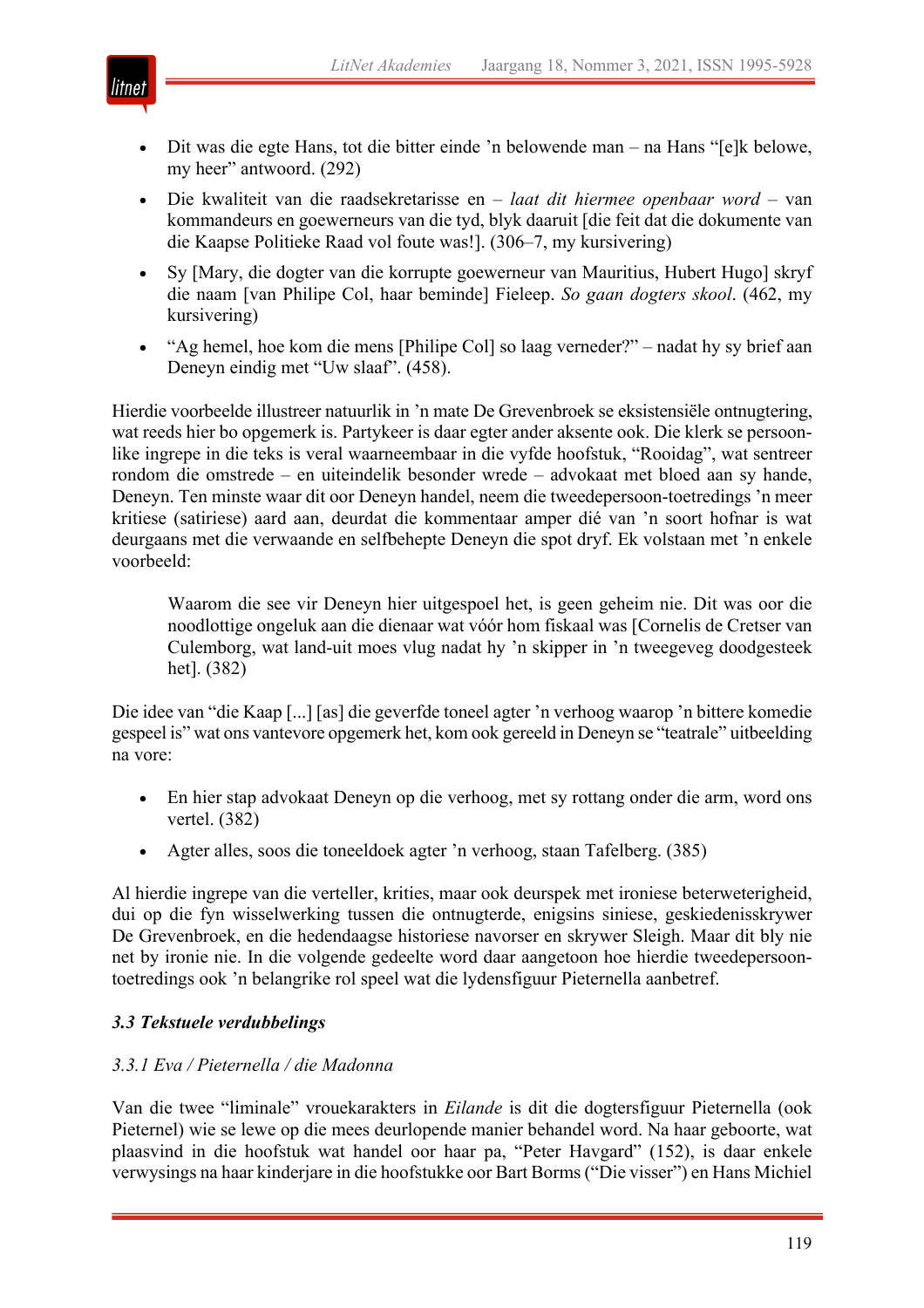

Callenbach ("Die poshouer"). Voorts verskyn sy meer gereeld in die hoofstuk oor fiskaal Deneyn ("Rooidag"), veral in die laaste bladsye, waar Deneyn, na Eva se dood en sy afhandeling van haar boedel (492), probeer om met haar 'n verhouding aan te knoop. Pieternella se volwasse lewe – haar verhouding en huwelik met Daniel Zaaijman, haar lewe saam met hom in Mauritius – word hierna volledig uitgebeeld in die hoofstuk wat handel oor Zaaijman, "Sapitahu". Na sy en haar gesin teruggekeer het na die Kaap, is daar ook verskeie verwysings na haar in die laaste hoofstuk, "Die klerk", waarin sy uiteindelik 'n sleutelfiguur is, juis met betrekking tot die lydingsresepsie.

Naas Pieternella (voor haar) staan haar ma, Eva, oftewel Krotoa in die Koina-benaming. Sy verskyn as sesjarige dogtertjie wat in die sorg is van haar oom, Autshumao (3), leier van die feitlik uitgewiste Goringhaicona en fokaliseerder van die eerste hoofstuk, "Die andersmaak van Chief Harry". Dit is hy wat haar aan die kommandeur Van Riebeeck se huishouding besorg: "As Evatjie wil, kan sy hier woon. Sy sal by ons tafel eet" (25). Die jong meisie se verdeeldheid as noodgedwonge bemiddelaar – kinderoppasser in die Van Riebeeck-huis, vertroueling van Van Riebeeck én Autshumao, tolk tussen Hollander en Koina – word reeds op die spits gedryf wanneer sy Autshumao dit bitterlik verwyt wanneer hy, ironies genoeg in 'n oomblik van groot persoonlike triomf (sy "andersmaak"), daarin geslaag het om 'n groot trop beeste en skape van die Hollanders te buit en hy haar gevolglik dwing om saam met hom en die Koina van die Kaap te vlug (53–4). Dit is egter veral in die ontwikkeling van haar verhouding met die fokaliseerder van die tweede hoofstuk, Peter Havgard, dat Eva se lewe belig word. Te midde van erge konflik en geweld tussen die Hollanders en die Koina, waarin sy toenemend nie net deur die Koina nie (sien byvoorbeeld bladsy 106), maar ook deur Van Riebeeck (sien byvoorbeeld bladsy 113) gewantrou word, word sy die eerste Koina-vrou wat gedoop word en met 'n Europeër in die huwelik tree, aanvanklik heeltemal teen haar sin. Pieternella, kort voor haar troue met Havgard gebore, is dan ook hulle eerste kind.

Dit is min of meer op hierdie punt dat Eva se lewe begin uitrafel. Na afloop van 'n groot "suipery" waarna Van Riebeeck die Koina-hoofmanne uitgenooi het ten einde hulle guns te wen ("Die Koina sterf vandag," sou Gogosoa, een van die leiers, daaroor sê), toon sy haarself nog besorgd oor die moontlikheid van vrede tussen die twee groepe (137). Kort daarna, net voor die geboorte van Pieternella, merk Havgard egter "hoe Eva los raak van Van Riebeeck en sy vrou, die gewoontes, die hoflike taal van die groot huis, en die godsdiens wat sy daar geleer het. Sy het meer gedrink, en soms gevloek. [...] Soms wou sy net die Koina-taal praat, met hom en al die ander. Hy het vermoed dat sy Van Riebeeck se guns verloor het. Sy was nou alleen tussen vreemdelinge" (151).

Hierdie oënskynlike verwerping van die "tussen"-posisie wat sy tot op daardie stadium so waardig, so gedwee, sou inneem, is enersyds 'n verwerping van taal – van nou af praat sy Koina eerder as Hollands, en haar spraak is nie meer hoflik nie, maar gekenmerk deur vloek en skel. Andersyds is dit 'n verwerping van haar kinders, insluitend Pieternella. Oorgegee aan drank en prostitusie, verwaarloos Eva hulle so gruwelik dat hulle in pleegsorg geplaas sal word. En sy verdwyn grootliks uit die roman. Voortaan sal sy slegs figureer wanneer verskillende manlike karakters, hoofsaaklik die visser Bart Borms (sien byvoorbeeld bladsy 249), die slaaf Jan Vos en poshouer Hans Michiel (sien byvoorbeeld bladsy 315) en die advokaat Deneyn by haar besoek aflê, met die hoofdoel om sorg aan die kinders te gee. Een so 'n besoek, wat Hans Michiel en Deneyn op Robbeneiland by haar aflê, is tekenend van die "gevalle" Eva (Samuelson 2005:31), wat ook ly aan "Engelse siekte": "Ek het nooit sê gehad oor my kinders nie. [...] Vat weg as jy lus het. Dit is mos Jan Kompanjie se kinders. Alles is mos syne. Vat, en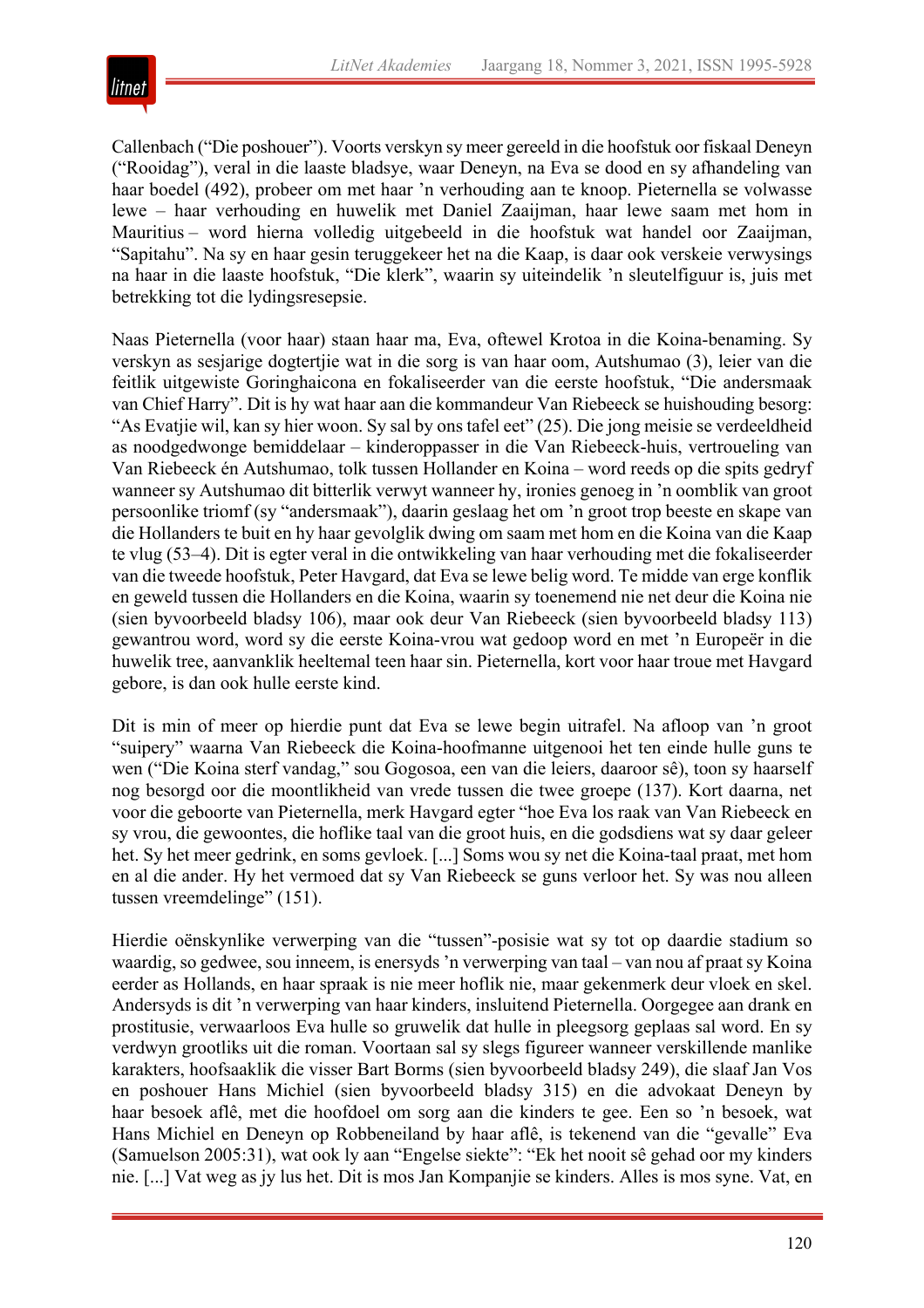

voertsek" (404). Soos Samuelson (2005:32) dit stel, "[H]er significant act [die geboorte van Pieternella] having been completed, 'Eva' both fades from his [Havgard se] concerns and from the novel's plot, although she continues to erupt into it, spewing curses."

Samuelson (2005:i) bemoei haar met die vroulike liggaam as die bestrede ruimte ("contested site") waarop "nationalism erects its ideological edifices", in hierdie geval 'n spesifiek Suid-Afrikaanse "rainbow"-nasionalisme op soek na 'n soort verenigende allegorie gebaseer op die herinneringe (of eerder *her-inneringe*? – "remembering"/"dismembering") van 'n vroulike historiese figuur. Eva ("Krotoa-Eva") staan in hierdie verband voorop.<sup>39</sup> Samuelson (2005:12) lees uit die aard van haar argument Sleigh se *Eilande* binne wat sy bestempel as "post-1994 revisionist historical accounts" van Krotoa-Eva. Kom ons stel die omstrede kwessie van die post-1994 *skryf* van *Eilande*, waarvan, soos ek reeds aangevoer het, die status van 'n postapartheid, "nuwe Suid-Afrika"-roman eintlik toevallig is, 'n oomblik ter syde. Die vraag of Sleigh se voorstelling van 'n vrou in *Eilande* sou kon strewe na 'n soort mitologies-kollektiewe moeder van die "reënboognasie", hoe naïef, ten minste postkolonialisties gesproke,<sup>40</sup> so 'n versugting dan ook mag wees, is nie sonder belang vir die lydingsresepsie nie.

Nou is die vraag egter: Watter vrou? As, soos ek reeds aangedui het, die ek-figuur in die proloog, "Stemme uit die see", 'n sekere dubbelsinnigheid toon, geld dieselfde in 'n mate vir die vroulike "sy"-figuur. "Die sewe wat ek ken, was haar pa, Peter Havgard, en na hom Hans Michiel, die soldaat voor wie sy grootgeword het," stel die klerk dit aan die begin van die tweede paragraaf (1). Duidelik: Pieternella – en wat sou saamhang met haar uiteindelik groter prominensie in die verhaal. Tog lees ons, reeds in die openingsreël, dié *sewe* "het van *voor haar geboorte* tot ná haar dood dieselfde vrou in die hart gedra (1, my kursivering), 'n gedagte wat 'n halwe bladsy later herhaal word: "Ek het dié uitgesoek wat haar gedra het in die hart, van voor haar geboorte af tot ná haar einde" (2). Is die *twee* vroue wat logies teenwoordig is in "van voor haar geboorte" – die eerste, die ma, weliswaar by implikasie ten opsigte van die daadwerklik gestelde dogter wat gebore is – nie uiteindelik één (vroulike) figuur nie, die een wat verdwyn het – maar terselfdertyd verdubbel – in die ander?

So 'n idee sou klaarblyklik min byval vind by Samuelson. Aan die een kant spreek sy waardering uit vir die feit dat Sleigh Eva-Krotoa se "historical agency" herstel deur haar nie, soos byvoorbeeld Brink in *Houd-den-bek*, <sup>41</sup> daarvan te ontneem om te praat nie. Sleigh laat Eva-Krotoa telkens luidkeels en onbeskaamd uitvaar teen al die pogings om haar, na die geboorte van Pieternella, te domestikeer as 'n "good mother" (Samuelson 2005:35), en haar sodoende in te lyf as "moeder van die nasie". "Sleigh self-consciously foregrounds [...] the desire to domesticate Krotoa-Eva, and laudably resists it," skryf Samuelson (2005:32). (Daarbenewens is Eva allesbehalwe 'n gehoorsame, inskiklike vrou: "Loop. Loop agter jou hoer [die see] aan," voeg sy Havgard toe tydens 'n rusie wat in wedersydse bloedige geweld sal eindig – 206). Tog, soos reeds aangedui is, tree Eva as skellende rebel al hoe minder na vore in Sleigh se intrige: "[U]nable to reconcile voice and womb, it banishes her [Krotoa-Eva] as originary mother" (Samuelson 2005:30). Uiteindelik, argumenteer Samuelson (2005:29), "Sleigh's Krotoa-Eva must be displaced as 'rainbow' mother, and the desires of 'rainbow' nationalism are accordingly transposed onto her demure daughter, Pieternella."

Die dogter is inderdaad meer terughoudend, meer fatsoenlik, as die ma. Die rede hiervoor is egter vroeg duidelik: Sy kan nie soos haar ma wees nie, vanweë 'n *vrees* wat ten minste aanvanklik voortspruit uit haar kennis van Eva se rampspoedige verhouding met die man wat haar pa was, 'n Europeër. Wanneer haar pleegouers se seun, Pieter, op haar verlief raak,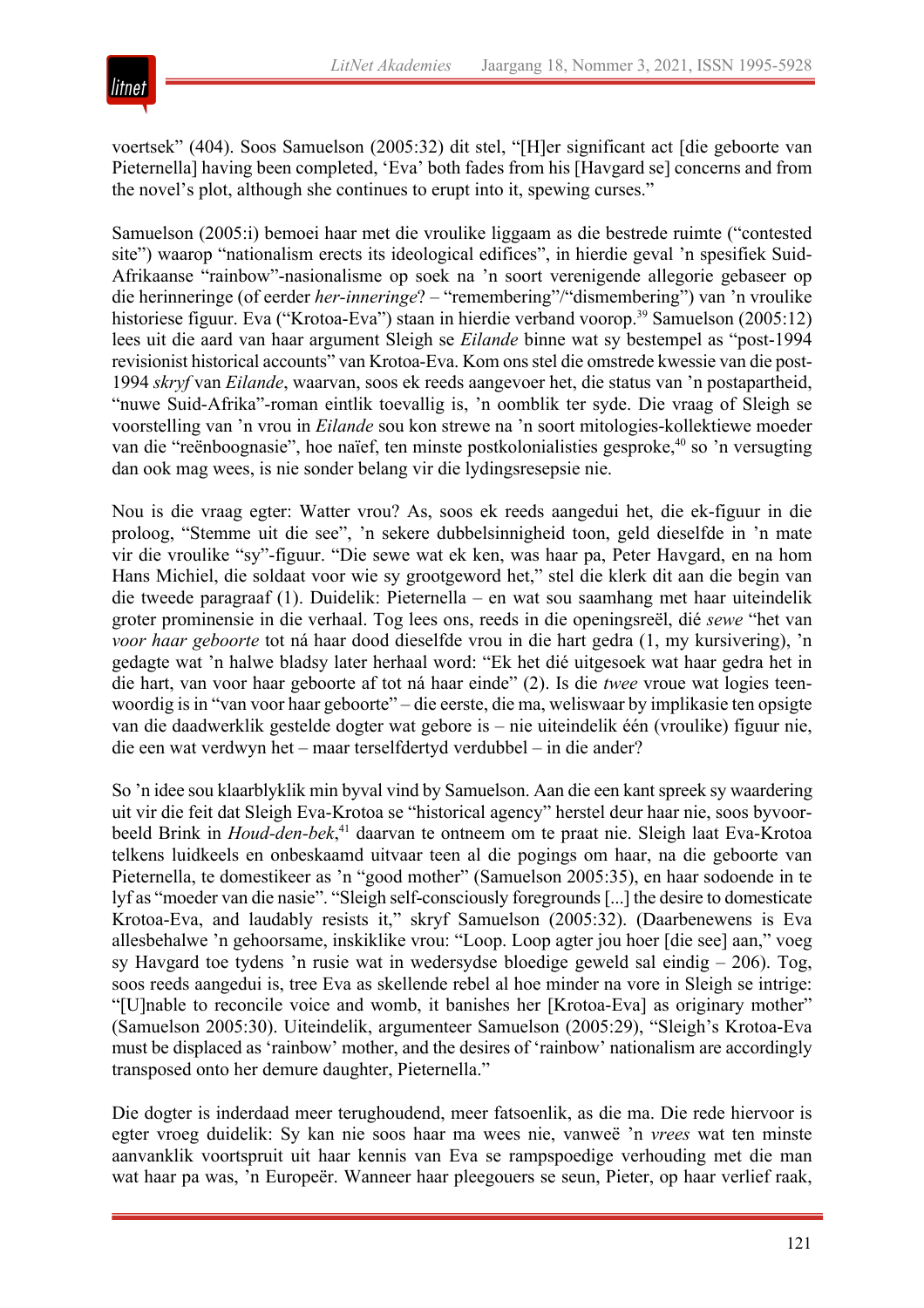

doen laasgenoemde se ma stappe om die verhouding te ontmoedig; tydens 'n gesprek met Deneyn (wat ook in haar belangstel) verwerk 'n twaalfjarige Pieternella die situasie in die volgende terme: "Sy is bang ek sal haar enigste kind se toekoms verwoes. Soos my pa my ma verwoes het, en my ma daarna haarself. Sy is bang vir my" (511–2).

Uiteindelik trou Pieternella wel met 'n Europeër (Daniel Zaaijman), maar ver weg van die setel van haar ma se lewe, in Mauritius. (Eva, daarenteen, was "minagtend" toe Peter Havgard die voorstel maak dat hulle as gesin Mauritius toe verhuis – 185). In Mauritius ontferm Pieternella haar oor haar kinders, wat sy al vier<sup>42</sup> leer lees en skryf (680). Anders as die opstandige en uiteindelik selfvernietigende moeder laat die dogter haar haar liminale lot – onderdanige lot – oënskynlik welgeval. Waar sy weliswaar as "sterk" voorgestel word, is dit merkbaar vanuit haar man, Daniel, se perspektief: "En die gevoel het stadig in die maande daarna by hom opgekom, dat hy nie meer skipper-alleen was nie. Daar was 'n tweede hand aan die roer" (571) lees ons kort nadat Pieternella haar intrek by Daniel geneem het. Baie jare later verwonder hy hom oor Pieternella se selfvertroue ("sy was nie langer besorg oor geboorte nie, nie meer skrikkerig vir siekes nie, het nie meer oumense vermy nie, was nie meer bang vir lyke nie" – 628), is hy "trots op haar manier van doen", dink hy "Sy moes oud, oud gewees het om soveel krag te hê" (629).

"*Islands*reveals explicitly what is implicit in *Imaginings of sand* and *Krotoa-Eva*: <sup>43</sup> that woman in the national imagination can be either womb or voice, mother or speaking subject, but not both.44 Thus, the nationalist project, in which women are cast as mothers, depends on a silencing of their voices" (Samuelson 2005:41). In hoe 'n mate Samuelson se post-1994 "volksmoederprojek" werklik van toepassing kan wees op *Eilande*, is, soos reeds te kenne gegee, debatteerbaar. Teenstrydig met Samuelson se siening van die botweg "demure" Pieternella, verkry laasgenoemde egter wel mettertyd, benewens haar baarmoederskap, 'n stem – en veral 'n beeld.

Hier moet teruggekeer word na die klerk – historikus, maar eindelik ook die skrywer. Dit is deur hom – en ook in die hoofstuk wat sy titel dra – dat Pieternella se teenwoordigheid die sterkste deurslaan. Van al die karakters is sy die naaste aan hom. Uiteindelik, soos dit sal blyk, is sy is ook die naaste aan die leser.

Ironies genoeg word Pieternella se stem in die eerste plek "gehoor" in haar stilte, deur wat hier bo die verteller se "tweedepersoon-toetredings" genoem is. Hierdie toetredings verskyn betreklik laat in "Satipahu", waar dit as't ware sekere gebeure tydens Pieternella en Daniel se Mauritiaanse bestaan aanmerk, en is geleë in die herhaling van 'n enkele vraag: "Onthou jy, Pieternel?" Die heel eerste van hierdie toetredings, kort na die dood van die langdurige vertroueling Sven, destyds ook 'n vriend van Peter Havgard, Pieternella se pa ("Onthou jy nog vir Sven, Pieternel?" – 628), kan miskien nog aan die eggenoot, Daniel, se bewussyn toegeskryf word. Hierna is die toetredings egter onmiskenbaar dié van die verteller, as't ware tekstuele bakens by die geleidelike agteruitgang van dié eens suksesvolle buitepos: vanaf die verwoesting van twee feitlik opeenvolgende orkane aan die begin van 1690 (659) en die toenemende moeilikhede, sowel persoonlik as administratief,<sup>45</sup> van goewerneur Lamotius, wat tot sy ontslag en later tot sy gevangenskap op Batavia gaan lei (651, 652, 666, 670), tot die nedersetting se gewelddadige, chaotiese vernietiging deur die "welbedagte, stil" goewerneur Momberg (684) en Pieternella en Daniel se uiteindelike vertrek terug Kaap toe op Kersdag 1709 (685). Die refrein word met toenemende dringendheid herhaal en is inderdaad die hoofstuk se heel laaste sin: "Onthou jy, Pieternel?" Pieternella antwoord glad nie, maar sy word hierdeur meer as net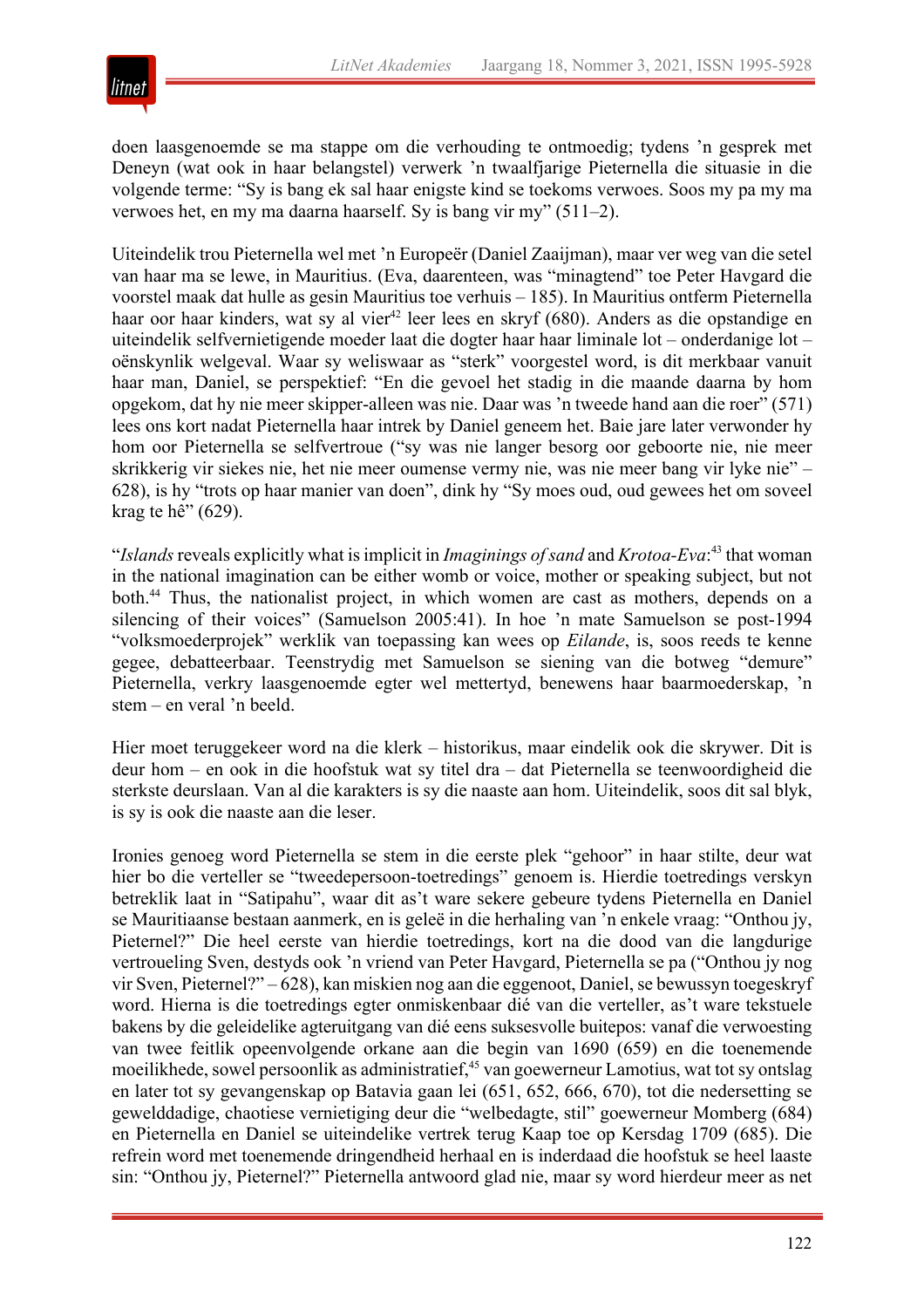

'n karakter in 'n verhaal; dit is of sekere historiese herinneringe van hierdie ongeveer laaste 20 jaar van die Nederlandse Mauritius – die "onthou" – nie *van* haar spreek nie, maar *tot* haar, selfs *deur* haar. En die aansien wat hierdie tweedepersoon-aanspreking aan Pieternella verleen sal – ten minste momenteel – op die spits gedryf word in die openingsin van die laaste hoofstuk, óók in die tweede persoon, nou gerig aan die leser: "*Lectori Salutem*! U sien die klerk [...]" (686). Of is dit Pieternella wat in hierdie oomblik die leser is?

"Die klerk" handel grootliks oor De Grevenbroek se persoonlike verlede en sy administratiewe poste aan die Kaap, waarin die politieke en ekonomiese geskiedenis van die Kaapse buitepos van die laat 17de, vroeë 18de eeu (die opkoms van Stellenbosch, die "verdwyning" van die Koina, die korrupsie van die opeenvolgende goewerneurs Van der Stel) ingeweef is. Pieternella is deel van hierdie geskiedenis. Deur haar seun Pieter verneem De Grevenbroek hoe sy en haar man, terug in die Kaap, verarm het en 'n erg verlaagde status beklee: "'n wit Hottentot, dit was 'n goeie grap"; "dit was halfnaatjie en die baster en die wasmeid" (743). Daar is spesifieke besonderhede wat herinner aan Eva se opstand: Weens die vernedering wat sy daar voel, wil Pieternella nie meer kerk toe gaan nie (743); uit trots weier sy dat Daniel by die kerk om armsorg vra (746). Uiteindelik is sy en haar man Daniel van die eerste slagoffers van die pokke (737, 755).

Maar Pieternella het ook haar stem verhef. Dit volg wanneer die verteller, verdiep in die intriges van die Kaap (die onsuksesvolle selfmoordpoging van Willem Adriaan van der Stel se vrou – 719–20), skielik aankondig: "Ons gaan eers terug, Mauritius toe, want dit is Paasnag, twee en dertig jaar gelede" (720). 'n Uitsonderlike narratiewe wending wat inderdaad, vir die volgende paar bladsye, van Pieternella die uitsluitlike fokaliseerder van die verhaal maak. Sy is swanger, en alleen by die huis saam met haar kinders wat die hele dag kaal geloop het weens die hitte. 'n Onbenullige feit, miskien, maar wat tog vir die leser hulle ouma Krotoa in die geheue roep, wat juis "Eva" genoem is – deur die gestrande *Nieuwe Haerlem* se kok – oor "sy meesal kaal geloop het" (15). Pieternella, beangs, onthou vanaand juis die Koina, hulle *harubis*-huise, hulle spook, *hei-nun*; sy gee selfs, teen haar beterwete, voor "dat die Koina gelukkiger is as die wit man" (721). Tog versuim sy nie om te vertel van die nag se Christelike betekenis nie: "[D]it is die nag toe die Jode ons Liewe Heiland tussen sy dissipels uit gevat het om hom te kruisig" (720). Dit is egter ook die nag, so weet sy weens 'n vertelling van die voormalige goewerneur Hugo, wanneer wyfieseeskilpaaie, danksy die hoë gety, in groot getalle op strande in die Indiese Oseaan uitloop om hulle eiers te lê, maar dan deur groepe mans ("[d]an storm julle veertig, vyftig man sterk" – 722) omgedop en, hulpeloos, doodgesteek en geslag word. "In alle tale wat om hierdie kuste gepraat word, noem hulle dit die nag van die dood van die ongeborenes. Al die volke loof die Here vir hierdie nag" (722). Die bo aangehaalde "julle", besef die leser, is nie die verteller se tweedepersoon-toetreding nie; dit is die fokaliseerder Pieternella self, wat haar man beskuldig, want hy het meegedoen aan die moord. Dit lei tot die oomblik van Pieternella en Daniel se grootste konflik, dit is vrou teen man:

*Sy sê*: "Waarom vermoor julle die ongebore diere?"

*Hy sê*: "Ons moet eet. Een se dood is die ander se brood."

"Dit is 'n leuen," sê sy in sy gesig. "Ek verag jou spreekwoorde. Watter reg het jy om dit vir my te sê?" (723, my kursivering)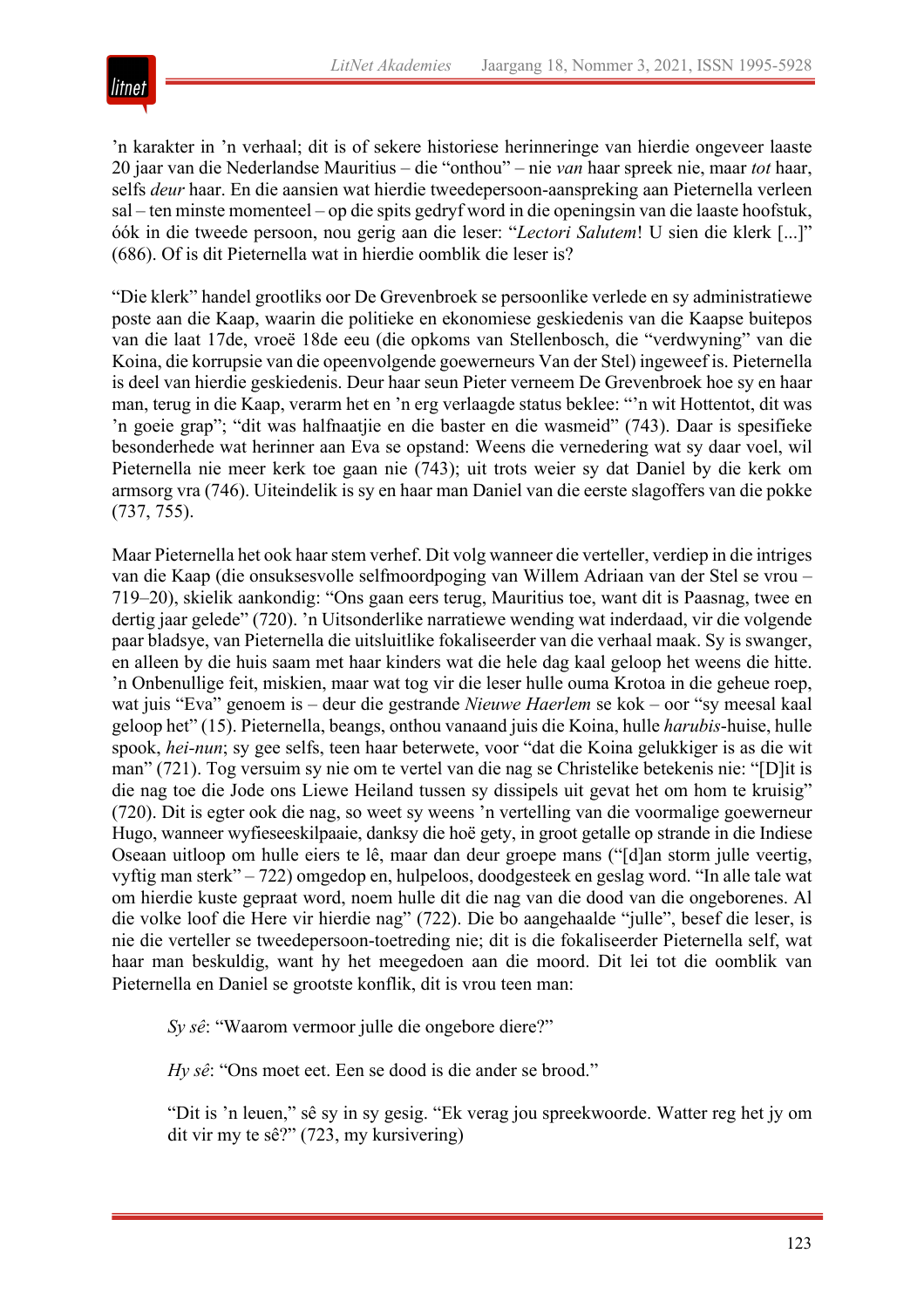

Die "skellende" Eva het mettertyd haar aangeleerde taal, Hollands (Afrikaans?) verwerp. Die ingetoë, "demure" Pieternella "verag" haar man se verontskuldigende rasionaliserings. Is haar woede hier nie van dieselfde aard as Eva s'n nie? Tog is hierdie uitgesproke woede juis die woede van die moeder, die boonop swanger moeder, van moederskap self, wat in Pieternella se (Koina-) identifikasie met die doodgeslagte seeskilpadwyfies alle grense oorskry. Die noodwendigheid wat Samuelson aan die hand van Eva illustreer, van die vrou wat vernietig moet word as moeder ten einde haarself uit te kan spreek as vrou, word opgehef in Pieternella, wat júis as moeder die man se spreuke teëstaan.

Dit bring my terug by die vraag of die twee afsonderlike historiese figure Eva en Pieternella nie eintlik "verdubbelings" van mekaar is nie, en in die resepsie van *Eilande* as een vroulike figuur gesien kan word. Die besorgdheid met die aanwys van 'n simboliese "oermoeder" waarvan Samuelson verslag doen, speel natuurlik die een teen die ander af. Sleigh doen dit nie. Ironies genoeg is dit juis Samuelson wat dit op 'n manier bevestig wanneer sy in 'n voetnota die volgende rapporteer: "Sleigh's investment in Pieternella [as moeder van die reënboognasie] is evident beyond the pages of the novel in the following [comment] by Dalene Matthee ..." Voorts verduidelik Samuelson hoe Matthee, wat gretig was om oor Eva te skryf, gevoel het "[e]very time I start, she dies under my hands." Matthee bel toe vir Sleigh, wat haar dié raad gee: "[Y]ou won't get it right if you don't first look for Eva's daughter" (Samuelson 2005:29–30).46

Matthee het uiteindelik self 'n historiese roman geskryf, nie met Eva nie, maar met Pieternella as die titelkarakter (Matthee 2000), dog Sleigh se opmerking bly interessant: Wil jy by die ma uitkom, gaan jy deur die dogter. Hierdie gedagtegang is uiteraard reeds te bespeur in die klerk se "[die] wat haar gedra het in die hart, van voor haar geboorte af tot ná haar einde" waarna vroeër verwys is en wat heel aan die begin van die roman voorkom. Dieselfde idee kom weer eens na vore in "Die klerk", dié keer na aan die einde.

Weliswaar spreek die klerk hom nie hier uit oor Pieternella of Eva nie, hy spreek hom uit oor "die Madonna", afgebeeld in hout, klei of skildery, wat hy op al sy reise teëgekom het. Die passasie is die moeite werd om breedvoerig aan te haal:

Wie was sy, dié arme dogter sonder 'n spoor van vrolikheid op haar gesig, wat afgebeeld hang in alle uithoeke van die beskaafde wêreld? Sy lyk asof sy iets belangriks wil sê, maar beveel is om te swyg. Waar het sy grootgeword, wie was haar ouers, hoe het haar familie hulle brood verdien? Het sy nie vriende en vriendinne nie? Waar is hulle? Sy lyk eensaam, ongelukkig. Wie praat namens hierdie vrou? (697)

Natuurlik wou hý namens haar praat: "In sy ernstige, romantiese hart het hy verplig gevoel om iets te doen vir die jong dame in haar moeilikheid, en soos monnike en wit ridders voor hom, het hy sy diens aan haar gewy. Maar hy kon niks vir haar doen nie" (698). Treffend, ten slotte, is die feit dat dié uitgebeelde vrou, hoewel vasgevang in 'n ewige jeug – kind, dus: "'n kind sonder skuld en sonder stem, sonder aandeel of inspraak in die lot wat vir haar bestem is" – terselfdertyd ook moeder is: "Sy sterf, gevang op twaalf of dertien, gebind aan die lyk van haar kind" (698).

Hierdie uitspraak van die klerk is in wese presies dieselfde as dié wat hy in die proloog gemaak het, en waarin die ongenoemde vrou wat deur die "sewe" in die hart gedra is – Eva/Pieternella –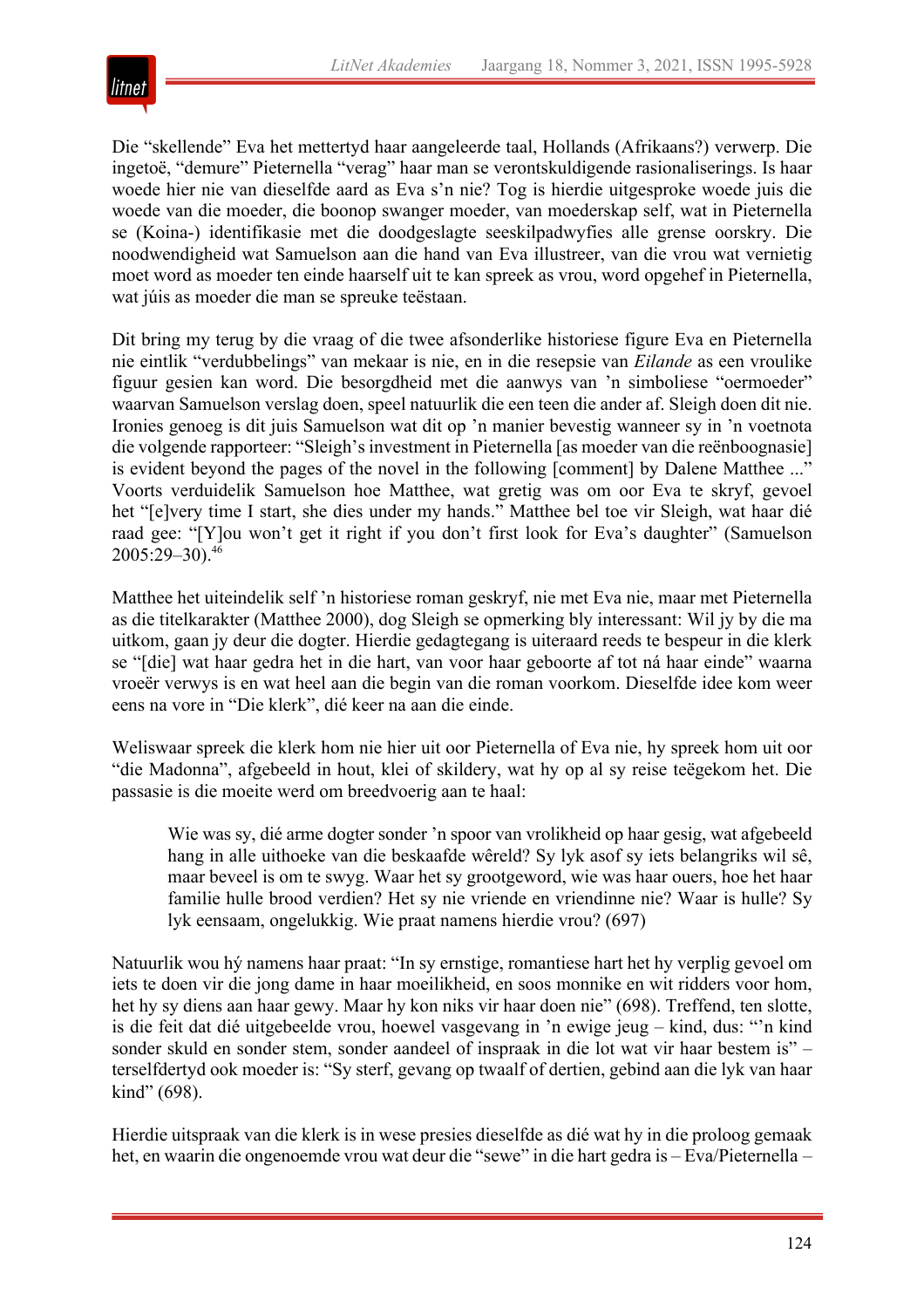

sonder meer, asof in die verbygang, in verband gebring is met 'n (op daardie stadium nog) ongenoemde Madonna:

En ek, die klerk, wat nie kan verduidelik hoe ek oor haar voel nie. Dit is net verlange, maar verlange is 'n sentiment, 'n droom, en kan nie liefde wees nie. Hoe sal een soos ek weet? Ek staan voor 'n beeld van 'n vrou en vra: Wie was jy? Ek gaan op reis, vind nog 'n beeld van dieselfde persoon deur 'n ander geskilder, en vra weer: En jy? Voor my lê nog 'n pad, nog 'n brug, nog 'n herberg met 'n bidkapel, weer dieselfde beeld, weer die vraag. (2)

Vrou van aanbidding, gewyde vrou; tog – so sal dit in die klerk se latere mymeringe blyk – nie ontdaan van erotisme nie: "Die *madonna* van hout of klei [...] was die enigste vroulike beeld wat hulle [die klerk en sy "ander broeders"] sien vir maande, maar lewend en warm in hulle gedagtes wanneer hulle in die bidstoel kniel of snags op die kaal planke van die kooi lê, want 'n man bly 'n man  $\left[ \ldots \right]$ " (697).

Hierdie verdubbeling van Eva/Pieternella in die beeltenis van die Heilige Maria (wat dieselfde sou wees as die verdubbeling van Pieternella in 'n Heilige Maria, tegelykertyd ma en dogter) word uiteindelik bevestig in die intrige van die roman. De Grevenbroek ontvang Pieternella en Daniel se tweede seun, ook Daniel, by sy huis, met die doel, onder andere, om vir hom enkele meubelstukke te wys wat hy by 'n vendusie gekoop het en wat vermoedelik van Pieternella en Daniel se huis in Mauritius afkomstig was. "In sy kamer wys hy hom die meubels. Die seun knik na die kas, knik na die *katil*, knik na die tafel" (737). Dit is egter nie die meubels wat die seun se aandag behou nie, maar De Grevenbroek se *madonna*. Terwyl sy oë op die afbeelding rus, "draai [hy] sy kop asof hy na iets luister, maar sê niks" (737). Nes die klerk, weet die leser oombliklik watter vrou in die seun se gedagtes is.

Pieternella, dogter van Eva-Krotoa, neem in *Eilande* die lydingsbeeld aan van die sentrale vroulike figuur in die Christelike simboliek, die Madonna, moeder van Jesus. Lydingsbeeld wat reflekteer in dogter én moeder, en sodoende Eva-Krotoa en Pieternella in dieselfde historiese en spirituele rol inlyf.

## *3.3.2 Die Jesus-figuur*

## 3.3.2.1 Die getal twaalf: Autshumao en Hans Michiel

Die simboliese waarde van die "perfekte" (Bullinger 1921) getal twaalf is, via die Bybel, deel van die gemiddelde Westerling se kultuurerfenis. So ook die getal sewe wat, hoewel dit minder in *Eilande* voorkom as twaalf (sien 177, 216, 402, 525), tog onmiddellik opval in die reeds aangehaalde openingsreël: "Sewe van ons, of minstens sewe, het van voor haar geboorte tot na haar dood dieselfde vrou in die hart gedra" (1). Daar word egter baie getalle buiten twaalf en sewe in *Eilande* genoem, en die *uiteindelike* vermoede dat minstens sekere voorkomste van dié getalle nie blote (historiese) toeval is nie en gevolglik 'n bepaalde simboliese waarde mag aanneem, is reeds 'n vermoede wat 'n tuiste in die lydingsresepsie vind.

Hier volg 'n betreklik volledige lys (sewe!) van "twaalf" (mense of voorwerpe) in die teks van 757 bladsye: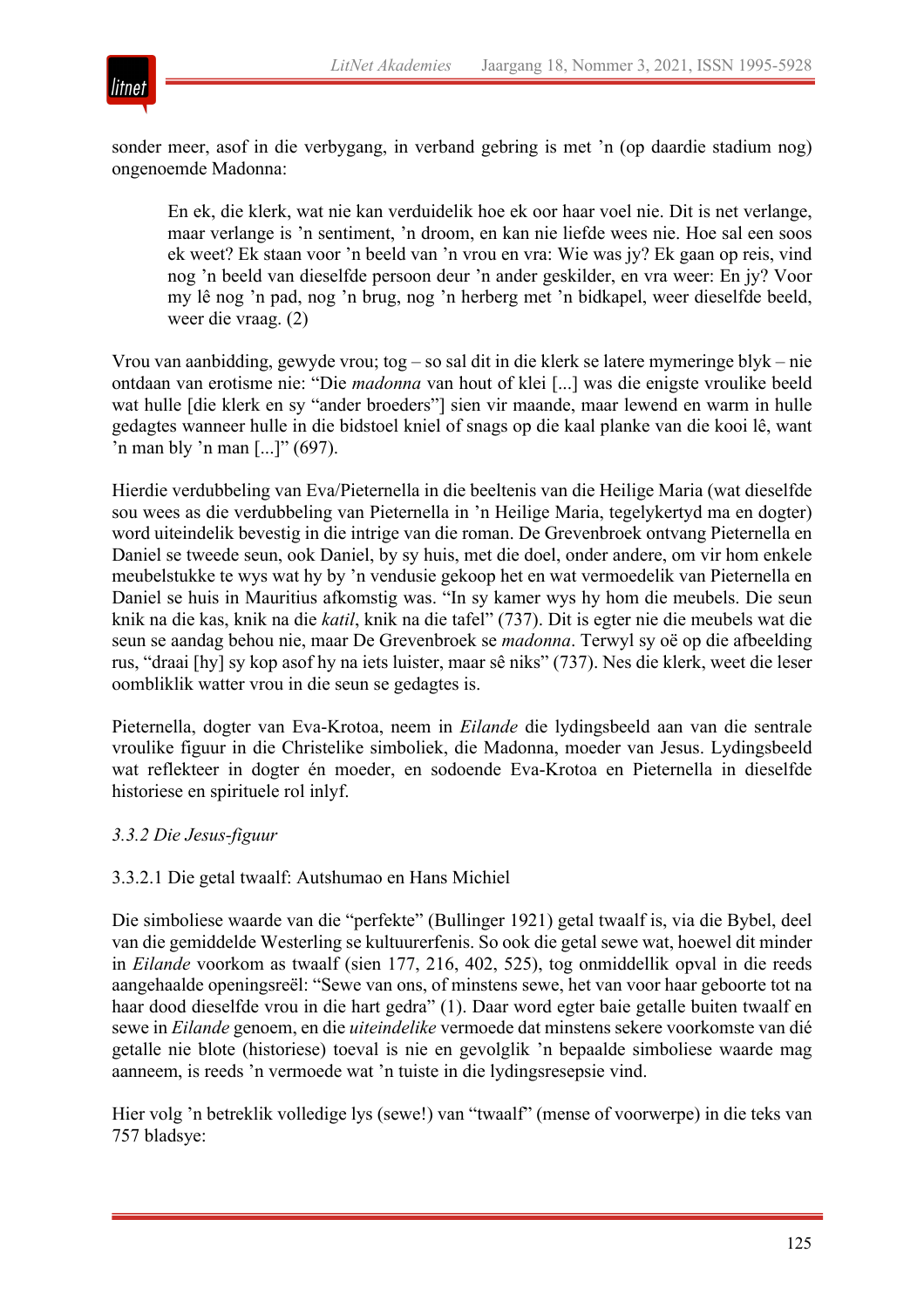

- Autshumao [...] het oor die twaalf mense gekyk en gedink hy het hulle nooit gevra om hom te volg of gedreig om hom te gehoorsaam nie. (4)
- Hy [Bart] het geweet wonderwerke gebeur. Hy het dit met sy eie oë beleef. Op die Kompanjie se galjoot in Saldanhabaai, die tyd toe Van Riebeeck daar baas was, het hy gesien hoe 'n Bybel met die sleutel van 'n skeepskis in, voor die oë van twaalf vergaderde maats omdraai toe 'n sekere naam gesê word. (221)
- Eers was daar die vloot soos nooit tevore nie, die sogenaamde Bittervloot. Dit was die grootste en mooiste skepe wat Bart nog bymekaar gesien het. Daar was twaalf van hulle  $\left[ \ldots \right] (266)$
- Hans het stil [na die prins] geluister. [...] Oor die begeleiding van die twaalf gevangenes was hy nie bekommerd nie. Waaroor sou hy hom bekommer? Hulle was gewone mense, en hy 'n gewone korporaal. (293)
- Soos die meeste het hy [fiskaal Cornelis de Cretser] begin as soldaat, en was in die ontdekkingstyd 'n gereelde landsreisiger en goeie kameraad. Die dag toe Piet Roman deur die olifant doodgetrap is, het hy vir Roman in die veld 'n testament opgestel. As getuienis van een hoofknik in die geurige bossieveld agter Meerhofskasteel het al twaalf die kamerade daar in die veld hulle name onderaan geskryf [...] (383)
- "Ons [Bart is aan die woord] is omtrent twaalf boere. My heer sal hulle name op die brief sien." (522)
- "Ou vriend," sê [Adam] Tas [aan De Grevenbroek]. [...] "Kom ons twee koop 'n klompie greinhout en skroewe, en ons huur jou man [Pieter Zaaijman] om vir ons twaalf en 'n half deeglike doodkiste te maak, van die soort met die spits dakkie, sodat as 'n man opspring by die basuingeskal, hy nie sy nek breek nie." (739)

Dit is onnodig om in besonderhede op die hier bo aangehaalde voorbeelde in te gaan. Uit die aard van die saak hang die moontlike spirituele betekenis van die "twaalf" (eerder as dat dit bloot toevallig is) nou saam met die leser se behoefte om *Eilande* te lees as iets meer as 'n "mikrogeskiedenis" (soos Twidle) wat kritiese insigte bied in die postkoloniale strydvrae van postapartheid Suid-Afrika (soos Anker, Du Plooy en andere – nieteenstaande uiteindelike toegewings aan die roman se "universele" menslikheid). Die betekenis van twaalf (of sewe) staan nie alleen nie, maar ontwikkel in wisselwerking met ander elemente. Die geneentheid om 'n spirituele inslag in *Eilande* raak te lees, kan byvoorbeeld ook beloon word wat die roman se prosodie betref. Vergelyk in hierdie verband die amper Bybelse aard van die volgende frases met betrekking tot die herhalende gebruik van die voegwoord "en", juis opvallend in die beskrywings van die egpaar Daniel en Pieternella:

- Vir die eerste maal het hy haar in sy arms getrek en gesoen, en hy was verbaas oor hoe sag haar mond is, en hoe sy hom daar vashou en teen hom wil bly. (576)
- En in die baaitjie by hulle riviermond het hy [Daniel] gesê: "Hier bly ons." En dit was so; hulle het tot die einde daar gebly. (662)
- God het hulle [Daniel en Pieternella se] huis geskud, en van nou af is dit afdraand, en hulle albei sterwe langsaam, langsaam maar gewis. (679).

Hierdie aanhalings spreek van toevlug, berusting en lyding, begrippe wat van toepassing op die Madonna-figuur, net soos op die Jesus-figuur, is. "Met spykers in sy hande en sy voete,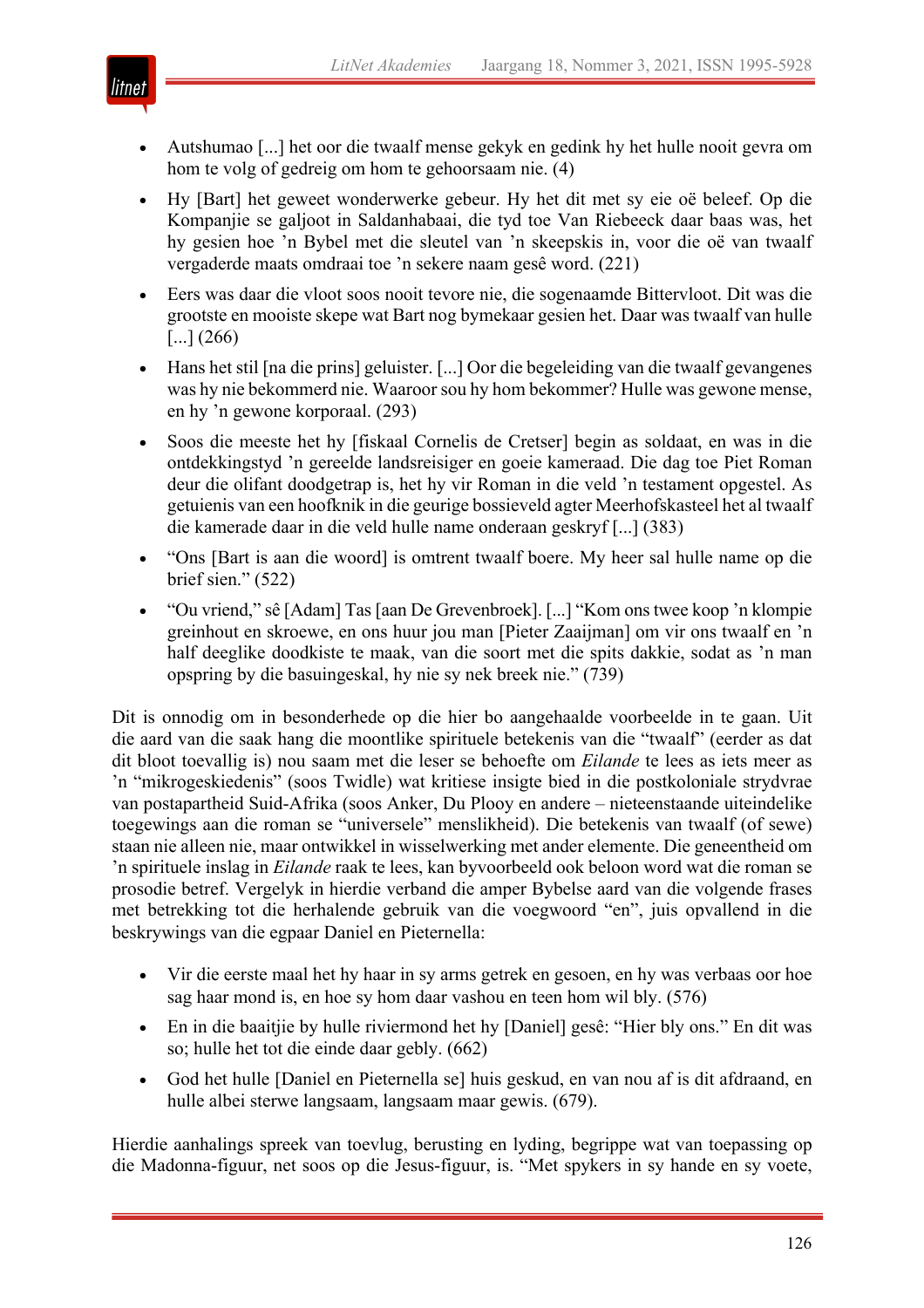

met 'n doringkroon op sy hoof, hang Hy daar sonder om een keer te kla!" (Stephens 2016). Dié aanhaling, nie uit 'n geleerde geskrif nie, nog minder die Bybel, maar uit 'n rubriek in 'n bekende Afrikaanse poniekoerant, weerspieël die breë kulturele assosiasie met Christus, in die eerste plek, as figuur van lyding. (Meer hieroor in 3.3.2.2, waar laasgenoemde in verband gebring sal word met redding.)

Ek sluit hierdie gedeelte af met enkele aantekeninge rakende Autshumao en die poshouer Hans Michiel, wat beide, soos dit uit die bostaande aanhalings blyk, op 'n stadium twaalf "volgelinge" gehad het. Fisieke ontbering, selfs lyding, is ook hulle lot.

Autshumao is die leier van 'n uitgelewerde en verslane stam, die "twaalf" Goringhaicona ("vyf kinders, vyf vroue en twee ou mans" – 3), waarvan hy, by sy dood aan't woning van sy swaer Oedasoa ("[Eva se] pa se mense" – 11), deur Eva as die laaste oorlewende beskryf word. Hy is ook haar "enigste familie" (179). Die feit dat sy hom nie kan groet voor sy dood nie, is die finale stempel op Eva se ontreddering as vervreemde Koina-vrou; terselfdertyd illustreer dit Autshumao se eie vervreemding as Koina, nadat hy te dikwels gesien is as die Hollanders se agent. Hy sterf in eensaamheid, "[e]n niemand het vir hom geslag nie" (179). Hierdie tragiese lotsbestemming kan gesien word as die voltrekking van sy aanvanklike halsstarrigheid: Hy, Autshumao, "het hulle [die twaalf] nooit gevra om hom te volg of gedreig om hom te gehoorsaam nie" – en nou bly niks oor nie.

Die tragiek van Autshumao binne sy gemeenskapsverband kontrasteer egter in 'n groot mate met Sleigh se voorstelling van hom as Herrie (Chief Harry) in sy omgang met die Hollanders. Hier is hy 'n enkeling, gemotiveer deur sy hunkering na 'n persoonlike "andersmaak". Hy behaal 'n klinkende sukses wanneer hy die Hollanders uitoorlê en wegkom met groot getalle van hulle vee. Later, na sy arrestasie en gevangehouding op Robbeneiland, slaag hy op byna bonatuurlike wyse daarin om, tot almal se ongeloof en Van Riebeeck se absolute ergernis, van die eiland te ontsnap (118). Hierdie daad van individuele briljantheid lei inderdaad tot 'n finale verharding van die Hollanders se gevoelens, nie net jeens Autshumao nie, maar ook jeens die Goringhaicona: "Hulle moes nie na Herrie luister nie, dit was verby met Herrie. Hulle moes nooit weer leiers volg nie. Daar was nie meer Goringhaicona nie. Enigeen wat sê daar is Goringhaicona, is 'n vyand van die Kompanjie" (121). Maar Autshumao wou juis nie gehad het die Goringhaicona moet hom volg nie! Binne hierdie verband is dit ook betekenisvol dat Autshumao die enigste van die "sewe" is wie se hoofstuk op 'n triomfantlike noot eindig (na sy buitmaking van die Hollanders se vee): "Dit was alles sy werk, dit was sy dag, en sy gees was trots en verlig. Die gedagte het by hom opgekom dat hy heelwat slimmer is as wat hy geweet het" (54). Van Sleigh se sewe fokaliseerders is Autshumao, gebore Afrikaan tussen Europeërs, by uitstek die individualis.

#### Autshumao, onwillige, weierende Jesus?

Hans Michiel word as weeskind groot in 'n ellendige Duitsland verwoes deur die Dertigjarige Oorlog (287). In skrille kontras met Autshumao is hy, soos die volgende aanhaling duidelik maak, 'n gewillige, selfs entoesiastiese leier van sý "twaalf", wie se suksesvolle begeleiding en lewering – van Lüneburg, Duitsland, na Amsterdam – dalk 'n kans op bevordering is: "'Welaan, Hans Michiel,' het sy makkers gesê. 'As jy terugkom, word jy sersant'" (293). Daar is 'n bykomende kontras: Hans Michiel se volgelinge is allesbehalwe gewillig, want hulle is bandiete wat aan hom vasgeketting is: "[v]ervalsers, diewe, moordenaars, verkragters van ou moeders. Skuim van die varkhok se sloot" (292; sien ook 298). Nie een van die twaalf bereik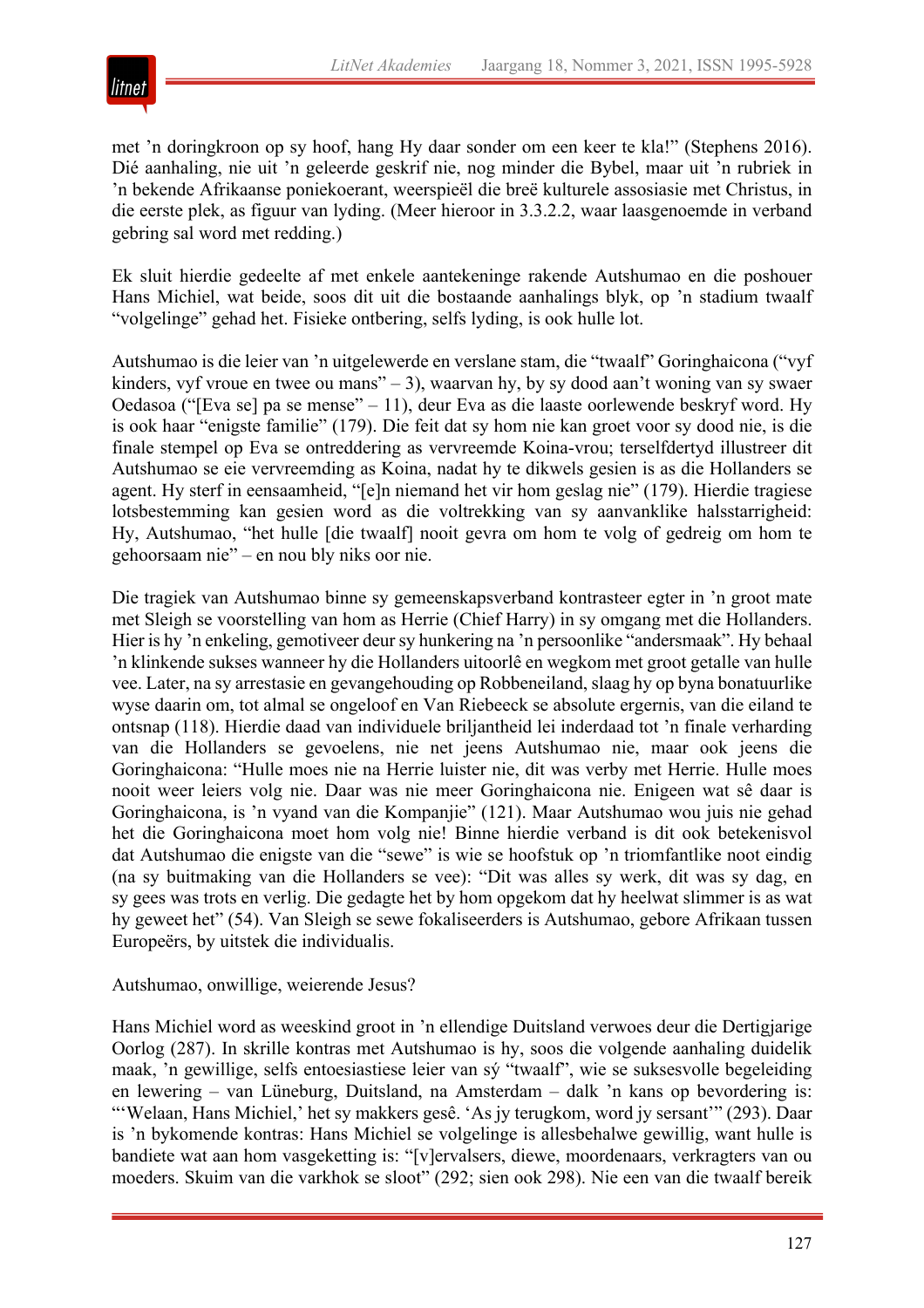

die voorgenome bestemming nie; een vir een sal hulle van Hans losbreek tot hy alleen oor is met sy mislukking: "Hy was verlore." Terselfdertyd voel hy egter "bevry [...] verlos van sy kettings [...], heeltemal vry om sy lewenspad self te kies" (302), en dit is dan ook op hierdie punt dat hy as soldaat by die VOC aansluit en Kaap toe gaan.

Die aanvanklik belowende taak wat op teleurstelling uitgeloop het, word egter die patroon van Hans se lewe. Hy word poshouer op Robbeneiland, waar hy Eva en haar kinders leer ken, toe op Saldanhabaai, waar hy eindelik sy bevordering kry. Na 'n kort verdere verblyf op Robbeneiland verloor hy sy sersanterang wanneer hy onder die korrupte sersant Croese aan die Fort aangestel word, maar herwin dit kort daarna. 'n Onbenullige oortreding (hy mis die aandklokreël na 'n vrugtelose soektog na Eva se kinders) bring hom egter in konflik met die goewerneur, Goske, kop in een mus met Croese, wat hom summier uit die Kompanjie se diens ontslaan. Die siklus begin as't ware van voor af: Terug in Europa is hy eers gewone soldaat in die leër van die Prins van Oranje, dog word in "die vyfde jaar van sy diensverband in 1678" weer sersant (374). Sy ontslag uit die Kompanjie word ongeldig verklaar. Sy eintlike droom is om Ooste toe te gaan (375), maar hy keer noodgedwonge terug Kaap toe, waar die Direkteure se brief stipuleer dat "hy in sy vorige rang en amp herstel moes word" (376). Vir die derde maal terug op Robbeneiland as poshouer, is dit egter as korporaal waar Hans sal eindig, soos aan die begin.

Tog is daar 'n kentering, miskien selfs 'n soort oorwinning. Die twaalf verlore volgelinge van Hans se eerste mislukking sal op 'n manier na hom terugkeer op Robbeneiland, maar nou as 'n menigte, as't ware sy eie gemeente, vir wie hy inderdaad sou preek. Dis die moeite werd om dié beskrywing breedvoerig aan te haal.

Saans het hy die aandgebed aan die gevangenes gelees uit die boekie van die parogiepastor. Die woorde het hy geken. Sy boek was oop in sy hande, maar sy oë was op die vier rye gesigte voor hom. Inmekaargevoude jong mans, krom ou mans met kortgeskeerde hare en baarde onegalig geknip, met verrotte songebleikte klere, ongewas, omgewe van die reuk van menslike uitskeiding, selfveragtend met uitdrukkings van teleurstelling, of minagting, of spot in hulle gesigte; enkeles geanker aan 'n ysterbal, 'n kruiwa, 'n kooi. Hulle was sy broers [...]. (380)

Hans Michiel, naïewe, onwetende Jesus?

Om twee manlike karakters in *Eilande* uit te sonder as Jesus-figure op grond van hulle gedeelde lot as "leier van twaalf", sou binne die bevrydingsresepsie wat in die eerste gedeelte van hierdie artikel bespreek is, as totaal lukraak, inderdaad onnodig, voorkom. Wat hierdie inset wel verteenwoordig, is 'n manier om met die teks in gesprek te tree ten einde iets verder – afgesien van die natuursimboliek: eilande, die see – van die "universele menslike kondisie" in die roman wys te word. Dit is egter 'n spel: Beide Hans Michiel en Autshumao se verhale sou sekerlik kon lei tot ander gevolgtrekkings as dié wat vlugtig hier voorgehou is. Wat wel na vore kom, is iets van die ironie van die "ewige sirkelgang van die lewe" en wat in *Eilande* onderlê word deur 'n insig op menslike lyding.

3.3.2.2 Figure van lyding en redding: Bart Borms / Lamotius / De Grevenbroek

By een van sy besoeke aan Pieternella probeer fiskaal Deneyn haar beïndruk met sy kennis van "[John] Donne, die Engelse predikant" (508). "Geen mens is soos 'n eiland, totaal los van ander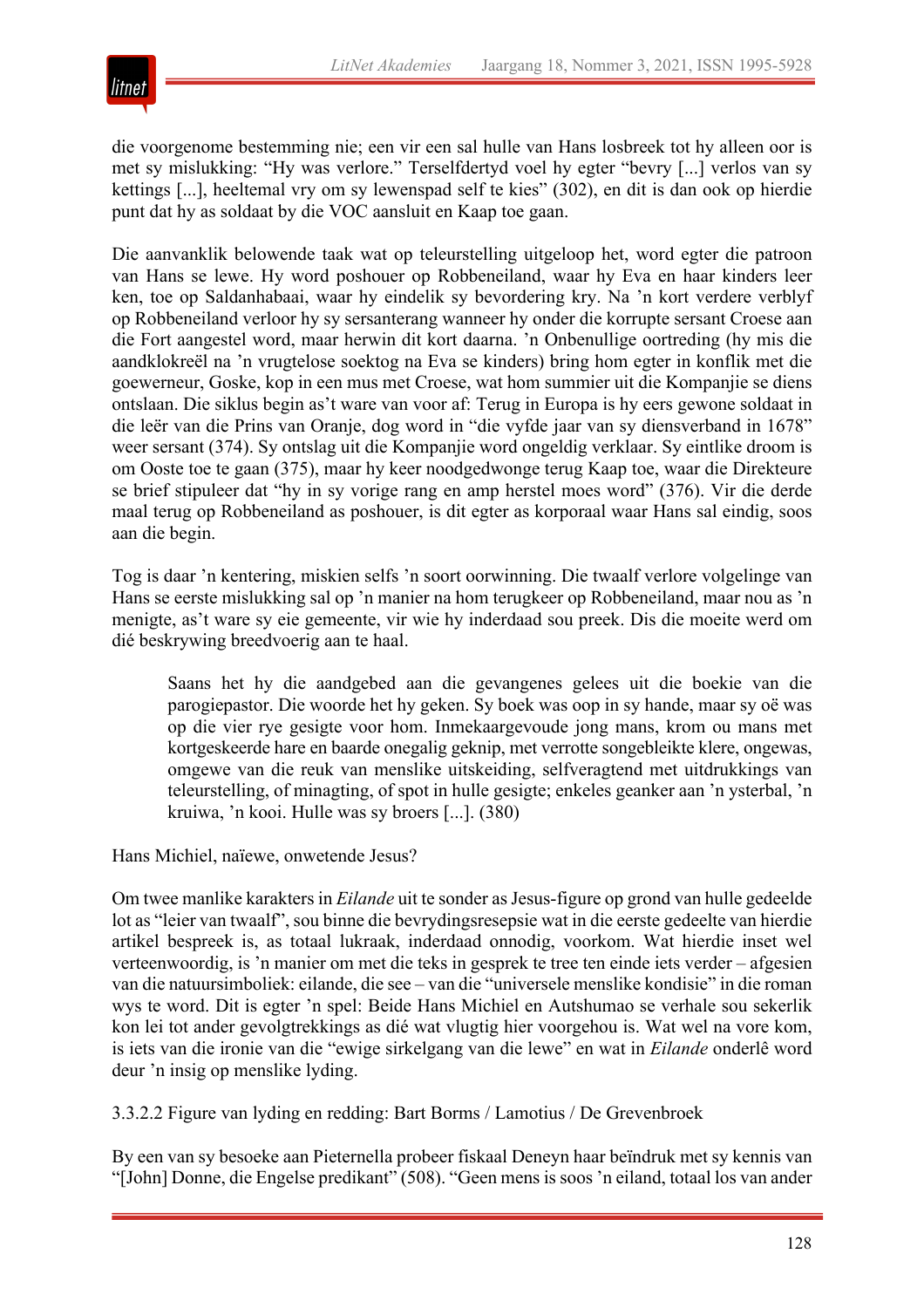

nie" (509), rapporteer hy. Pieternella antwoord: "Ek ken mense wat heeltemal niemand het nie. Eilande." Hy daag haar uit om so iemand te noem. "Hans Michiel," sê Pieternella (509).

Van al die karakters in die roman is dit dus Hans Michiel wat "Eiland" genoem word – en dit deur Pieternella, wie se beeld in die jong Deneyn se verliefdheid ons hier kan herinner aan De Grevenbroek se besieling met die Madonna: koestering en beskerming, dog met 'n sweem van erotisme. "Die dogter, soos sy ouer word en ontwikkel, het vir hom [Deneyn] meer aantreklik geword. Die dag moes kom dat hy openlik met haar oor sy gevoel praat, maar sy was nog baie jonk, skaars veertien [...]. Hy wou haar die kans gee om te leef en te leer, en hy sou haar help om groot te word, maar hy wou haar vir hom hou" (506).

Die "naïewe, onwetende Jesus" (soos hier bo getakseer in die kort beskouing van die poshouer), emblematiese titeldraer van *Eilande* (Hans Michiel is "Eiland") in die oë van die idealiserende dogter-ma-vrou? Dog dit is nie soseer in Hans Michiel dat die "Jesus-figuur" na vore kom nie. Daarvoor is dit nodig om twee spesifieke beelde met mekaar in verband te bring en as't ware te laat reflekteer, van fisieke lyding aan die een kant, en redding aan die ander.

Daar is reeds in 3.3.2.1 verwys na die kulturele assosiasie met Christus as lydensfiguur. Hy is ook, by uitstek, die figuur van redding. Die lyding is egter 'n voorwaarde van die verlossing, waarsonder laasgenoemde nie sou kon plaasvind nie. Die lyding is verder konkreet en lyflik – die man deur sy hande en voete vasgespyker aan die kruis – teenoor die redding wat juis die (teologiese) objek is van betekenisgewing en interpretasie; dus meer abstrak, intellektueel.

Van deurslaggewende belang in *Eilande* wat lyding betref, is die beeld van die drenkeling wat gered word. Dié beeld is veral vleeslik; dit is 'n kop, soms 'n gesig, ook 'n liggaam. Dit is met laasgenoemde dat ek begin. Die Mauritiaanse goewerneur Lamotius (ook Lamotte/Lamot) is in hierdie verband die uitstaande figuur, in wisselwerking met beide De Grevenbroek en Bart Borms.

Daar is reeds daarop gewys dat Lamotius, 'n vertroueling, selfs vriend, van Daniel en Pieternella, "probleme" op Mauritius gehad het (sien 3.3.1). Een van die probleme val grootliks buite sy beheer. Hy het 'n saagmeul ontwerp wat die Here Sewentien in Amsterdam genoegsaam beïndruk het om hom op grond daarvan 'n goewerneurspos in Mauritius te bied: "Hout was die Kompanjie se enigste hoop vir die eiland" (543). Ten spyte van sy beste pogings is die produksie van die meule egter nooit na wense nie, grootliks vanweë die onverklaarbare voortdurende wanfunksionering van sy eie uitvinding, 'n meganiese saaglem (732). Die eiland se uiters belangrike ebbehoutproduksie sal misluk, en Lamotius se pogings om daarvoor te vergoed deur alternatiewe produkte te ontwikkel, veral tabak, arak en groente (sien 629–31), sal weinig verskil maak. Die Kompanjie staak uiteindelik alle bedrywighede op die kolonie en ontruim sy bevolking – tot die groot ellende van "burgers" soos Daniel en Pieternella (sien 672).

Die geluk was dus net nie aan sy kant nie. Maar Lamotius is ook 'n man van foute – foute van oordeel – en hy betaal 'n hoë prys daarvoor. Enkele sulke gevalle kan vlugtig beskou word.

'n Groep slawe wat in Batavia in opstand gekom het, word in Mauritius verhoor. 'n Soldaat, Hans Beer, wat in 'n verhouding met een van die beskuldigdes was, word op Lamotius se bevel "tot die derde [wreedste] graad ondervra", eintlik gemartel (618), wat tot sy dood lei. Nie lank daarna nie brand die goewerneurswoning (die "Losie") tot op die grond af. Lamotius se vrou – en goeie vriendin van Pieternella – die pragtige, verfynde Margarethe Andrea d'Egmont, sterf,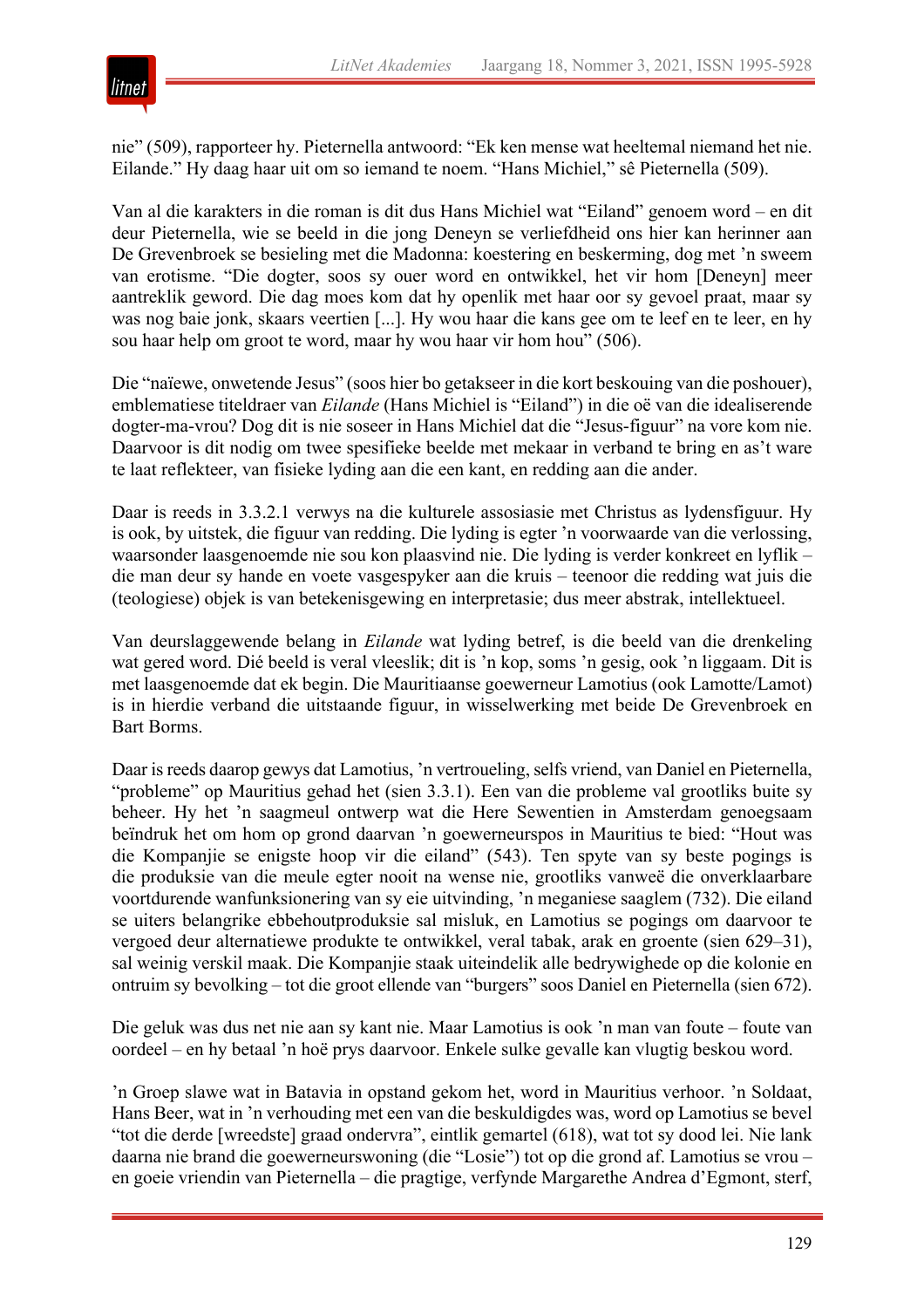

asook die egpaar se twee dogters. Lamotius word "aaklig geskend" (605). Wanneer Lamotius maande later na Bart Borms toe gaan om te verneem na die vordering van 'n boot wat hy besig is om vir hom te bou, wonder Bart "wanneer die velriwwe weer uit die kêrel se gesig sal verdwyn, of die gate in sy lippe sal toegroei, of sy hare weer oor die stompies van sy ore gaan groei, of daar weer naels aan sy vingers gaan kom" (609).

Dat daar 'n noodlottige verband sou wees tussen die tragedie wat Lamotius toeval en sy buitensporige optrede teen Hans Beer, word nooit heeltemal uitgespel nie, behalwe in die volgende gegewe: "In die middel van die dag [na die brand] het baas Sven [Telleson] en die houtkappers [...] van Noordwyksvlakte ['n gebied in Mauritius] afgekom. Hulle het daar 'n slaaf gevang en die storie uit hom gehaal" (606). (Later sou dit ook blyk dat die Kaapse owerhede ontevrede is oor Lamotius se hantering van die "geval Hans Beer" – 618). Dit is in elk geval nie die laaste keer dat Lamotius sy gesag op 'n beskamende wyse laat geld nie. En sy volgende vergryp sal juis die bovermelde Bart Borms betrek – inderdaad ook 'n lydensfiguur, soos later aangetoon sal word.

Borms, eertydse visser, nou skrynwerker, ontvang 'n handvol ekstra koperspykers van die skeepstimmerman terwyl hy aan Lamotius se boot werk. Dit word beskou as diefstal, en hy moet voor die Raad verskyn. "Ek verstaan dat jy arm is, Bart, en ek is jammer hieroor," sê Lamotius vir hom. Gaan die goewerneur vir Bart, toe reeds 'n ou man, begenadig? Allesbehalwe. "Ek moet jou straf as 'n voorbeeld vir die vrylui," regverdig hy die eindelike vonnis om Bart te laat "laars". Bart se aantal houe word wel "oor sy ouderdom verminder tot vyftien" (611), maar die aard van sy wonde ("Hy lê met hete koors, en hy bloei van onder", sou Daniel na dese aan Lamotius verslag doen – 611), verhaas beslis sy einde (621). Vir die goewerneur self is dit 'n verdere graad van vernedering: "Van toe af was die eiland se boere teen Lamotius" (613).

Lamotius sal spoedig nóg foute maak, tot die teleurstelling van diegene wat hom destyds vertrou het, miskien selfs goedgesind was. Vernaam Daniel. Wanneer laasgenoemde om hulp gevra word deur 'n Indiese slaaf wat vrees vir die dood oor hy met ene Gert van Ewijk se vrou 'n verhouding gehad het, vertrou Bart die man aan Lamotius se sorg toe. "[I]n Indië is die straf vir owerspel nie die dood nie", en Lamotius "belowe om hom te beskerm teen geweld" (653). Die slaaf sterf egter kort daarna, en Daniel verwyt Lamotius: "Waarom, het Daniel gedink, waarom? Omdat hy nie 'n Hollander was nie, nie 'n Christen nie, nie 'n wit vel gehad het nie [...]. Wat het sy [Daniel se] inmenging en sy voorspraak gehelp? Kan Lamotius nie die balk in sy eie oog sien nie?" (653).

En Lamotius het inderdaad 'n "balk in sy oog". Hier gaan dit oor die swakheid van die vlees: sy eie owerspelige verhouding met Aletha Uijtenbogaert, vrou van die skelm Franse Luitenant Dubertin. Dit sal 'n besondere intrige ontketen. Eers sal Dubertin, uit weerwraak, 'n opstand stook teen die goewerneur, waarna Lamotius op sy beurt die nou voortvlugtige Dubertin sal laat vervolg, klaarblyklik met die doel om "haar [Aletha se] man te skiet of te verongeluk, dat hy haar vir hom kan kry" (652). Daniel sal vir 'n ruk veilige vesting aan Dubertin bied, waaroor Lamotius hoogs ontstoke sal wees. Afgesien van sy snelverminderende aansien in die lig van die Mauritius-kolonie se ekonomiese agteruitgang, sal dié skandaal hom tot sy laagtepunt bring. By sy vervanging as goewerneur (deur Roelof Diodati) sal 'n brief van die Kaapse goewerneur, Van der Stel, Lamotius gevange laat neem vir verhoor in die Ooste: "En alles oor Aletha Uijtenbogaert se lyfie, daardie fatale vroulike deel wat soms goeie mans ten gronde rig" (666). Uiteindelik word hy gevonnis "tot die gesel en ses jaar gekettingde arbeid in die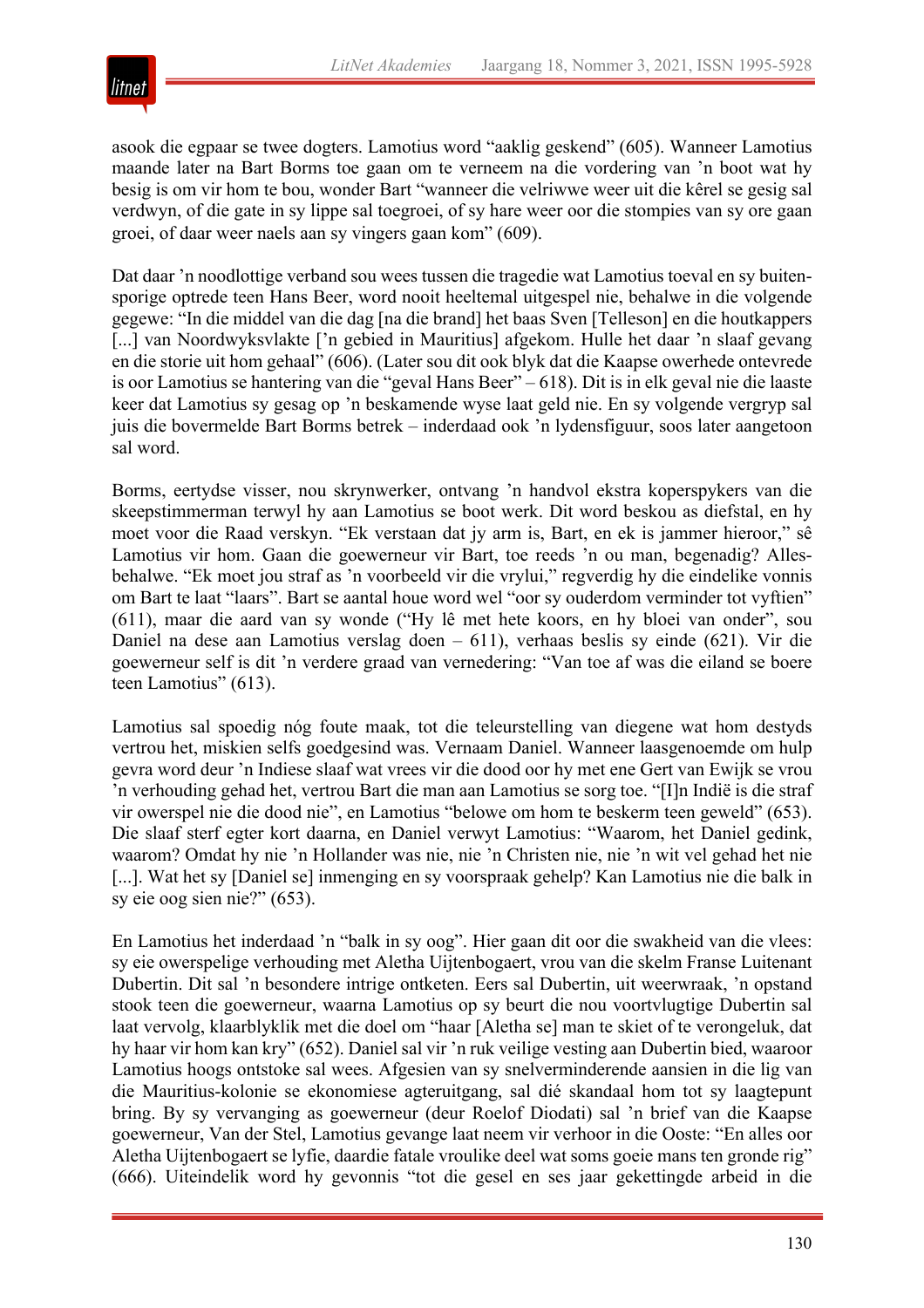

Kompanjie se soutmyn in Rosingain. Pieternel het gehuil toe sy dit hoor. Arme Margarethe, het sy gesê, as sy geleef het, sou dit nooit gebeur het nie" (670).

Pieternella se simpatie vir Lamotius se lot is hier betekenisvol. Hy is 'n "goeie man", wat haar en Daniel met raad en daad bygestaan en ondersteun het by hulle aanvanklike nedersetting in Mauritius. Hy het die belofte gehad van sukses. Maar, soos De Grevenbroek vir homself sin probeer maak uit Lamotius se wedervaringe: "Daardie vervloekte saagmeul moes sy hart gebreek het. Soos 'n vrou wat jonk afkoel, het dit reggekry om hom eers moedeloos te maak en toe onverskillig" (732). Deur sy eie selfsug en magsug, eintlik desperaatheid, het hy foute begaan wat tot sy volslae vernedering gelei het: Wanneer De Grevenbroek hom die eerste keer ontmoet, is hy "die kneg Lamotius" (726). Terselfdertyd is sý vernedering dié van 'n hele gemeenskap, die eens belangrike buitepos van Mauritius, die grootste slagoffer van die Kompanjie se ongenaakbaarheid. Die tragiese, onvermydelike agteruitgang van Mauritius word deur Lamotius se eie vernedering verteenwoordig – dit is hy wat as't ware 'n hele land – eiland – se lyding moet dra. Dié lydensfiguur.

Deurentyd is mens bewus van sy geskende liggaam, sy gesig. Wanneer Lamotius aan die begin van sy konflik met Dubertin by Daniel en Pieternella oorbly, is hy doodsiek aan malaria. "Hy was deurmekaar, ylend, soms byna rasend van koors, nou heet, dan koud, en het gedurig sy laken van hom afgeskop en gekreun van hoofpyn, terwyl die sweet hom aftap." Vervolgens roep Daniel vir Pieternella "om te kyk hoe die opper se liggaam verbrand was: die letsels van sy wonde het soos ingebrande vlamme rooi, wit en pers voor en agter oor sy liggaam gelê" (646). De Grevenbroek, wat sy "aaklige verhaal" uit die argief saamgestel het en hom eindelik, na sy terugkeer na die Kaap, besoek, wonder of "die ongelukkige man" nie dalk ook melaats is nie. Lamotius bied hom wyn aan, en die klerk sien hoe "Lamotius se hand en voorarm kom uit sy gewaad, haarloos, geswel, rooi; hoër op steek 'n verband uit [...]. Hy neem die karaf met kromgetrekte vingers, kantel dit oor hulle glase. Dit lyk of bloed uit sy vingerpunte stroom. Sy rooi ooglede, sonder 'n teken van ooghare of wenkbroue, kyk uit die vou in sy kopstuk" (727).

By 'n latere besoek aan Lamotius, nou 'n "netjiese, ondernemende boer" (728), wonder De Grevenbroek oor sy gesig, wat hy graag agter die "kopstuk" sal wil sien. "Maar hy het onthou dat wat hier verberg word, 'n derde gesig is. Ewe min as wat hy ooit die eerste of tweede man kan ken, kan hy hulle gesigte sien. Met sy eie verbeelding moet hy hulle skep" (729). Lamotius se gesig word dus 'n objek van misterie – en hier kan ons nie anders as om te onthou hoe De Grevenbroek gewonder het oor die *eintlike* aard van die Madonna nie: "Wie was sy?" Lamotius word op 'n manier ewe onpeilbaar, ewe ontoeganklik vir die klerk se gawes van ondersoek en logiese gevolgtrekking. Al wat oorbly, is die lyding, nou inderdaad bonatuurlik, grotesk, alhoewel die klerk ook dít nie met sekerheid kan sê nie: "Hy [soek] Lamotius se gesig van die hede [...] in die donker holte van 'n monnikskap (miskien was daar binne net 'n skedel met leë oogkasse – 'n duiwelse, benige, pratende doodshoof)" (733).

Die laaste insig van De Grevenbroek is betekenisvol, om twee redes. Enersyds bring dit hom tot 'n begrip van sy werklike skrywersending: "De Grevenbroek het 'n ander gedagte gekry oor die honderde stukkies papier wat hy, soos 'n mier blare aandra teen die winter, met 'n duister doel in sy mou huis toe gedra het. *Beeld van die Kaap* was goed, maar op die buiteposte was die daaglikse lewe in mense soos hy en Lamotius, mense met siele, of wat eers siele gehad het" (733). Dit is dié oomblik wat De Grevenbroek daarvan oortuig dat sy boek oor gewone mense moet handel, eerder as politieke figure (sien 3.2.1). In hierdie uiterste konfrontasie van hom met die lydende Lamotius se (verbeelde) kop en gesig, sien De Grevenbroek die dood,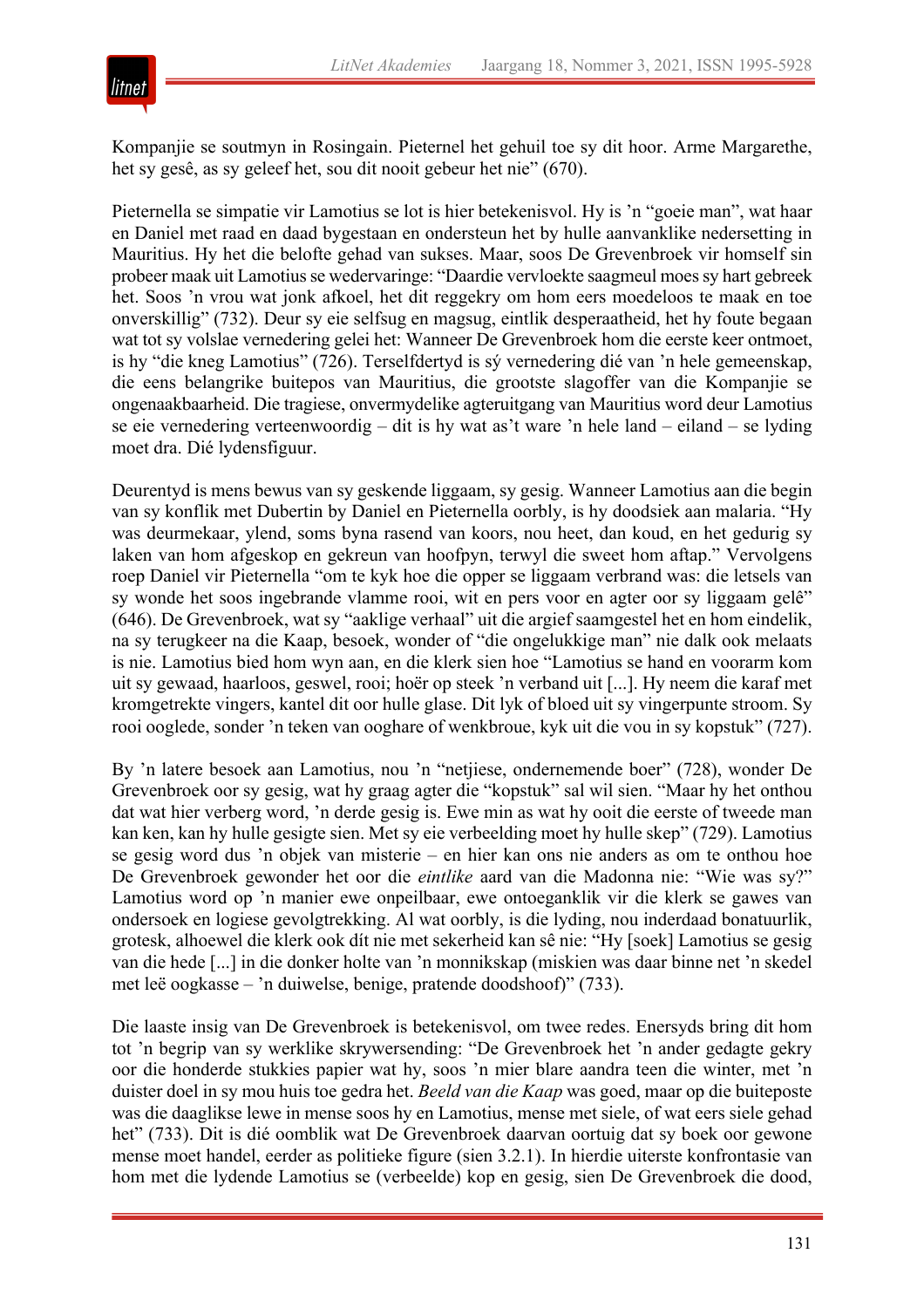

maar hy sien ook die siel. In die uiterste figuur van lyding is daar as't ware *alreeds* die redding. Andersyds is Lamotius se "duiwelse, benige, pratende doodshoof" inderdaad ook teenwoordig in die toneel van die drenkeling wat gered word.

Om oor te gaan na dié toneel, en sy sentrale figuur, Bart Borms. Dit sou hier nie onvanpas wees om 'n ondersteunende kruisverwysing in die Bybel te soek nie. "Die visser", wat Bart Borms se verhaal weergee, is die enigste van die hoofstukke met 'n subtitel uit die Bybel ontleen: "Toe het die see soos bloed geword, en dié wat daarin woon, het omgekom, en die skepe het vergaan."47 Hier is weliswaar geen sprake van redding nie, maar Bart Borms se mees definiërende, treffende beeld, strekkend oor die eerste bladsye van "Die visser", kan geredelik opgesom word in nóg 'n Bybelvers, dié van die drenkeling wat gered word: "Hy het uit die hoogte *sy hand* uitgestrek, Hy het my gegryp, Hy het my uit groot waters getrek" (Die Bybel, 1966, Psalm 18, vers 17).

Bart Borms dryf vir dae alleen in die "eindelose see oos van Mauritius" (213) nadat die skip waarop hy aan boord was saam met drie ander skepe (uit 'n vloot van sewe) in 'n orkaan vernietig is. Borms, "[a]lleen, en drywend in kalm water" (220), is sekerlik dié sleuteltoneel in die roman, met eggo's wat uitkring na die proloog ("Eindelik die see, die groen vrugwater waarin ons dryf" – 2) asook die "Erkenning" ("Daar is geen geskiedenis nie, anders as [...] 'n soektog na oorlewendes in eindelose ruimte"  $-757$ ). Dit is ook prominent in De Grevenbroek se slotmymeringe oor die verloop van tyd: "En daarna? Daarna, daarna en daarna sal dit weer wees asof dit nooit was nie. In alles bly net die see dieselfde, leeg en eindeloos" (755). (Die klerk se insigte sal hier onder weer aan bod kom.)

'n Verdere interessante voorkoms van die beeld is in die beskrywing van die skildery, aangebring op Sven Telleson se geweefde hangmat, sy enigste noemenswaardige besitting. "Die geheel was so dat as iemand in die hangmat lê, was dit asof hy in die see weggesak is met 'n rand van voëls en wolke heel bo, dan die see met sy skepe, en daaronder die bodem met visse en koraal en skulpe" (628). Telleson is 'n eertydse kennis van Peter Havgard. Ten spyte van sy ongeletterdheid dien hy as raadslid op Mauritius, 'n hoedanigheid wat hom 'n sekere prominensie gee: "Aan elke Jan Maat en vryman het Sven vertel wat oor hulle in die Raad gesê is of Kaap toe geskryf word" (626). Bedrewe op die see en as houtkapper, word hy deur goewerneur Lamotius op 'n stadium as sy "regterhand" beskou (618). Hy is egter onbetroubaar en vulgêr en pleeg diefstal; Daniel, met wie hy al verskeie onderonsies gehad het, kwalifiseer hom as 'n "niksnut" (663). Ten tye van sy dood aan die huis van Pieternella en Daniel is hy totaal aan drank verslaaf en het hy vir alle praktiese doeleindes 'n boemelaar geword. Totdat hy te swak geword het om daarin te klim (en Daniel en Pieternella vir hom 'n "kooi" moes voorberei – 627), het Telleson elke nag in sy nagelate kunswerk geslaap. Bart Borms se drenkelingtoneel, ingeweef in dié "bontgeverfde hangmat" (626), maak van Telleson eweneens 'n drenkeling; Telleson, die gewone, sondige, gevalle mens.<sup>48</sup>

Tog, nie te anders as die spreker in die aangehaalde psalm nie, word Bart gered, nogal juis nadat hy hom in 'n oomblik van reddelose nood – nie sonder humor nie – tot sy Godheid gerig het: "Ek lewe nog, Here. [...] Kyk 'n bietjie hier onder, ek is nog hier. [...] Here, [...] ek wil nie nou al ophou drink nie, maar ek sal dadelik ophou hoereer en steel en vloek en lieg. Ek sal nou ophou vloek" (221). Kort hierna is Bart verstom om "'n groot roeiboot" naby hom te sien, en sy kreet om hulp word beantwoord wanneer die stuurman hom aan boord laat neem: "Bart het dankbaar na 'n slepende tou gegryp. 'Maats, goddank'" (222). Afgesien van die ironie dat Bart se redder, die "stuurman" en "roerganger", se weldaad allesbehalwe uit liefde is, maar uit haat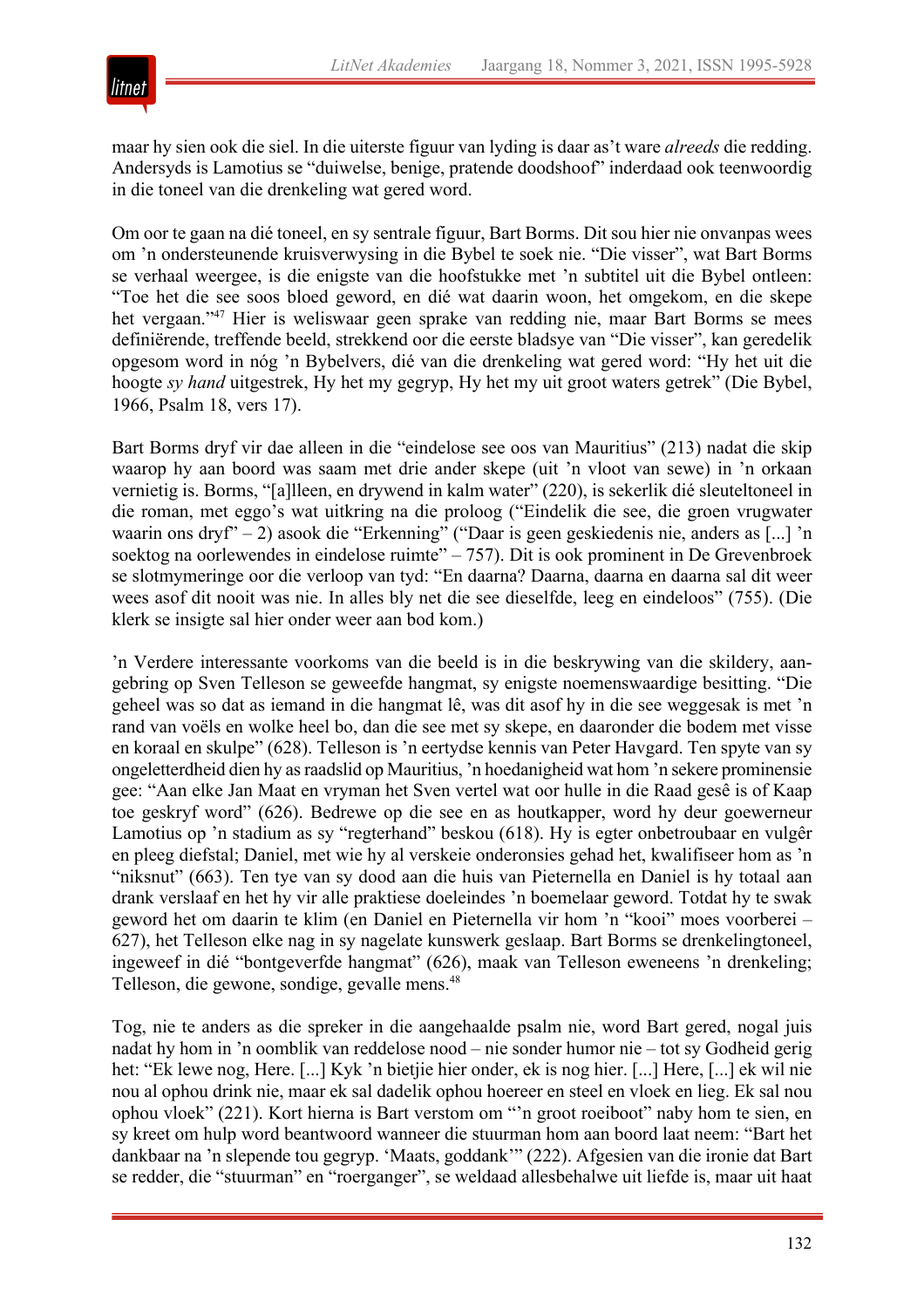

("'Waaragtig', sê hy, 'Ek het altyd verwag ek gaan jou kry, jou verdomde skuim. Nou het ek jou by die knaters'" (222) – kan Bart se redding egter plaasvind slegs op voorwaarde van opoffering en dood: Een moet oorboord gegooi word vir een om aan boord te kom, anders sal die boot sink. Die skipper, Oosterwoud, wat hierdie vreeslike besluit moet neem, noem Bart "'n man van waarde" (223); hierna, op voorstel van die stuurman – "Gooi die swarte uit" – word "'n kragtige jong Moor" oor die boeg gegooi en moorddadig afgeransel wanneer hy probeer terugklim. "'Vader, behoed sy siel', het die roerganger gesê" (223). Inderdaad is dit nie slegs die arme Moor wat opgeoffer word nie, maar ook die skipper, Oosterwoud, wat maande later sy eie lewe neem (sien 244): "[D]ie bloed wat ek gestort het kan nie met arak afgewas word nie" (231).

Bart Borman se redding uit die "eindelose see" vind dus te midde van gruwel en wreedheid plaas. Daar was geen logiese rede vir hom om hierdie guns te ontvang nie; , trouens, die man wat hom eerste gered het, die stuurman, het hom geminag. Maar juis deur die onverdiendheid en onverklaarbaarheid van sy redding word Bart dié reddingsfiguur in die roman. Om tot hierdie gevolgtrekking aangaande "die visser" te kom – en hierdie status aan hom te heg – spruit egter nie slegs uit 'n oorweging van die feit dat hy dié drenkeling is wat gered word nie. Nee, daar is ook wisselwerkings ter sprake, meer bepaald met die lydensfiguur soos hier bo uiteengesit, opper Lamotius. Hiervoor moet daar kortliks weer eens aandag gegee word aan die lydingsmetafoor.

Daar is reeds hier bo 'n eerste wisselwerking bespreek: Lamotius wat hom daarmee laat welgeval dat Borms vir 'n totale onbenulligheid – enkele spykers – so hardhandig gestraf word dat dit tot sy verminking lei. Dit ten spyte van Lamotius se goeie persoonlike verhouding met die visser wat selfs 'n soort vriendskap is – hy moes, deur sy straf van Borms, "'n voorbeeld" maak vir ander. Binne die konteks van die lydingsresepsie neem hierdie episode, betreklik vlietend (611–3), iets fundamenteels aan: Die reddingsfiguur word *ook* 'n lydensfiguur; Bart se liggaam word geskend op 'n lyflike manier wat onmiddellik herinner aan Lamotius se eie skending. 'n Verdere aanhaling is hier gepas: "Bart het op sy gesig gelê, op 'n seil op die grond met die bloederige vlek van sy water om hom,<sup>49</sup> met sy kop op daardie blou prent van 'n anker op sy arm. Hy was koorsig, duiselig; die sweet het tussen sy verrimpelde blaaie geblink. Theuntje [sy vrou] het vir hom groen kruiepappe op sy boude en kruis gepak, en sy bolyf en bene met 'n klam doek afgevee" (613). En dit is die lydensfiguur Lamotius wat dit aan Bart laat doen het; Lamotius het sý lyding verdubbel in dié van die visser.

Daar is 'n tweede wisselwerking in hierdie lydingsverband wat ook De Grevenbroek betrek. Dit gaan hier, weer eens, oor die "duiwelse, benige, pratende doodshoof" wat De Grevenbroek in sy verbeelding met Lamotius assosieer, en wat hier bo bespreek is. Hierdie beeld is egter nie heeltemal oorspronklik (in die sin dat dit vir die eerste keer voorkom) in die teks nie. Dit is, om die waarheid te sê, 'n soort eggo ('n spieëlbeeld, 'n verdubbeling) van 'n beeld wat veel vroeër by Bart "gespook" het terwyl hy in die eindelose see gedryf het met die hoop op redding. Bart, in sy "tweede dag van dryf", "dors, seer gebrand van die son, walgend van bitter seewater in sy mond", sien tonele voor sy geestesoog: "Sy verstand het hom al by tye verlaat" (214).

Klaarblyklik het Bart dié besondere toneel, waartydens 'n seerower in Batavia onthoof is, nie self beleef nie, maar daarvan gehoor, juis by "die laksman se maat en die paar geweldigers wat gereeld hier dood uitdeel [...]. Hulle het die storie kom vertel [...]" (214). Dit gaan oor die kop van die veroordeelde seerower: "Hulle kon getuig daarvan hoe die kop van die blok af oor die mandjie spring, drie of vier tree ver vorentoe rol, en regop stuit met die gesig na die plein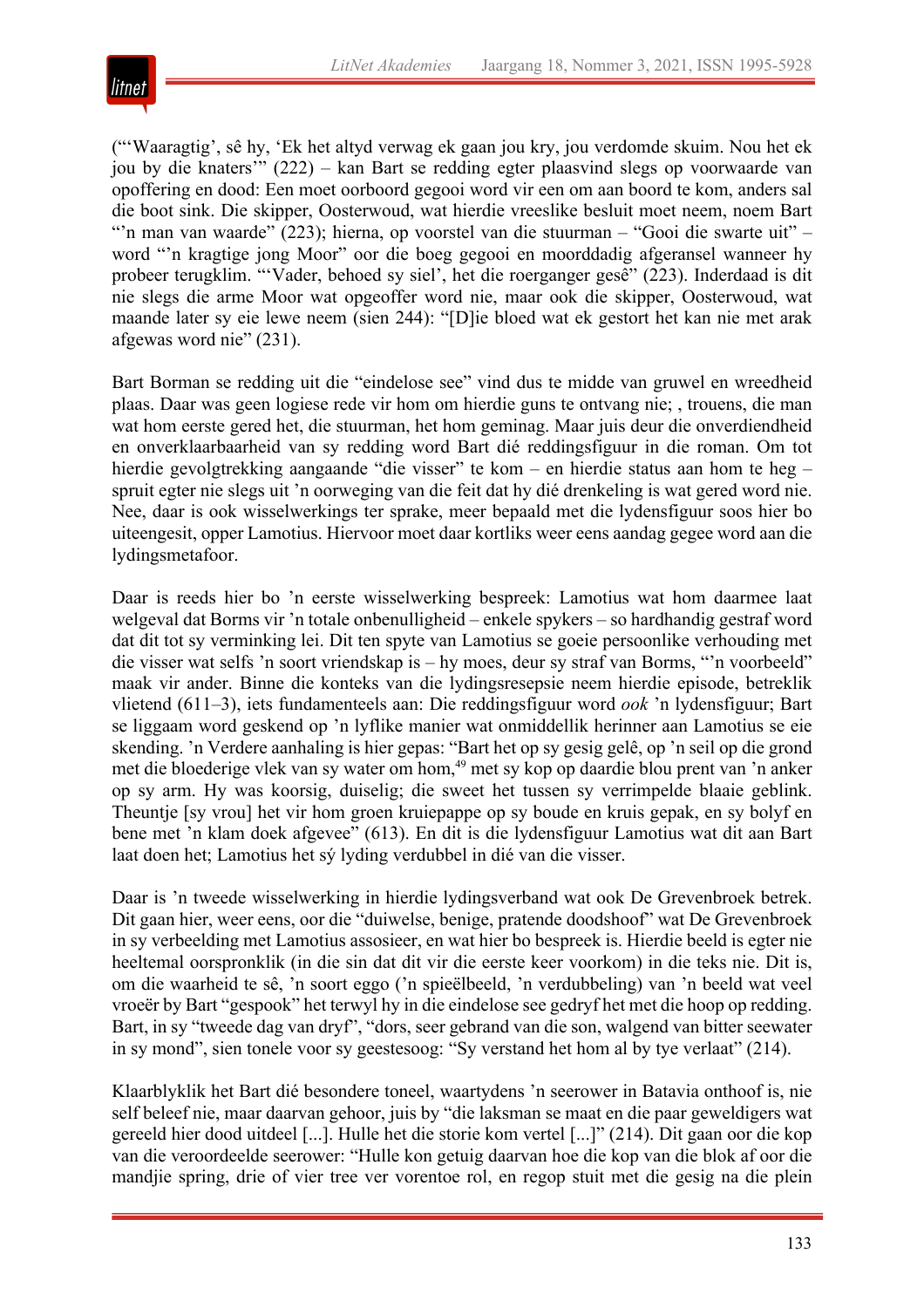

gedraai" (214). Die kop sal begin praat in 'n "vreemde, hoë geblêr", en terwyl die liggaam "[o]p die skavot [...] gelê en ruk [het] en bloed [spuit]", die sinking van skepe voorspel – duidelik die vloot van sewe waarvan Bart se skip deel was.<sup>50</sup> "Dit was verskriklik dat 'n mensekop op die justisieplein lê en met 'n bok se stem praat". Later sal dit klink of die kop huil en "[t]oe hulle eindelik gewaag het om te kyk, was die hare en baard spierwit" (215).

Daar is ooglopende verskille: Die "kop" is dié van 'n onbekende seerower wat nie andersins deel van die verhaal is nie; dit is ook nie stilswyend nie, maar praat in die gruwelstem van 'n blêrende bok. Laasgenoemde bonatuurlike besonderheid sou 'n mens uit die aard van die saak kon toeskryf aan die ongetwyfelde bygelowigheid van die populêre seelui van die tyd: Bart is per slot van rekening uit 'n totaal ander milieu as die geleerde klerk. De Grevenbroek – en, deur hom, Lamotius – se "pratende doodshoof" toon egter eweneens 'n bose, selfs bonatuurlike, dimensie: Dit is "duiwels". Oor die betekenis van hierdie verdubbeling, wat homself oor 'n besonder lang narratiewe afstand voltrek (bladsy 214 by Bart Borms, bladsy 733 by De Grevenbroek), kan ons hier slegs die volgende sê: Enersyds onderstreep dit miskien, deur die feit dat Lamotius se kop as't ware (terug)kaats in dié van 'n man ('n boosdoener by alles) van veel laer stand, 'n sekere gelykmakingsproses van die geskiedenis, wat natuurlik vir oulaas sal weerklink in die laaste reël van die roman: "Daar is geen geskiedenis nie, anders as die ontleding en vertolking van dokumente, *'n soektog na oorlewendes in eindelose ruimte*" (757). Andersyds sou dit, deur die bonatuurlike, metafisiese verbintenis wat dit tussen Lamotius en Bart Borms sigbaar maak, die *lyding* wat by hulle albei aan die orde is – so fisiek, so lyflik – deelagtig maak van die wêreld van die verbeelding – juis die verbeelding van die voornemende skrywer.

Dit bring ons by De Grevenbroek, in wie se verhaal die reddingstoneel – die drenkeling wat gered word – hom eindelik voltrek. Hier is dit belangrik om in gedagte te hou wat vroeër beskryf is as die wisselwerking – in hierdie geval ook 'n verdubbeling – tussen die skrywer, Sleigh, en die karakter, De Grevenbroek (sien 3.2.2), elkeen, ongeveer 300 jaar uitmekaar, begeester met die skryf van sy historiese teks. Nes Sleigh en De Grevenbroek oorvleuel die tekste. Die reddingstoneel gaan hom twee keer<sup>51</sup> by De Grevenbroek voordoen, as't ware as bakens op sy tekstuele pad.

By die eerste geleentheid gaan dit om die wending waarvolgens De Grevenbroek afsien van die skryf van 'n formele "geskiedenis van die Kaapse nedersetting se eerste vyftig jaar" (687) ten einde eerder te vertel van gewone mense (sien 3.2.2). Ten spyte van sy wanhoop dat hy die teks waarmee hy begin het, nie sal kan klaarmaak nie, is hy, ten minste ná sy verandering van insig, nie die drenkeling nie, maar die een wat red:

[N]á vyf maande se werk aan meer as tweehonderd folio's, het hy nog nie verder gevorder as die stigtingsjaar nie. Toe het hy gesien hy sal dit in sy eie leeftyd nie voltooi nie, dit was te laat, hy het te lank gewag om te begin. En gelyktydig het 'n ander vermoede sekerheid geword: dat hier ander stories roep om gehoor te word, soos die hand van 'n drenkeling uit die see kom en 'n stem sê: help my. (687)

Die reddingstoneel gaan vir 'n tweede keer sy verskyning maak heelwat later in die klerk se lewe aan die Kaap; dienooreenkomstig het die teks waaraan hy werk, nou ook al baie verder gevorder. Ons ken reeds die aanhaling (sien 3.2.2): "Hy skryf dae en maande by sy tafel, en tel op 'n keer mismoedig die stapel folio's in sy kas. Daar is meer as sewehonderd" (738). Soos reeds gesien is, skryf De Grevenbroek asof "in water", want hierdie is inderdaad sý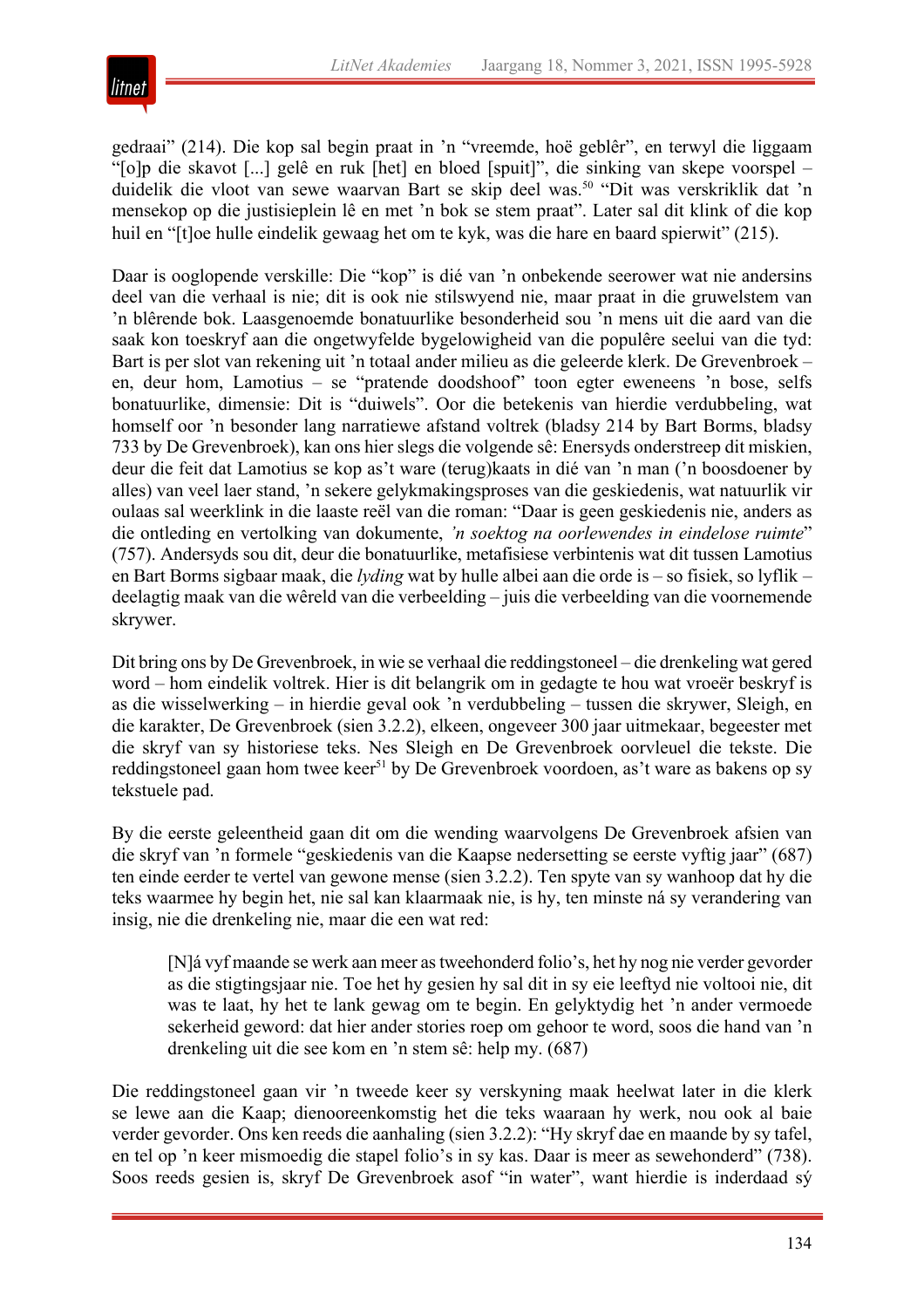

drenkelingstoneel: "Jy dryf in 'n storm, sonder hulp." Wat hom veral teister, afgesien van sy besorgdheid dat hy, vanweë sy ouderdom, nie genoeg tyd gaan hê om sy teks te voltooi nie, is sy tekort aan inligting oor die einde van die Mauritius-kolonie onder Hollandse bestuur. Daarvoor het hy die getuienis van Pieter Zaaijman, oudste seun van Pieternella en Daniel, nodig, maar hy weet nie hoe om 'n ontmoeting met hom te bewerkstellig nie. Dan bied Adam Tas egter aan om Pieter se dienste te bekom as skrynwerker vir die maak van "twaalf en 'n half deeglike doodkiste" (sien 3.3.2.1) ("Ek sal die saak hanteer, skryf jy jou man aan om te kom" – 739), en 'n lig gaan vir De Grevenbroek op. "De Grevenbroek het Tas se hand geneem, op een knie gesak, die hand teen sy voorkop gedruk. Sy trane het Tas se hand natgemaak. Toe Tas die sekretaris op die been help, dink De Grevenbroek: 'Dit is asof hy 'n drenkeling uit die see in die boot lig" (739).

Meer as "baken" is die drenkeling-wat-gered-word by De Grevenbroek telkens 'n deurbraak, 'n voorwaarde wat nagekom word vir die realisering van sy baie lang manuskrip. Maar Sleigh het óók 'n lang teks geskryf, *Eilande*, waardeur hy homself uiteindelik as skrywer gevestig het. Die lydingsresepsie van *Eilande* en die "redding" waarvan daar sprake is, is universeel menslik; terselfdertyd kan dit ook, ten minste in sekere opsigte, gesien word as die persoonlike selfgelding van 'n skrywer.

## **4. Slotopmerkings.** *Eilande* **en die universele**

Volgens Robbins (2005:559) is die onderskeidende kenmerk van postkolonialisme (in vergelyking met byvoorbeeld Marxisme of teenkoloniale vryheidsbewegings) die voorkeur wat gegee word aan 'n fokus op "particular items". Postkolonialisme is amorf – dit is a "field" eerder as a "discipline" – waarvan die samestelling wesenlik afhang van die voortdurende interne polemiek. Die "lys van spesifieke items" wissel dus volgens ideologie en sosiale omstandighede, veral met betrekking tot "kategorieë" soos geslagsoriëntasie, sosiale klas, nasionale of etniese minderhede en hibriditeit (sien Robbins 2005:559, 564). Twee items is egter min of meer deurlopend: ras en geslag ("gender").

Die akademiese resepsie van *Eilande* in die eerste dekade na sy publikasie sluit grootliks hierby aan. Die bydraers oor wie ek verslag gedoen het – Du Plooy, Anker en Van Zyl, asook Viljoen en Samuelson – lees almal *Eilande* as, in wese, 'n voorstelling van die geskiedkundige wanbalans van mag, weliswaar met verskillende klem op die een of die ander: ras – Hollander teenoor Koina – word byvoorbeeld sterker belig by Anker; Van Zyl en Samuelson het 'n sterker fokus op die posisie van die vrou. En geskiedkundige wanbalans (van die periode 1642 tot 1710), maar wat júis gelees word vir die "relevansie" van hierdie geskiedenis vir die huidige: postkolonialisme *oblige*. Deur hierdie bydraes byeen te bring onder die opskrif van 'n "bevrydingsresepsie" (Samuelson is wel in 'n ander afdeling behandel, maar sou ook hier tuisgebring kon word), het ek die verband tussen hierdie perspektiewe en die "nuwe" Suid-Afrikaanse era waarin *Eilande* verskyn het, probeer beklemtoon. Kortom, *Eilande* het netjies ingepas in 'n verwagtingshorison van politieke emansipasie.

Maar veronderstel *Eilande* sou vroeër gepubliseer gewees het, self soveel as tien, twaalf jaar vroeër? Hierdie hipotetiese moontlikheid is voorgestel deur Twidle, wat *Eilande* juis lees as 'n geskiedenis-wat-hom-hou-by-sy-tyd, sonder aanspraak om in te speel op die hede. Sou *Eilande* (1990) dieselfde resepsie te beurt geval het as *Eilande* (2002)? En wat van die resepsie van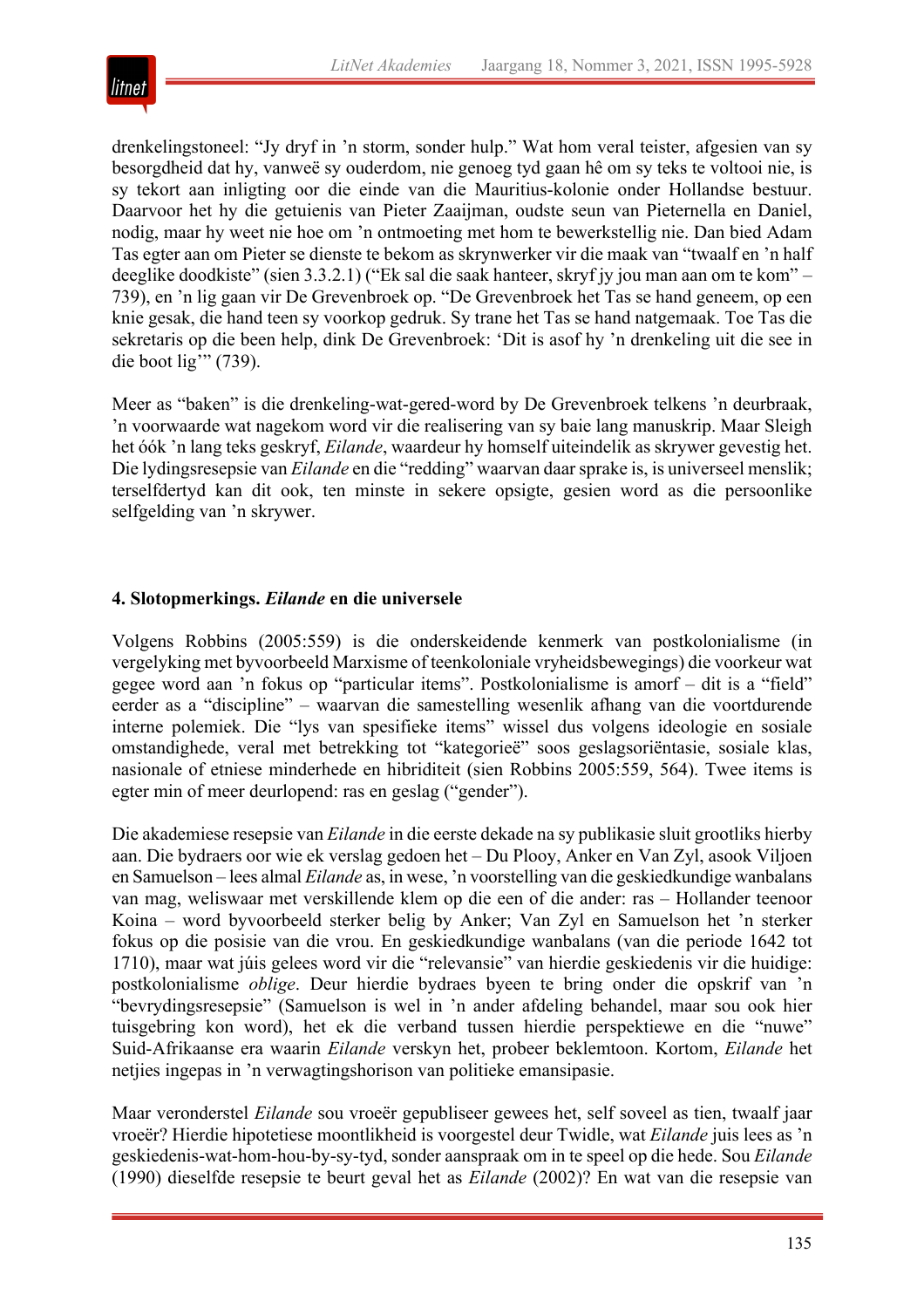

*Eilande* vandag, nog 'n verdere ongeveer twee dekades later, 'n era wat mens 'n postbevrydingsera sou kon noem? Die politieke bevryding is steeds daar, maar sy waarde is veel meer gerelativeer as vantevore.

Postkolonialisme projekteer homself as't ware per definisie, hetsy as "poststrukturalisme", hetsy meer "polities" as antikolonialisme (sien Robbins 2005:558), as teëstelling van 'n (Westerse) universalisme – gevolglik, van humanisme. Robbins probeer hard om, juis vanuit hierdie teenstelling, postkolonialisme as humanisme te herbedink. In navolging van Ernesto Laclau<sup>52</sup> kan universalisme byvoorbeeld uitgebou word as 'n "horison", "at the same time as its necessary attachment to any particular [Westers-geïnspireerde] content is broken" (Robbins 2005:560). Robbins verwys ook na Gayatri Spivak, wat universalisme inderdaad bestempel as 'n voorwaarde vir die soort bevraagtekening of verset waarmee postkolonialisme gemoeid is: "You cannot have any kind of emancipatory project *without* some notion of the ways in which human beings are similar."53 Die beginsel van 'n universele humanisme sou dan juis daarin geleë wees dat mense soortgelyk is *omdat hulle altyd verskil* (Robbins 2005:565).

Die "lydingsresepsie" wat in die tweede helfte van die artikel aangebied is, lees *Eilande* as 'n soort spel van beelde of simbole, gesetel in die tekstuele meganisme van 'n "wisselwerking" of "verdubbeling". Ewe belangrik is die idee van die skrywer wat homself "verdubbel" in die teks en daardeur 'n sekere gang gee aan die "redding" wat hy, uiteraard, wil bewerkstellig, want hy is op 'n sending. Die eerste lydingselement kom na vore in die beeld van 'n geïdealiseerde vrou, in die teks verteenwoordig deur Eva en Pieternella; die tweede in beelde van lyding en redding – die gepynigde gesig of liggaam, die drenkeling wat gered word, verteenwoordig deur Bart Borms, Lamotius en De Grevenbroek. Beelde wat aansluiting vind by die figure van verootmoediging, nie soseer in die Christelike godsdiens nie (dit gaan nie oor godsdiens nie), maar in die breë kulturele vertroudheid wat dié godsdiens se nalatenskap is: die Madonna, die Heiland.

Dit sou onnodig wees om hier verder in te gaan op die "humanisme" van hierdie benadering. Die humanisme en die Christelike simboliek het 'n lang en verwikkelde verhouding wat in die geskiedenis, soos in die hede, meermale oorgegaan het tot antagonisme. Wat ek wel kan sê, is dat die uiteensetting van die lydingsresepsie geen baat vind in die postkolonialisme nie. Dit onderlê of reflekteer geen "bevrydende projek" in die sin waarin postkolonialistiese teoretici soos Spivak daarna sou kon verwys nie, en tree nie in die bresse vir 'n gemarginaliseerde "ander" nie, hoe ook al geformuleer. Binne die roman is dit ewe veel van toepassing op die adellike opper Lamotius, die enigsins snobistiese klerk, die arm visser en poshouer, die verloopte, eiesinnige Koina Autshumao, die tragiese Eva-Krotoa en Pieternella. Dit is totaal onafhanklik van die verskille in stand, politieke mag en aansien wat elkeen kenmerk. Die "lyding" gaan nie as sodanig oor onderdrukking nie. Ewe min gaan dit oor 'n lyding aan die hand van kapitalisme – die verset daarteen synde juis, volgens Robbins, 'n universalisme waarby postkolonialisme sou inskakel: "a better, more accurate universalism founded on struggle not against colonialism, but against capitalism" (Robbins 2005:561). Al die karakters hier bo genoem is wel, op verskillende vlakke, pionne in die spel van die interkontinentale VOC; almal se bestaan word daardeur gerig en ingeperk – "die monster wat tans die Kaapse rots bewoon" (380) – maar die metafoor van lyding, die pyn op die gesig, die gefolterde liggaam, lê buite die invloedsfeer van 'n "oorsaak" ten opsigte waarvan dit in 'n min of meer binêre opposisie is. En die redding van die drenkeling is nie bevryding nie, allermins in enige politieke of ekonomiese sin.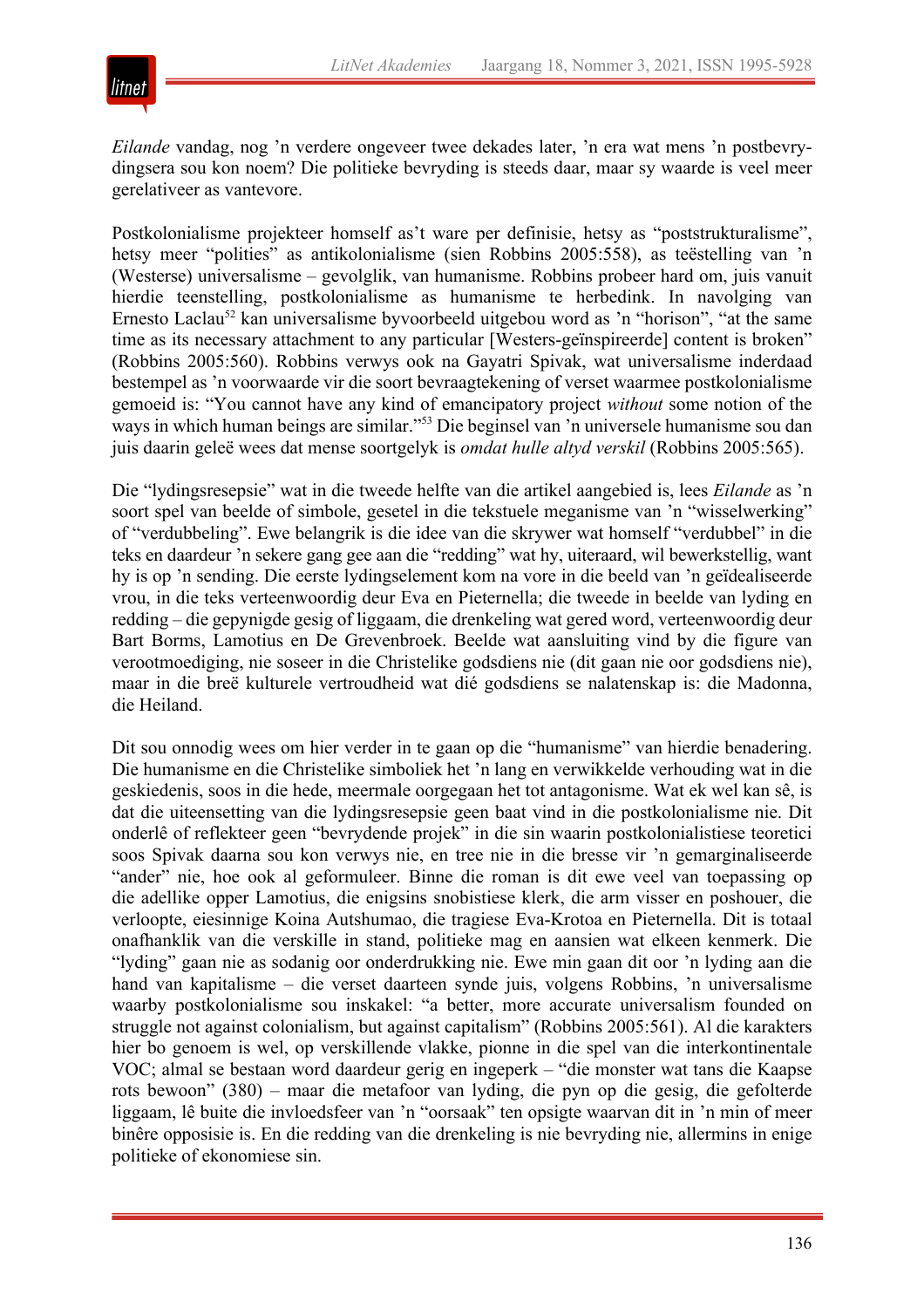

Wat is dit dan? Sekerlik het dit te make met die bekende simbole van die universele in *Eilande* – die eindelose see, die groen vrugwater waarin ons dryf, die eilande wat ons bewoon en wat ons ook is – wat geen kommentaar op die roman ooit versuim om te noem nie. Die spel van lyding en redding is iets gewoon mensliks. "A country that can produce a kaleidoscope like this novel, with its sheer dazzling beauty and deep understanding of humanity ...", onthou ons die woorde van Andre P. Brink. Waar daar so lank ingegaan is op "has most triumphantly put its colonial adolescence behind it", is dit hier, aan die einde, die moment om stil te staan by die "deep understanding of humanity". Begrip van watter menslikheid? Die vraag is onnodig, want daar is duidelik net een, dié van die mens wat ly.

Maar dit kan ook gaan oor die skrywer. Sleigh was op 'n sending aan die wêreld van die letterkunde, 'n sending nou verby. En hy hét geskryf: "met woorde, frases, sinne en paragrawe 'n verhaal uit eie kennis en verbeelding". Kennis, maar juis ook verbeelding. Uiteindelik is daar ook dié persoonlike manier om sin te maak uit die lyding – en redding – in *Eilande*: die skrywer van die lang, uitmergelende, immer onvoltooide teks, lank soos 'n geskiedenis, en wat dit tog klaarmaak.

## **Bibliografie**

Anker, J. 2009. Aspekte van postkoloniale verset in *Eilande* deur Dan Sleigh. *LitNet Akademies*, 6(3):33–54. https://www.litnet.co.za/aspekte-van-postkoloniale-verset-in-eilandedeur-dan-sleigh (6 April 2019 geraadpleeg).

Attwell, D. en D. Attridge (reds.). 2012. *The Cambridge history of South African literature*. Cambridge: Cambridge University Press.

Bassnett, S. 2007. Influence and intertextuality: A reappraisal. *Forum for Modern Language Studies*, 43(2):134–46.

Berger, P. en T. Luckmann. 1975. *The social construction of reality*. Harmondsworth: Penguin Books.

Booth, W. 1983. *The rhetoric of fiction*. Chicago: University of Chicago Press.

Brians, P. 2006. Postcolonial literature. https://brians.wsu.edu/2016/10/19/postcolonialliterature-problems-with-the-term (20 April 2021 geraadpleeg).

Brink, A. 1993. Südafrika nach dem Mord an Chris Hani: Die Taube im Grab. https://taz.de/ Die–Taube-im-Grab/!1618303 (22 Oktober 2020 geraadpleeg).

Bullinger, E.W. 1921. *Number in Scripture. Its supernatural design and spiritual significance*. 4de uitgawe. Londen: Eyre & Spottiswoode (Bible Warehouse) Ltd. https://levendwater.org/ books/numbers/number\_in\_scripture\_bullinger.pdf (26 Oktober 2020 geraadpleeg).

Chatman, S. 1978. *Story and discourse: Narrative structure in fiction and film*. New York: Cornell University Press.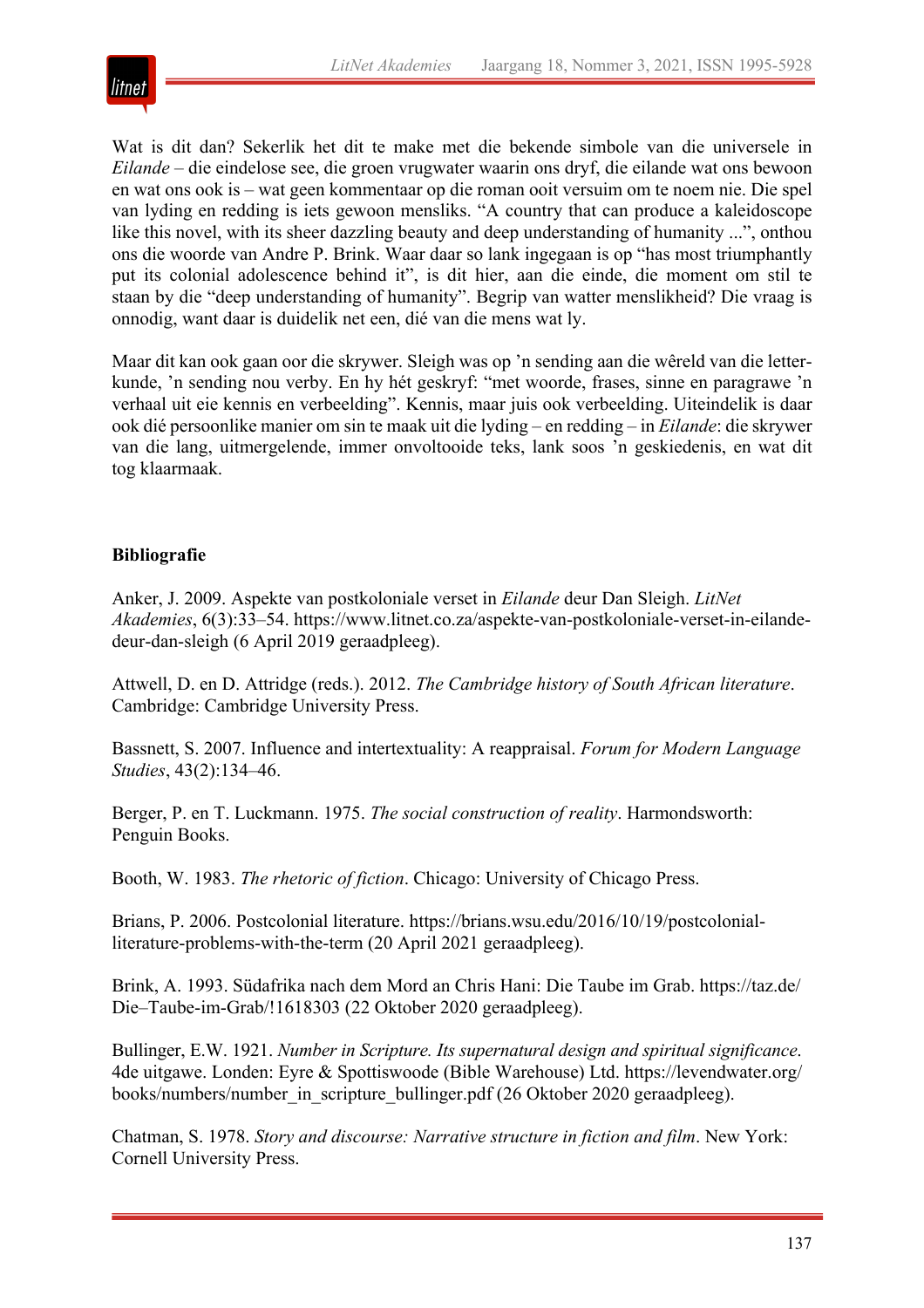Dan Sleigh. s.j. https://af.wikipedia.org/wiki/Dan Sleigh (6 Junie 2019 geraadpleeg).

Dapper, O., W. ten Rhyne en J. de Grevenbroek. 1933. *The early Cape Hottentots*. Onder redakteurskap van I. Schapera en B. Farrington. Kaapstad: Die Van Riebeeck Vereniging. https://www.dbnl.org/tekst/dapp001earl01\_01/colofon.php (2 Desember 2020 geraadpleeg).

De Grevenbroek, J. 1933. An elegant account of the African race living round the Cape of Good Hope commonly called the Hottentots. Vertaal deur B. Farrington. In Dapper e.a. 1933:159–304.

Dialla, I. 2005. André Brink: An aesthetics of response. *Tydskrif vir Letterkunde*, 42(1):1–26.

Die Bybel. 1966. Johannesburg: Die Bybelgenootskap van Suid-Afrika.

Distiller, M. en M. Samuelson. 2005. Denying the Coloured Mother. *L'Homme. Europäische Zeitschrift für Feministische Geschichtswissenschaft*, 16(2):28–46.

Du Plooy, H. 2007. Liminality and liminal figures in *Islands* by Dan Sleigh: A novel about early Dutch colonial history in South Africa. *Afrikaans in Europa*. https://aie.univie.ac.at/ letterkunde/artikels/artikels-prosa/h-du-plooy-islands-by-dan-sleigh (8 Junie 2019 geraadpleeg).

Eco, U. s.j. Umberto Eco, 84, best-selling academic who navigated two worlds, dies. https://www.nytimes.com/2016/02/20/arts/international/umberto-eco-italian-semioticianand-best-selling-author-dies-at-84.html (4 April 2019 geraadpleeg).

Gyssels, K. Les crises du "postcolonial"? Pour une approche comparative. *Revue Internationale de Politique Comparée*, 14(1):151–64.

Jauss, H. en E. Benzinger. 1970. Literary history as a challenge to literary theory. *New Literary History*, 2(1):7–37.

Kotzé-Myburgh, S. 2016. Onderhoud met Dan Sleigh. *Skrywers en boeke*, Radio Sonder Grense, 31 Augustus.

La Vita, M. 2016. Murray La Vita gesels met Dan Sleigh. Netwerk24. https://www.netwerk24.com/Stemme/Profiele/en-wat-van-die-skrywers-20160818 (1 Desember 2020 geraadpleeg)

Matthee, D. 2000. *Pieternella van die Kaap*. Kaapstad: Tafelberg.

Müller, P. 2002. Resensie: Dan Sleigh – *Eilande*. *Insig*, 19 Mei.

Petzold, J. 2000. André Brink's magical history tour: Postmodern and postcolonial influences in *The first life of Adamastor*. *English in Africa*, 27(2):45–58.

—. 2016. Chains of voices: Multiperspectivity and historical "truth" in three novels by André Brink. *English in Africa*, 43(1):87–100.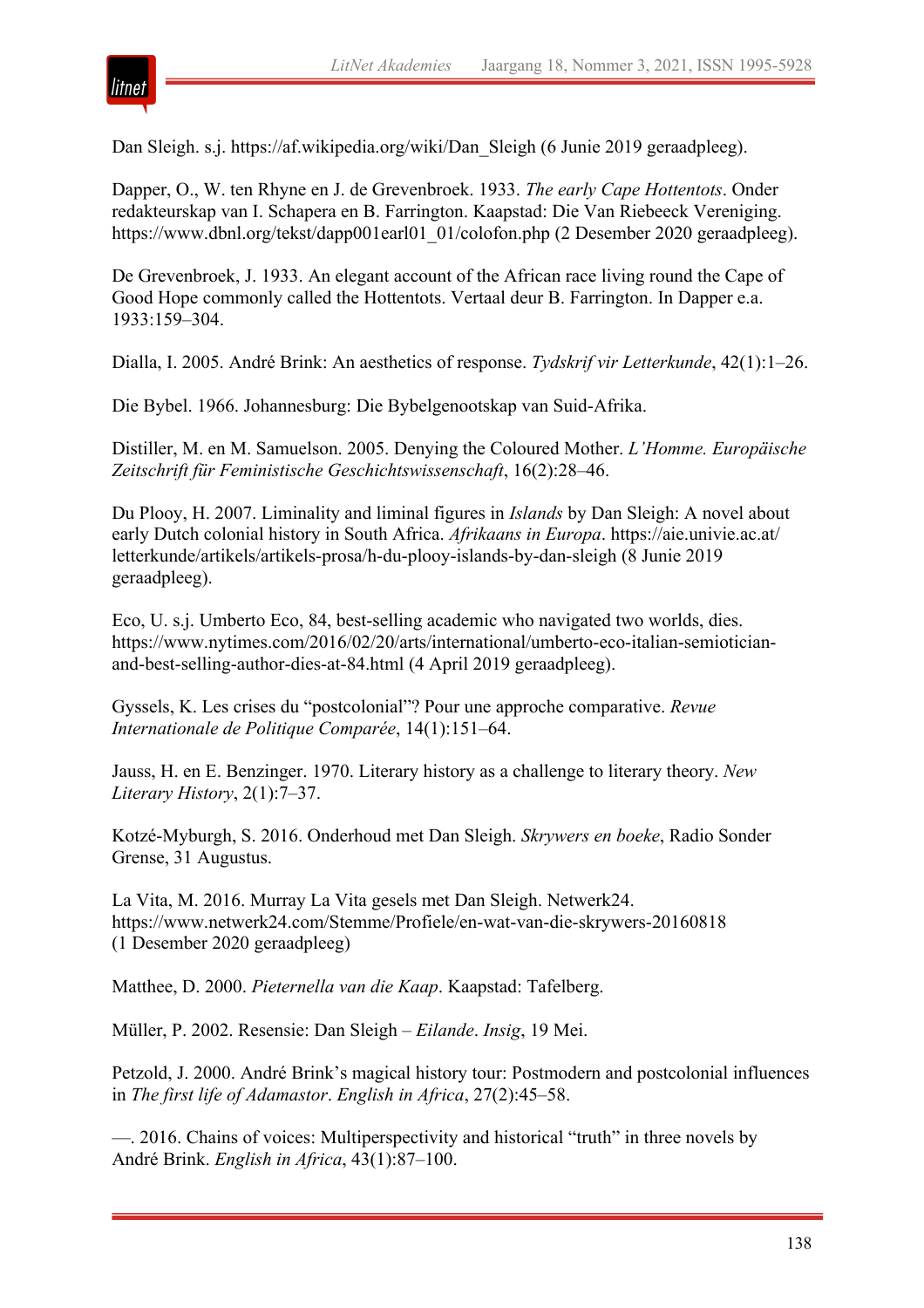

Robbins, B. 2005. Race, gender, class, postcolonialism: Toward a new humanistic paradigm? In Schwartz en Ray (reds.) 2005:556–73.

Rossouw, M. 2013. Resepsieteorie. http://www.litterm.co.za/index.php/r/199–resepsieteorie (5 Oktober 2020 geraadpleeg).

Samuelson, M. 2005. Remembering the nation, dismembering women? Stories of the South African transition. PhD-proefskrif, Universiteit van Kaapstad.

Sarah Baartman. s.j. https://en.wikipedia.org/wiki/Sarah\_Baartman#Death\_and\_legacy (14 Oktober 2020 geraadpleeg).

Schwartz, H. en S. Ray (reds.). 2005. *A companion to postcolonial studies*. Oxford: Blackwell Publishing Ltd.

Sleigh, D. 2004. *Islands*. Vertaal deur A. Brink. Londen: Secker & Warburg.

—. 2005 [2002]. *Eilande*. Kaapstad: Tafelberg.

- —. 2009. *Afstande*. Kaapstad: Tafelberg.
- —. 2010. *Wals met Matilda*. Kaapstad: Tafelberg.

—. 2016. *1795*. Kaapstad: Tafelberg.

Salzwedel, I. 2018. Dan Sleigh – een van Afrikaans se onbetwiste meesters. (In gesprek met Sleigh.) Afrikaans.com. https://afrikaans.com/2018/01/15/dan-sleigh-een-van-afrikaans-seonbetwiste-meesters (12 April 2019 geraadpleeg).

Stevens, J. 2016. Christus sterf aan 'n kruis vir ons sondes. *Die Son*, 21 Maart. https://www.son.co.za/Son-Op-Sondag/Blogs/Gewyde-noot/christus-sterf-aan-n-kruis-virons-sondes-20160321 (11 Februarie 2021 geraadpleeg).

Terblanche, E. 2017. Dan Sleigh. ATKV|LitNet-Skrywersalbum. https://www.litnet.co.za/ dan-sleigh-1938 (5 Oktober 2020 geraadpleeg).

Twidle, H. 2013. Writing the company: From VOC *Daghregister* to Sleigh's *Eilande*. *South African Historical Journal*, 65(1):125–52.

Upchurch. M. 2005. Ambitious novel surveys South African struggle. *The Seattle Times*, 3 Julie. https://www.ksl.com/article/55720/ambitious-novel-surveys-south-african-struggles (27 Oktober 2020 geraadpleeg).

Van Coller, H. 2017. André P Brink se nalatenskap aan die letterkunde. LitNet. https://www.litnet.co.za/andr-p-brink-se-nalatenskap-aan-die-letterkunde (21 Oktober 2020 geraadpleeg).

Van Zyl, D. 2003. Perspektiewe op die "ander" in *Pieternella van die Kaap* deur Dalene Matthee en *Eilande* deur Dan Sleigh. *Stilet*, 15(2):53–67.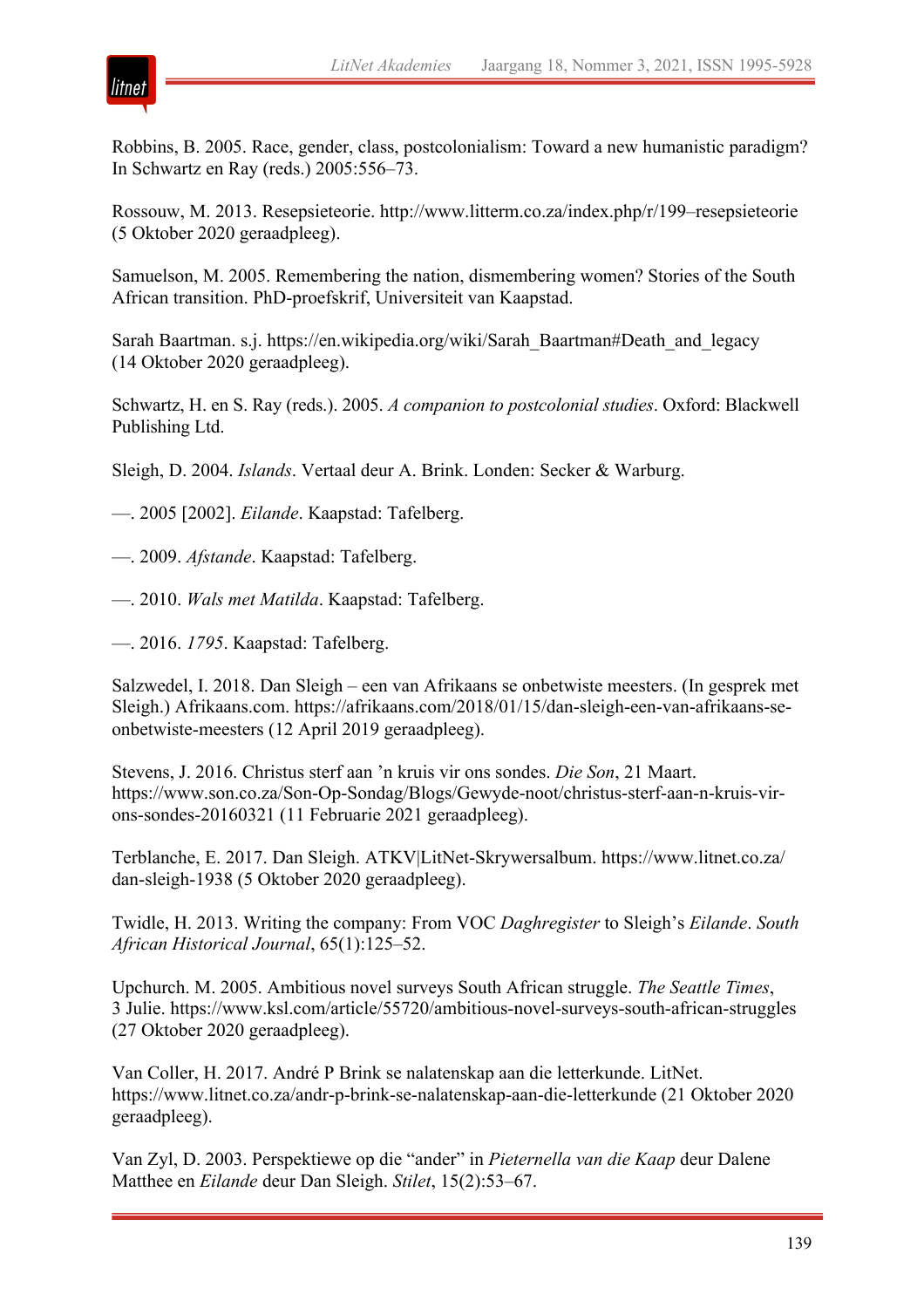

Venuti, L. 1995. *The translator's invisibility: A history of translation*. New York, Londen: Routledge.

Viljoen, L. 2002. Resensie: Dan Sleigh – *Eilande*. *Die Burger*, 19 Mei. https://www.academia.edu/22253716/Resensie\_Dan\_Sleigh\_Eilande\_2002 (6 September 2020 geraadpleeg).

—. 2012. Afrikaans literature after 1976: Resistances and repositionings. In Attwell en Attridge (2012:452–73).

## **Eindnotas**

<sup>1</sup> Volgens Terblanche maak Sleigh hierdie opmerking in 'n onderhoud wat in *Die Burger* van 27 Maart 2002 gepubliseer is.

<sup>2</sup> In haar besinning oor Sleigh as argiefgebaseerde skrywer maak Twidle byvoorbeeld die volgende stelling: "In the last decades, as *the demand for a literature of witness to contemporary events has receded*, a range of South African writers have been drawn to more distant colonial archives" (Twidle 2013:128, my kursivering).

<sup>3</sup> Die ander twee maniere sou wees deur middel van die voldoening aan "the familiar" standards or the inherent poetry of the genre" en die implisiete verband tussen die werk en "familiar works of the literary-historical context" (Jauss 1970:14).

<sup>4</sup> "Die proses waardeur die leser 'n artefak omsit in 'n estetiese objek" (Rossouw 2013).

<sup>5</sup> Volgens Terblanche maak Brink hierdie opmerking in 'n onderhoud wat in *Rapport* van 9 Mei 2004 gepubliseer is.

<sup>6</sup> Die vertaler is egter juis onsigbaar (sien Venuti 1995). In teenstelling hiermee beskryf die *Seattle Times*-resensent Michael Upchurch Brink se rol soos volg: "About Brink's translation, all that needs to be said is that it's an extraordinary act of generosity from one gifted writer to another" (Upchurch 2005).

<sup>7</sup> Viljoen (2002) stel grootliks dieselfde standpunt in haar resensie van *Eilande*. Sleigh se verteller, gekenmerk deur sy "ingetoënheid", verskil van dié van Brink se historiese romans, "wat fokus op bepaalde soorte intimiteite".

<sup>8</sup> Die kontras tussen Sleigh se geduld en Brink se geesdrif manifesteer ook in hulle gebruik van taal. In *Eilande* bemerk sy "little need for lingering, voyeuristic description" (Twidle 2013:150), met beskrywings van geweld wat grootliks onderspeel word. Daarteenoor Brink, "[whose] language stops at nothing, and the result is an often voyeuristic, almost pornographic depiction of brutality" (Twidle 2013:144).

<sup>9</sup> Petzold haal hier aan uit Brink se artikel "To re-imagine our history" in 'n uitgawe van die *Weekly Mail & Guardian* in September 1993.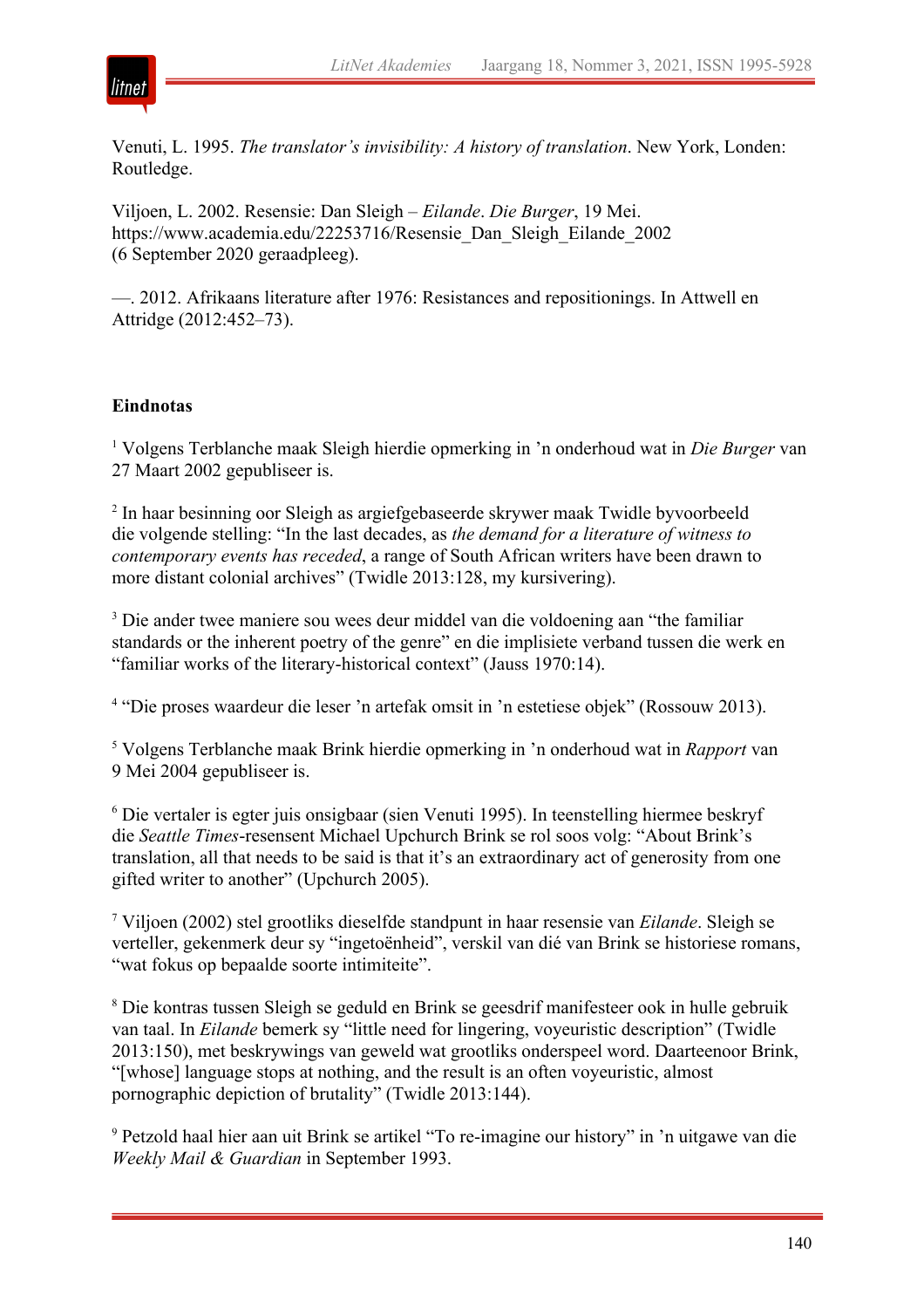

<sup>10</sup> Die aanhaling kom uit Brink se 1996-opstel (bladsy 17), "Reinventing a continent (Revisiting history in the literature of the New South Africa: A personal testimony)". *Word Literature Today*, 70(1):17–23.

<sup>11</sup> In haar uiteensetting van liminaliteit verwys du Plooy veral na Manuel Aguirre, Roberta Quance en Philip Sutton se *Margins and thresholds. An enquiry into the concept of liminality in text studies* (2000), asook na verskeie werke van Victor Turner (1969, 1974, 1982).

<sup>12</sup> Alhoewel sy nie die term *liminaliteit* gebruik nie, stel Van Zyl (2003:59) grootliks dieselfde standpunt: "Die verskillende fokalisators in *Eilande*, selfs fiskaal Deneyn en Peter Havgard, staan uiteindelik almal in die teken van die 'ander', as gemarginaliseerdes in die samelewing, gestel teen die magtige VOC in die sentrum."

<sup>13</sup> Soos in afdeling 3 aangetoon sal word, is hierdie stelling in 'n mate betwisbaar.

<sup>14</sup> Van Zyl se verwysing is na die gemelde skrywers se *The empire writes back. Theory and practice in postcolonial literatures* (1989), bladsy 175.

<sup>15</sup> Soos Twidle (2013:140) aandui, het Matthee inderdaad ruim van Sleigh se navorsing gebruik gemaak. Sien ook Matthee (2000:645, 646).

<sup>16</sup> Volgens Twidle maak Sleigh dié opmerking tydens 'n persoonlike onderhoud op 10 Maart 2007.

<sup>17</sup> Verbasend genoeg sluit Viljoen se oorsig geen verwysing in na *Pieternella van die Kaap* nie.

<sup>18</sup> Om enkeles te noem, beide in 1996 gepubliseer: Johannes Smit, Jean-Philippe Wade en Johan van Wyk se *Rethinking South African literary history* en Michael Chapman se *Southern African literatures*.

<sup>19</sup> Anker verwys na Boehmer se *Colonial and postcolonial literature. Migrant metaphors (2005)*.

<sup>20</sup> *Die buiteposte*. *VOC buiteposte onder Kaapse bestuur 1652–1795 is* die verwerking van Sleigh se doktorale proefskrif en is in 1993 uitgegee.

<sup>21</sup> Hierdie stelling is waar slegs indien die agt jeugromans buite rekening gelaat word wat Sleigh, destyds 'n onderwyser, tussen 1972 en 1979 geskryf het (https://af.wikipedia.org/ wiki/Dan Sleigh). Meer oor hierdie aangeleentheid in afdeling 3.

 $22$  Anker haal hier aan uit Brink se 1996-artikel "Reinventing a continent (Revisiting history in the literature on the New South Africa: A personal testimony)" in *World Literature Today*, 70(1):17–23; kyk veral bladsy 19.

 $23$  Twidle haal hier gedeeltelik aan uit David Johnson (2010) se "Representing Cape slavery: Literature, law and history" in *Journal of Postcolonial Writing*, bladsy 504.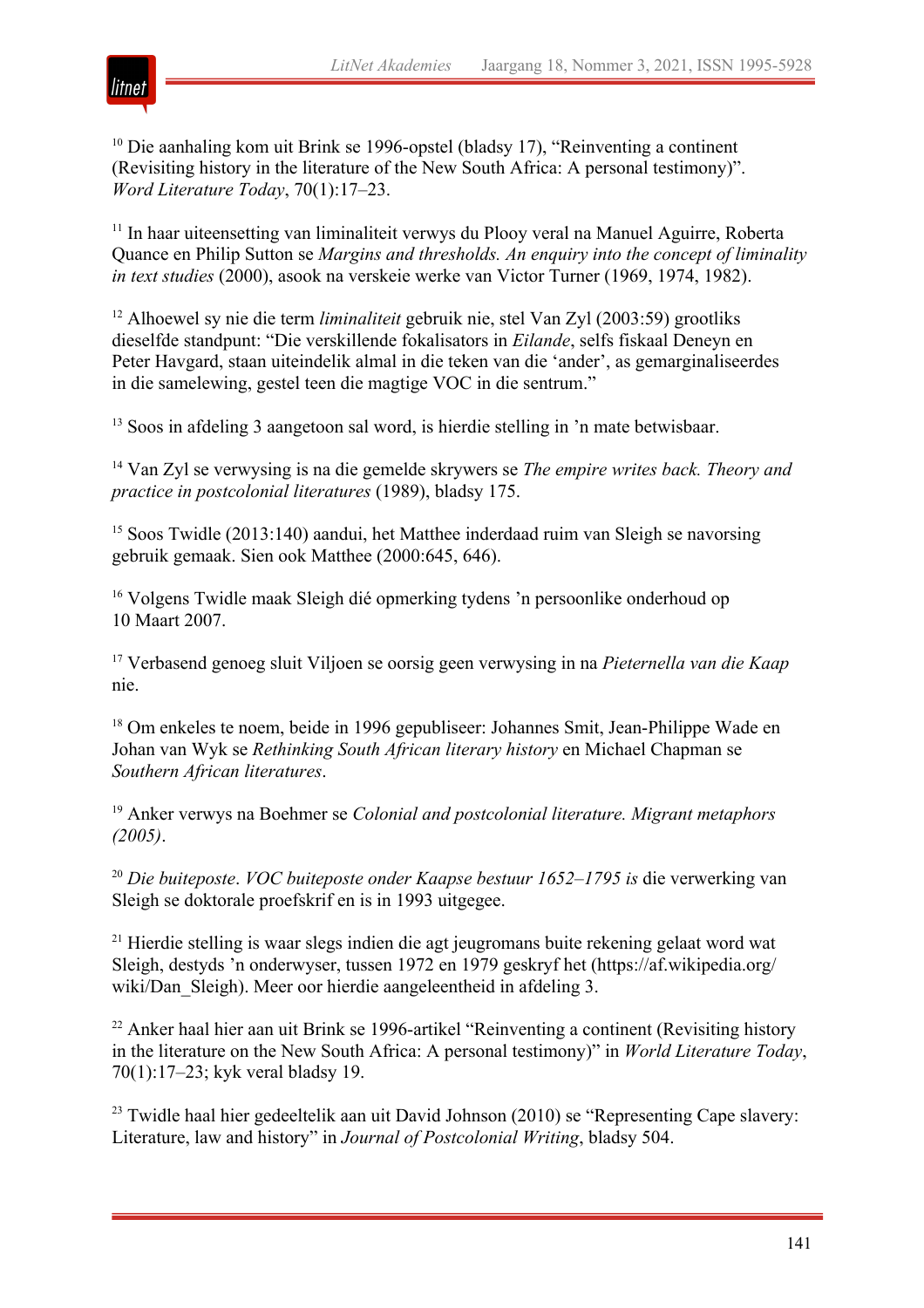

<sup>24</sup> Volgens Twidle (2013:136) sou Sleigh self hierdie voorstel gemaak het: "As the author [Sleigh] notes, his work is better described as a collection of seven novellas."

<sup>25</sup> Hoewel *Wals met Matilda* in die hedendaagse Kaapstad afspeel, bied dit, soos die titel aandui, 'n historiese verkenning van 'n kontrei in Australië.

<sup>26</sup> Die drie historiese romans *Eilande*, *Afstande* en *1795* het 'n gekombineerde bladsytal van 1 896.

<sup>27</sup> *Afstande* speel in die Persiese Ryk in die 4de eeu v.C. af en vertel die verhaal van die Anabasis uit die dubbele oogpunt van die soldaat-skrywer Xenophon en die Joodse eunug en profeet Nagri.

<sup>28</sup> Waar *Eilande* handel oor die begin van die Kaap onder VOC-bestuur, het *1795* die laaste maande van die Kaap onder VOC-bestuur as tema, voor die eerste Britse besetting.

<sup>29</sup> Sleigh noem ook as rede vir sy besluit sy verswakkende sig en die feit dat hy, benewens sy historiese werk, ook meer tyd wil bestee aan natuurbewaring. Dié redes dui op Sleigh as mens, eerder as die "voorstelling" van homself as historikus/skrywer. (Sien ook La Vita 2016.)

<sup>30</sup> Volgens Terblanche maak Sleigh hierdie opmerking tydens 'n onderhoud met Phyllis Green, gepubliseer in *Sarie*, 30 Augustus 2016.

<sup>31</sup> Die volgende stelling is tekenend van die belang wat Afrikaans as Sleigh se skryftaal beklee – en die rol wat dit in sy "sending" speel: "Wat gaan word van al die skrywers? Ék gaan ophou. Wat gaan word van Tafelberg Uitgewers en die jong skrywers wat aan die opkom is? Ek is klaar, maar wat van die ander? Wat word van húlle manuskripte as hierdie huidige verengelsing voortgesit word in die naam van ... wat noem hulle dit? Vooruitgang?" (La Vita 2016).

<sup>32</sup> Dit sou navorsers die moeite loon om, binne die raamwerk van die resepsie-estetika, die verhouding tussen Sleigh en die figuur wat hom kwansuis in die roman verteenwoordig, De Grevenbroek, te ontleed aan die hand van begrippe soos *werklike outeur* en *implisiete outeur* (sien byvoorbeeld Booth 1983; Chatman 1978). Dit sou eweneens interessant wees, met verwysing na die verskillende verwagtingshorisonne met betrekking tot *Eilande* wat in hierdie artikel voorgestel word, om 'n ontleding te doen aan die hand van die verskille tussen 'n *werklike leser* en 'n *implisiete leser* (en ander vertakkinge van dié begrippe). Binne die grense van hierdie artikel word daar nie verder hierop ingegaan nie.

<sup>33</sup> Sien De Grevenbroek (1933:277) vir die oorspronklike, heelwat langer, passasie waarop Sleigh se beskrywing hier duidelik gebaseer is. Volgens die antropoloog Isaac Schapera kom dit voor asof De Grevenbroek se manuskrip, wat in die vorm van 'n brief aan 'n onbekende Nederlandse kerklike geskryf is, die "preliminary draft" (Sleigh se "voorlopige weergawe") is van 'n meer volledige weergawe wat verlore geraak het. Schapera beskryf dit as "a very badly arranged piece of work, passing confusedly from one topic to another, with frequent irrelevancies and repetitions" (Dapper, Ten Rhyne en De Grevenbroek 1933:166).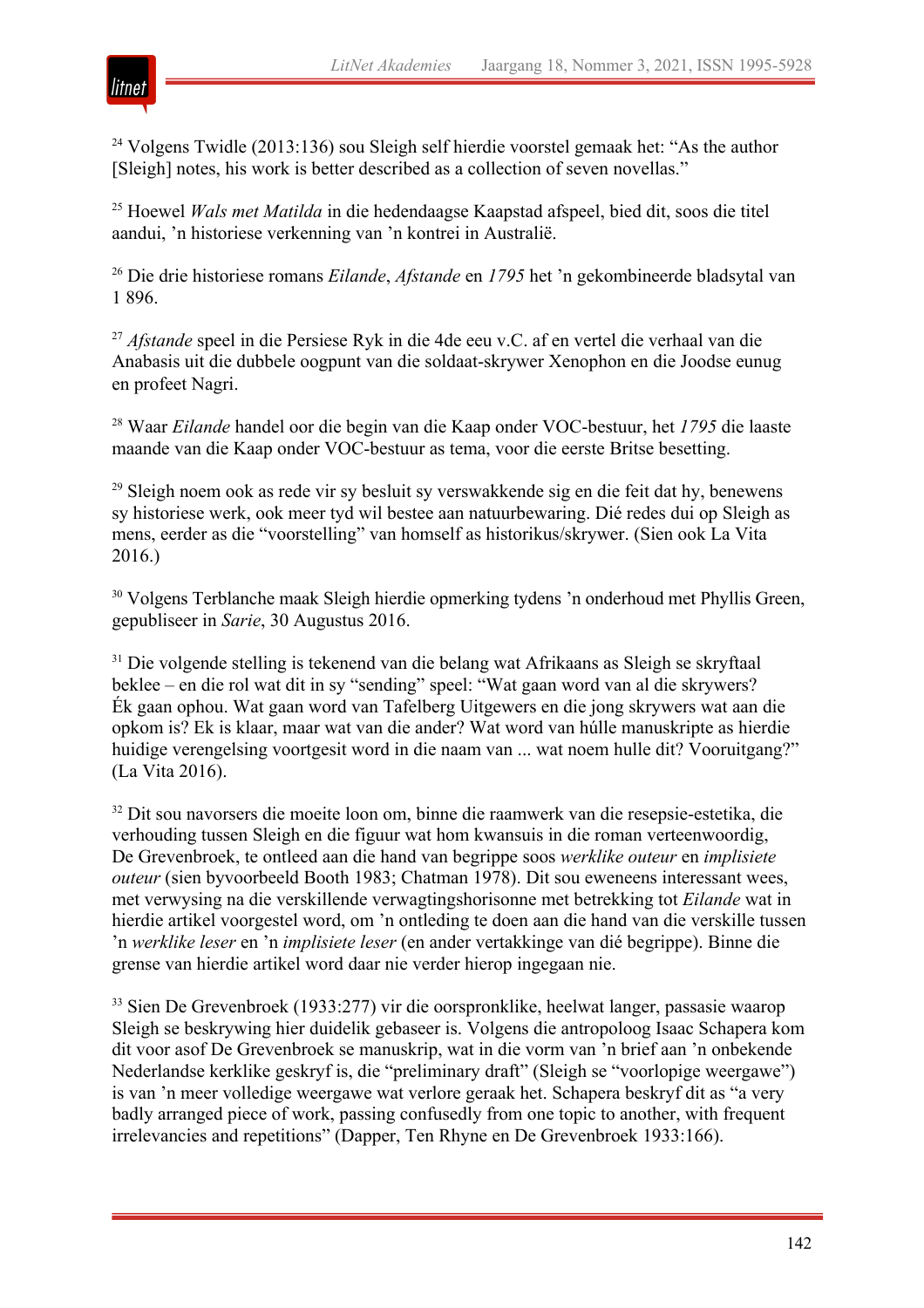

 $34$  In hierdie verband, vergelyk weer eens Twidle (2013:151): "the palpable sense of narrative exhaustion which hangs over the end of the work".

<sup>35</sup> Ek sal in 3.3.2.2 hierdie aanhaling vanuit 'n reddingsperspektief bespreek.

<sup>36</sup> Afgesien, miskien, van die groter metaforiese rykheid by De Grevenbroek: die eindeloosheid van die "groot see" (en al sy "sirkels") teenoor, by Sleigh, die leegheid van "eindelose ruimte". En die toevlug van die metaforiese "ark", wat in die wêreld van die 20ste-eeuse historikus/skrywer uiteraard die baie meer saaklike "ontleding en vertolking van dokumente" behels.

<sup>37</sup> Twidle (2013:139) karakteriseer die plekhouerverhouding tussen die skrywer Sleigh en die karakter De Grevenbroek soos volg: "Grevenbroek becomes in a sense the frame narrator who has reconstructed the previous lives, and a surrogate for the contemporary author who in turn transcribed VOC minutes, missives and affidavits into a digital archive".

<sup>38</sup> Hierdie aspek van die roman sou op sigself 'n gedetailleerde studie regverdig. Hier word slegs by die buitelyne gehou.

<sup>39</sup> Samuelson skryf ook oor literêre voorstellings van Nongqawuse en "Sarah Bartmann".

<sup>40</sup> Samuelson (2005:i) verwys in hierdie verband na 'n "sentimental myth". Elders stel sy dit so: "'White' South Africans have reclaimed Krotoa-Eva as foremother in order to redefine 'white' identity and carve out a position and sense of belonging for themselves […], rooting themselves in African soil by tracing their 'bloodlines' back to Krotoa-Eva in order to 'gain what seems like legitimate access to the new rainbow family'", 'n proses van identifikasie wat sy ietwat neerhalend beskou as 'n "effortless identification with the colonised" (Distiller en Samuelson 2005:37).

<sup>41</sup> In Brink se roman is "Kamma/Maria" (die "fictionalized version of Krotoa-Eva" – Samuelson 2005:22) se tong uitgesny wanneer sy uiteindelik gevra word om te sê aan wie se kant sy is: "Slicing out her tongue, Brink prevents Kamma/Maria from positioning herself either way, or presenting herself as she is positioned" (Samuelson 2005:23).

<sup>42</sup> 'n Vyfde kind sterf kort na geboorte (680).

<sup>43</sup> Onderskeidelik deur André P. Brink en Trudie Bloem.

<sup>44</sup> As teoretiese motivering vir hierdie wedersydse uitsluiting berus Samuelson (2005:29) haar op twee vertaalkundige begrippe: Lawrence Venuti se "translation as domestication" en Walter Benjamin se "residue of translation".

<sup>45</sup> In die volgende afdeling sal in meer besonderhede hierop ingegaan word.

<sup>46</sup> Samuelson verkry Matthee se (deur haar vertaalde) woorde uit 'n artikel van Elmari Rautenbach met die titel "Dalene in 2000" in *Sarie*, 22 Maart 2000, bladsy 32.

<sup>47</sup> Sleigh se verwysing is soos volg: "Openbaring aan Johannes, hoofstuk VIII, v. 8–9". Die subtitel blyk 'n aanpassing te wees van verse 8 en 9, wat gedeeltelik lui: "[E]n 'n derde van